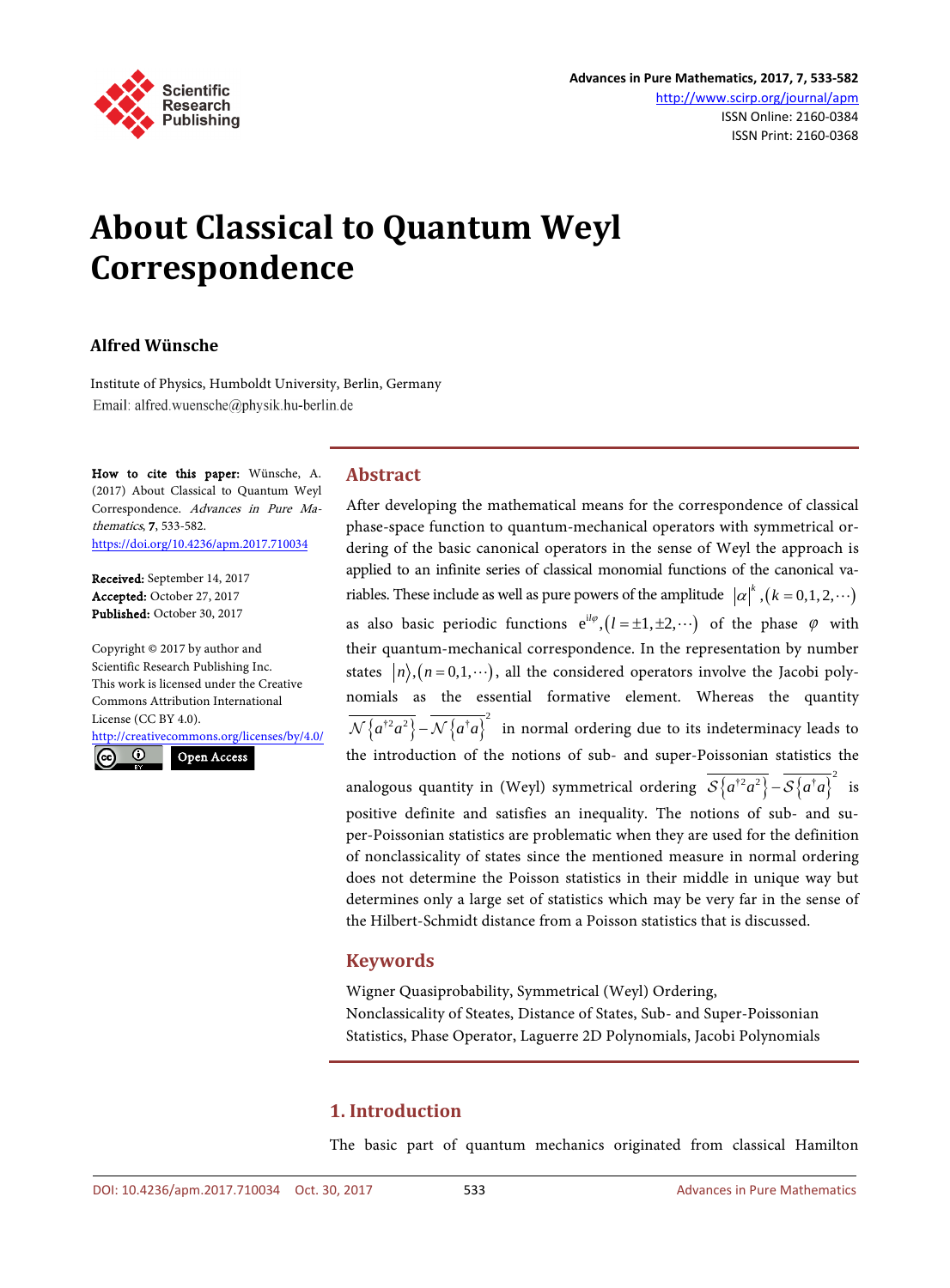mechanics and was developed in the twenties and thirties of last century. The canonical variables  $(q, p)$  of the phase space in the Hamilton function  $H(q, p)$ were substituted by operators  $(Q, P)$  which obey the commutation relations  $[Q, P] = i\hbar I$ , ( $\hbar$  Planck's action quantum  $h$  divided by  $2\pi$  and *I* identity operator of the Hilbert space of the representation of the operator algebra). In general, a classical function  $A(q, p)$  of the canonical variables  $(q, p)$  cannot be translated into a corresponding quantum-mechanical function  $A(Q, P)$ without additional rules for operator ordering since  $QP \neq PQ$ . Luckily, this did not play a role in the first very successful applications of the Schrödinger equation with a Hamilton operator *H* with additively separated classical kinetic energy  $T(p) \rightarrow T(P)$  from potential energy  $U(q) \rightarrow U(Q)$  with  $q \equiv r$ the position vector and  $p$  the (canonical) momentum vector. Thus it was translated into the quantum-mechanical Hamilton operator  $H = T(P) + U(Q)$ where  $(q, p)$  in classical mechanics are, in general, three-dimensional vectors and  $(Q, P)$  corresponding vector operators with independent components and independent commutation relations  $\left[Q_i, P_k\right] = \mathrm{i}\hbar \delta_{ik}$ . Luckily also, this did not play a role in the translation of the classical angular momentum  $L(q, p) = [q, p]$ (vector product of *q* with *p*) or  $L_i(q, p) = \varepsilon_{ijk} q_i p_k$  into a quantum-mechanical operator since there are only combined independent (commutating) components of  $Q_i$  and  $P_k$ ,  $(k \neq j)$ , in the quantum-mechanical operator  $L_i = \varepsilon_{ijk} Q_i P_k$ . In quantum field theories such as quantum electrodynamics and optics where one usually speaks about independent modes the canonical variables  $(q, p) \rightarrow (Q, P)$  are internal field variables whereas the position *r* and the time *t* are classical variables as parameters of each mode determining the shape of the field and  $\boldsymbol{p}$  is not the momentum of the field, for example, of a wave packet or beam<sup>1</sup>. In present paper, however, we mainly use the transition from canonical coordinates  $(q, p)$  to complex coordinates  $(\alpha, \alpha^*)$  and from canonical operators  $(Q, P)$  to annihilation and creation operators  $(a, a^{\dagger})$ , correspondingly.

Hermann Weyl in [\[1\]](#page-40-0) and in his book [\[2\]](#page-40-1) from 1928 (chap. IV, §14) proposed a general rule for the translation of arbitrary functions  $A(q, p)$  of the canonical phase-space variables in a unique way into quantum-mechanical operator-ordered functions  $A(Q, P)$  of the operators  $(Q, P)$ . His way was via the Fourier transform of the classical function  $A(q, p)$  (denoted there in the way  $f(p,q) = \iint_{-\infty}^{+\infty} e(\sigma p + \tau q) \xi(\sigma, \tau) d\sigma d\tau$  where  $e(x) \equiv e^{ix}$  and  $\xi(\sigma, \tau)$  is the Fourier transform of  $f(p,q)$  and  $(p,q)$  are here operators). On the opposite our preliminarily written "function"  $A(Q, P)$  is not well and uniquely defined without an ordering rule. The form proposed by Weyl is called the (Weyl) symmetrical ordering and we denote it by  $S\{A(Q, P)\}\$ . In this symmetrical ordering of the operators  $(Q, P)$  in a function  $A(Q, P)$  we may

<sup>1</sup> Therefore, in quantum optics it is usually unfavorable to denote the canonical variables of the phase space by  $(x, p)$  that may lead to confusion with spatial variables. Energy and momentum of a light-wave packet are connected with quadratic combinations of the canonical variables *q* and *p* involving frequency and wave vector as parameters.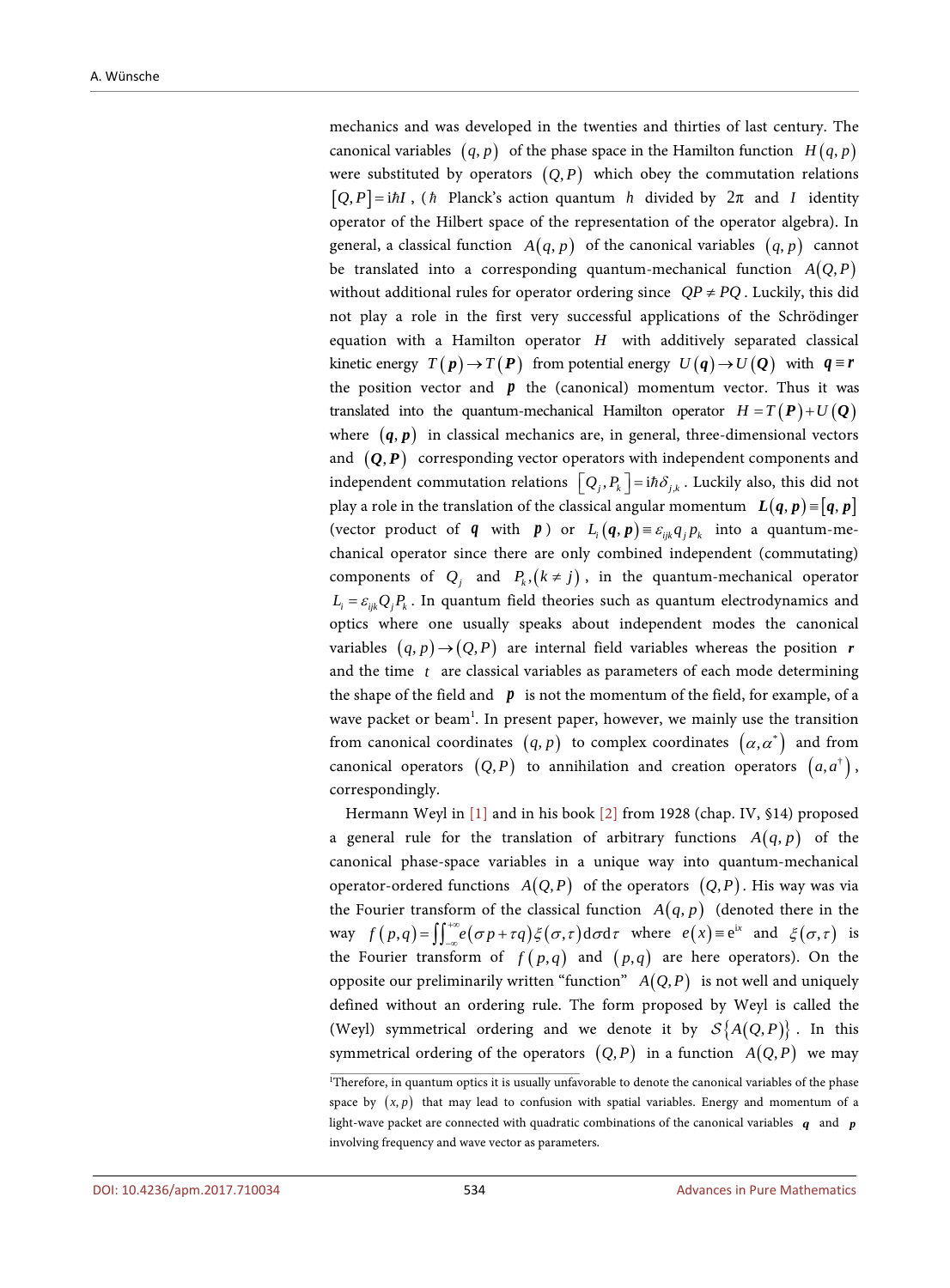consider  $(Q, P)$  first as the classical variables  $(q, p)$  with respect, for example, of Taylor series expansions and may order then their sum terms in corresponding way but we can make this also in the form of the Fourier integral as a whole. Our way of definition of symmetrical ordering (in the sense of Weyl) in the following is fully equivalent to that of Weyl but looks only a little different at the first glance. We explain this later in detail. To a classical function  $A(q, p)$ over the phase space corresponds then a uniquely defined operator  $A = S\{A(Q, P)\}\.$ The calculation of expectation values of symmetrically ordered operators is best suited to the Wigner function  $W(q, p)$  which is a quasiprobability over the phase space introduced in 1932 by Eugen P. Wigner [\[3\]](#page-40-2) (republished in [\[4\]\)](#page-40-3). Together with the Weyl ordering this is often called the Weyl-Wigner formalism of correspondence between classical and quantum mechanics [\[5\].](#page-40-4) Other correspondences of classical phase-space functions to quantum-mechanical operators are possible, in particular, the normally-ordered correspondence for which another quasiprobability  $P(q, p)$  called the Glauber-Sudarshan quasiprobability [\[6\]](#page-40-5) [\[7\]](#page-40-6) [\[8\]](#page-40-7) [\[9\]](#page-40-8) is best suited for the calculation of expectation values of such operators if we know only the corresponding classical phase-space function. For anti-normally-ordered operators, the Husimi-Kano quasiprobability  $Q(q, p)$ takes on this place. Other quasiprobabilities for the calculation of the expectation values of arbitrarily ordered operators are also appropriate, however with more complicated formulae in this case.

The symmetrical ordering in the sense of Weyl possesses the highest degeneracy of the operator kernel in the integral transform defining it and every change of this kernel removes this degeneracy in different possible directions [\[10\].](#page-40-9) From the theoretical point of view the symmetrical ordering is the most aesthetical and attractive one but does nature also prefer it? The zero-point energy of the modes in quantum optics and its consequences, for example, in the theoretically derived and experimentally observed (?) Casimir effect gives some evidence that the symmetrical ordering of operators is, at least, in quantum optics likely the correct correspondence between classical and quantum physics. An early and well organized representation of many problems concerning the different quasiprobabilities and ordering used in quantum optics is given by Peřina [\[11\].](#page-40-10) Problems of the determination of a phase operator in quantum optics are discussed and referred in detail by Peřinová, Lukš and Peřina [\[12\].](#page-40-11)

There are some technical difficulties to implement the explicit calculation of the symmetrically ordered operators corresponding to given classical phase-space functions in general cases, in particular, in the Fock or number state representation. A basic result for operators of the form

$$
S\left\{\left(\sqrt{aa^{\dagger}}\right)^{k}\left(\sqrt{\frac{a}{a^{\dagger}}}\right)^{l}\right\} \equiv S\left\{a^{m}a^{\dagger n}\right\} \text{ for integers } (k,l), (k=m+n,l=m-n),
$$

was communicated in [\[13\]](#page-40-12) with some promise to give its detailed derivation in another paper. We discuss this in present paper but the more technical details of this calculation we shift to the Appendices. We connect the results with other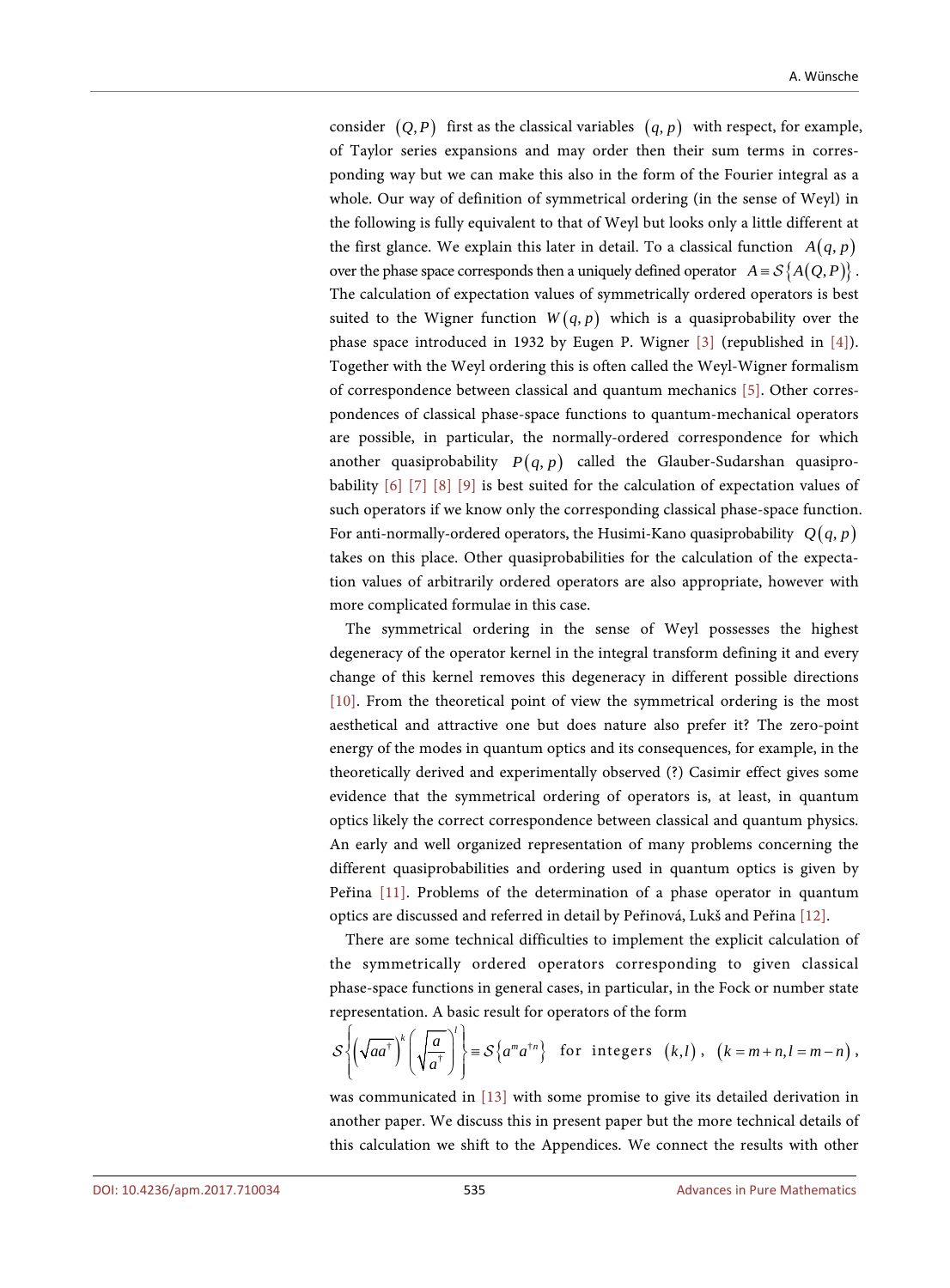already known more special results. In particular, we consider from Section 6 on a set of classical basic functions  $\ A^{(k,l)}\big(\alpha,\alpha^*\big)$  and determine the corresponding basic operators  $A^{(k,l)}$  in number representation using the Jacobi polynomials for the representation of the coefficients. In Section 8 we generalize this to smoothing of the operators by means of normalized Gaussian bell functions. The results for the special case  $A^{(k,0)}$  can be also obtained by integration of the general Wigner quasiprobability over the angle and the special case  $A^{(0,l)}$  by integration of the Wigner quasiprobability over the radius that for this last case was first made by Garraway and Knight [\[14\]](#page-40-13) (see also [\[12\]\)](#page-40-11). One has to liberate oneself in these cases from the general density operator  $\rho$  in the Wigner quasiprobability  $W(\alpha, \alpha^*)$  in complex representation and obtain then in last case the quantum equivalents  $A^{(0,l)}$  to the basic classical periodic phase functions  $e^{i l \varphi}, (l = 0, \pm 1, \pm 2, \cdots)$ .

In Section 12 we derive the connection of the symmetrically ordered operators  ${\cal S}\{a^{†}a^k\}$  to powers of the number operator  $N \equiv a^{\dagger}a$ . This suggests to use the expectation values (notation by overlining operators)  $\overline{\mathcal{S}\left\{a^{\dagger}a^2\right\}} - \overline{\mathcal{S}\left\{a^{\dagger}a\right\}}^2$ which are positive definite as alternative to the corresponding normally ordered quantity  $\overline{\mathcal{N}\left\{a^{\dagger 2}a^2\right\}} - \overline{\mathcal{N}\left\{a^{\dagger}a\right\}}^2$  which is indefinite and leads in dependence of its negativity or positivity to the definition of sub- and super-Poissonian quantum statistics which are problematic when they are used for the definition of non-classicality of states.

#### **2. Basic Notions and Displacement Operator**

**Note:** The trace of an operator *A* is denoted by  $\langle A \rangle$  and the expectation value of *A* by overlining the operator  $\overline{A} = \langle \varrho A \rangle$  if  $\varrho$  is the density operator.

In this Section, we prepare the description of the symmetrical (Weyl) correspondence of classical to quantum mechanics by some, in principle known, basic notions and explain our notations. We consider a Hamilton system of one degree of freedom in canonical variables  $(q, p)$ . Additionally, we introduce complex variables  $(\alpha, \alpha^*)$  in the following way

$$
\left(\alpha, \alpha^*\right) = \frac{1}{\sqrt{2\hbar}} \left(q + \mathrm{i}p, q - \mathrm{i}p\right), \quad \Leftrightarrow \quad \left(q, p\right) = \sqrt{2\hbar} \left(\frac{\alpha + \alpha^*}{2}, -\mathrm{i}\frac{\alpha - \alpha^*}{2}\right)
$$
\n
$$
\left(\frac{\partial}{\partial \alpha}, \frac{\partial}{\partial \alpha^*}\right) = \sqrt{2\hbar} \left(\frac{1}{2}\left(\frac{\partial}{\partial q} - \mathrm{i}\frac{\partial}{\partial p}\right), \frac{1}{2}\left(\frac{\partial}{\partial q} + \mathrm{i}\frac{\partial}{\partial p}\right)\right), \quad \frac{\mathrm{i}}{2}\mathrm{d}\alpha \wedge \mathrm{d}\alpha^* = \frac{\mathrm{d}q \wedge \mathrm{d}p}{2\hbar} \quad (2.1)
$$

with correspondence to the basic quantum-mechanical operators  $(q, p) \Leftrightarrow (Q, P)$ and their combinations  $(\alpha, \alpha^*) \Leftrightarrow (a, a^*)$  which become the annihilation *a* and creation  $a^{\dagger}$  operator for a harmonic oscillator

$$
(a,a^{\dagger}) = \frac{1}{\sqrt{2\hbar}}(Q + iP, Q - iP) \Leftrightarrow (Q, P) = \sqrt{2\hbar} \left(\frac{a + a^{\dagger}}{2}, -i\frac{a - a^{\dagger}}{2}\right) (2.2)
$$

They obey the commutation relations ( *I* identity operator of the representation space (Hilbert space))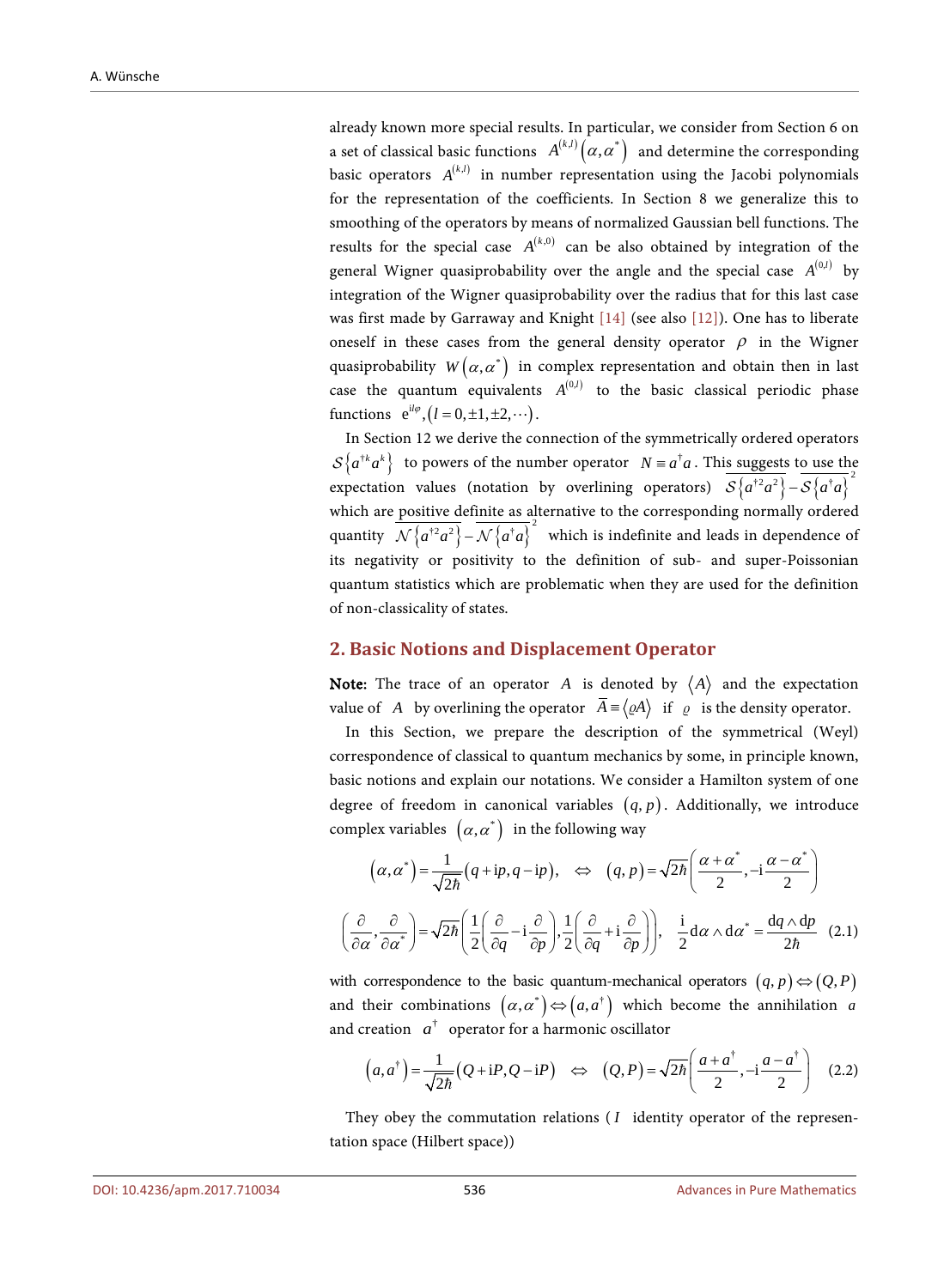$$
[Q, P] = i\hbar I, \quad [a, a^{\dagger}] = I \tag{2.3}
$$

The reason that we introduce the complex substitutes of the canonical variables by (2.1) and not simply by  $(z, z^*) = (q + ip, q - ip)$  is that we are interested in the following mainly in the expectation values of ordered functions of  $(a, a^{\dagger})$  which are (boson) annihilation and creation operators for harmonic oscillators of modes of the electromagnetic field. However, in transitions from quantum to classical mechanics and optics setting  $\hbar = 0$  one has to be cautious using the operators  $(a, a^{\dagger})$ . For example, in the operator  $N = a^{\dagger} a = \frac{Q^2 + P^2}{2\sigma^2} - \frac{1}{2}$  $N \equiv a^{\dagger} a = \frac{Q^2 + P^2}{2\hbar} - \frac{1}{2}I$ one cannot set  $\hbar = 0$  since N (number operator) does not possess a classical analogue and only after multiplication of this operator with  $\hbar$  we get an operator with a classical analogue in form of the function  $^{2}+p^{2}=$ **b** $\sim$ <sup>\*</sup> 2  $\frac{q^2+p^2}{2}$  =  $\hbar \alpha \alpha$ proportional to the intensity or to energy and momentum of the field.

Starting from the well-defined operator function  $\exp(\mu a + v a^{\dagger})$  with arbitrary parameters  $(\mu, v)$  the symmetrical Weyl ordering can be defined by (e.g., [\[15\]\)](#page-40-14)

$$
\exp\left(\mu a + v a^{\dagger}\right) = \sum_{j=0}^{\infty} \frac{\left(\mu a + v a^{\dagger}\right)^j}{j!} = \sum_{k=0}^{\infty} \sum_{l=0}^{\infty} \frac{\mu^k v^l}{k!l!} \mathcal{S}\left\{a^k a^{\dagger l}\right\} \equiv \mathcal{S}\left\{\exp\left(\mu a + v a^{\dagger}\right)\right\}
$$
\n
$$
\left(\mu a + v a^{\dagger}\right)^j = \sum_{k=0}^j \frac{j!}{k! (j-k)!} \mu^k v^{j-k} \mathcal{S}\left\{a^k a^{\dagger j-k}\right\} \tag{2.4}
$$

From this follows for integer  $(k, l)$ 

$$
S\left\{a^{k}a^{\dagger l}\right\} = \left\{\frac{\partial^{k+l}}{\partial \mu^{k} \partial \nu^{l}} \exp\left(\mu a + \nu a^{\dagger}\right)\right\}_{\mu=\nu=0}
$$
 (2.5)

or using the binomial formula for  $(\mu a + v a^{\dagger})^{k+l}$  with observation of the non-commutativity of  $a$  and  $a^{\dagger}$ 

$$
S\left\{a^{k}a^{\dagger l}\right\} = \frac{1}{\left(k+l\right)!} \frac{\partial^{k+l}}{\partial \mu^{k} \nu^{l}} \left(\mu a + v a^{\dagger}\right)^{k+l} \tag{2.6}
$$

The symbol  ${S}$ ...} is not a linear operator since<sup>2</sup>

$$
S\left\{a^{k}a^{\dagger l}\right\} = S\left\{a^{\dagger l}a^{k}\right\} = S\left\{\mathcal{P}\left(a^{k}a^{\dagger l}\right)\right\} \tag{2.7}
$$

where  $\mathcal{P}( a^k a^{i\ell} )$  means here the product of k operators a and *l* operators  $a^{\dagger}$  in arbitrary order (*i.e.*, permutations) but linear combinations of them are understood in the sense of the distributive law

$$
S\{\kappa A\left(a,a^{\dagger}\right)+\lambda B\left(a,a^{\dagger}\right)\}=\kappa S\left\{A\left(a,a^{\dagger}\right)\right\}+\lambda S\left\{B\left(a,a^{\dagger}\right)\right\}\tag{2.8}
$$

This gives the possibility to determine linear spaces of ordered operators if one introduces a system of basis operators. Clearly, two operators  ${\cal S}{A}(a,a^{\dagger})$ and  $S\left\{ B\left( a,a^{\dagger}\right) \right\}$  are, in general, noncommutative.

<sup>2</sup> Some authors write the corresponding classical variables within an ordering symbol (here symbol  ${S} \{...\}$ ) that means, e.g.,  ${S} \{A(\alpha, \alpha^*)\}$  instead of our  ${S} \{A(a, \alpha^*)\}$ .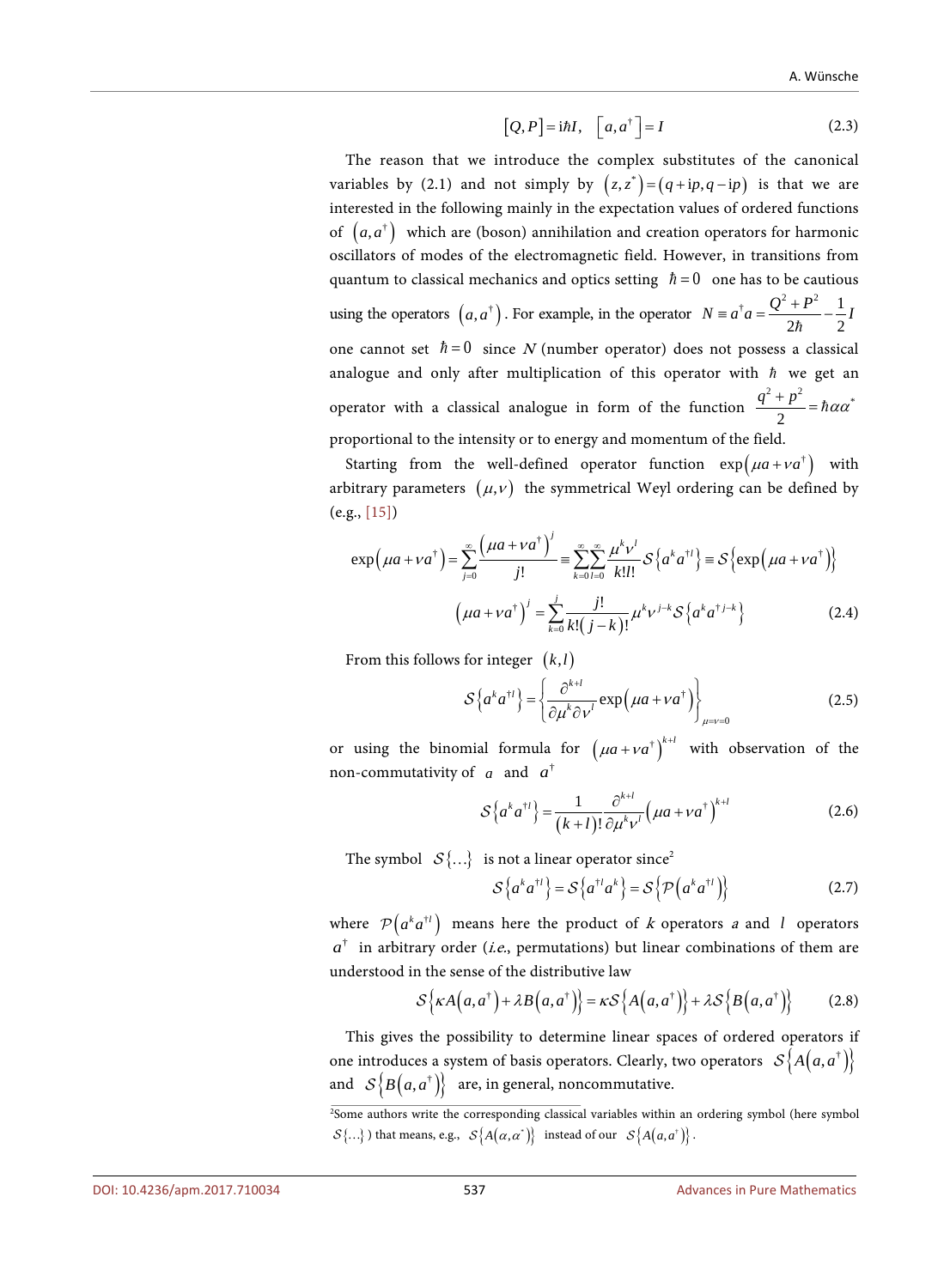In the following we use the displacement operator  $D(\alpha, \alpha^*)$  defined by (e.g., [\[7\]](#page-40-6) [\[8\]](#page-40-7) [\[11\]\)](#page-40-10)

$$
D(\alpha, \alpha^*) = \exp(\alpha a^{\dagger} - \alpha^* a) \equiv S \{ \exp(\alpha a^{\dagger} - \alpha^* a) \}
$$
  

$$
= \exp\left(-\frac{\alpha \alpha^*}{2}\right) \exp(\alpha a^{\dagger}) \exp(-\alpha^* a)
$$
  

$$
\equiv \exp\left(-\frac{\alpha \alpha^*}{2}\right) \mathcal{N} \{ \exp(\alpha a^{\dagger} - \alpha^* a) \}
$$
 (2.9)

where the symbol  $N$ {...} means normal ordering of the content in braces (all powers of  $a^{\dagger}$  in front of powers of a). From (2.9) follows for its Hermitean adjoint operator

$$
\left(D(\alpha,\alpha^*)\right)^{\dagger} = \exp(\alpha^* a - \alpha a^{\dagger}) = \left(D(\alpha,\alpha^*)\right)^{-1} = D(-\alpha,-\alpha^*) \tag{2.10}
$$

To obtain the normally ordered form of the displacement operator on the right-hand side of (2.9) we applied here the well-known theorem (e.g.[, \[7\]\)](#page-40-6)

$$
\exp(A)\exp(B) = \exp\left(A + B + \frac{1}{2}[A, B]\right), \quad \text{if } \left[A, [A, B]\right] = \left[B, [A, B]\right] = 0 \quad (2.11)
$$

which is true for arbitrary operators *A* and *B* which commute with their commutator  $[A, B]$ . This is a special case of the general

Baker-Campbell-Hausdorff-Dynkin formula for the product of the exponentials of two operators which for the case in (2.11) can be proved more directly, e.g., [\[7\].](#page-40-6) In the following we apply this theorem repeatedly.

The displacement operator possesses the property

$$
D(\alpha, \alpha^*) a(D(\alpha, \alpha^*))^{\dagger} = a - \alpha I, \quad D(\alpha, \alpha^*) a^{\dagger} (D(\alpha, \alpha^*))^{\dagger} = a^{\dagger} - \alpha^* I \quad (2.12)
$$

For the product of two displacement operators one finds applying (2.11)

$$
D(\alpha, \alpha^*) D(\beta, \beta^*) = \exp\left(\frac{1}{2}(\alpha\beta^* - \alpha^*\beta)\right) D(\alpha + \beta, \alpha^* + \beta^*)
$$
 (2.13)

Furthermore, we need the normal ordering of operators of the form  $\exp(\kappa a^{\dagger} a)$  with parameter  $\kappa$ . The following relation is well known, e.g., [\[16\]](#page-41-0) (chap. 3.3., pp.  $156/157$ )<sup>3</sup>

$$
\exp(\kappa N) = \exp\left(\kappa a^{\dagger} a\right) = \sum_{k=0}^{\infty} \frac{\left(e^{\kappa} - 1\right)^k}{k!} a^{\dagger k} a^k \equiv \mathcal{N}\left\{\exp\left(\left(e^{\kappa} - 1\right) a^{\dagger} a\right)\right\} (2.14)
$$

3 Louisell gives two proofs, the first using the diagonal matrix elements with coherent states and the second by a differential equation. One may add a further easy one using the matrix elements in the basis of number states  $|n\rangle$ ,  $(n = 0, 1, \dots)$  as the eigenstates of the number operator  $N = a^{\dagger} a$ , with  $N|n\rangle = n|n\rangle$ ,  $a|n\rangle = \sqrt{n}|n-1\rangle$ ,  $a^{\dagger}|n\rangle = \sqrt{n+1}|n+1\rangle$  and the completeness relation  $\sum_{n=0}^{\infty}|n\rangle\langle n|=1$  $\{\exp((e^x-1)a^{\dagger}a)\}=\sum_{n=0}^{\infty}\frac{(e^x-1)^{n}}{n!}a^{\dagger n}\left(\sum_{n=0}^{\infty}|n\rangle\langle n|\right)a^x=\sum_{n=0}^{\infty}\frac{(e^x-1)^{n}}{n!}\sum_{n=0}^{\infty}\left(\sqrt{\frac{(n+k)!}{n!}}\right)^n$  $\sum_{k=0}^{\infty}\left[\frac{n^{\prime}!}{k!(n^{\prime}-k)!}\!\left(\mathrm{e}^{\kappa}-1\right)^{k}\right]\!\!\left|n^{\prime}\right\rangle\!\!\left\langle n^{\prime}\right|=\sum_{n=0}^{\infty}\left(\mathrm{e}^{\kappa}-1+1\right)^{n}\!\left|n\right\rangle\!\!\left\langle n\right|\!=\mathrm{e}^{\kappa}$ † † 0 **K**:  $\lambda_{n=0}$  /  $k=0$  **K**:  $n=0$  $\exp((e^x - 1)a^{\dagger}a)\} = \sum_{k=0}^{\infty} \frac{(e^x - 1)^k}{k!} a^{\dagger k} \left( \sum_{n=0}^{\infty} |n\rangle\langle n| \right) a^k = \sum_{k=0}^{\infty} \frac{(e^x - 1)^k}{k!} \sum_{n=0}^{\infty} \left( \sqrt{\frac{(n+k)!}{n!}} \right) a^k$ *k k k k*  $\mathcal{L}\left\{a^{+}a\right\} = \sum_{k=0}^{\infty} \frac{\left(e^{k^2}-1\right)^k}{k!} a^{k^2} \left(\sum_{n=0}^{\infty} |n\rangle\langle n| \right) a^k = \sum_{k=0}^{\infty} \frac{\left(e^{k^2}-1\right)^k}{k!} \sum_{n=0}^{\infty} \left(\sqrt{\frac{(n+k)!}{n!}}\right) |n+k\rangle\langle n+k|$  $\sum_{k=1}^n n'^2$   $(a^k-1)^k$   $(x^k)_{k+1}$   $\sum_{k=1}^{\infty} (a^k-1+1)^k |x^k|_{k+1}$  $\sum_{n=0}^{\infty} \left( \sum_{k=0}^{n} \frac{n'!}{k!(n'-k)!} \left( e^{k} - 1 \right)^k \right) \left| n' \right\rangle \left\langle n' \right| = \sum_{n=0}^{\infty} \left( e^{k} - 1 + 1 \right)^n \left| n \right\rangle \left\langle n \right| = e^{k}$  $(x - 1) + 1$   $\sum_{k=0}^{\infty} (e^{k} - 1)^{k}$   $\sum_{k=0}^{\infty} (e^{k} - 1)^{k}$   $\sum_{k=0}^{\infty} (e^{k} - 1)^{k}$   $\sum_{k=0}^{\infty} (e^{k} - 1)^{k}$  $\mathcal{N}\left\{\exp\left(\left(e^x-1\right)a^{\dagger}a\right)\right\} = \sum_{k=0}^{\infty}\frac{\left(e^x-1\right)^k}{k!}a^{\dagger k}\left(\sum_{n=0}^{\infty}\left|n\right\rangle\langle n\right|)a^k = \sum_{k=0}^{\infty}\frac{\left(e^x-1\right)^k}{k!}\sum_{n=0}^{\infty}\left(\sqrt{\frac{(n+k)!}{n!}}\right)^{k}\left|n+k\right\rangle\langle n+k\right.$  $=\sum_{n=0}^{\infty}\left[\sum_{k=0}^{n'}\frac{n'!}{k!(n'-k)!}\left(\mathrm{e}^{\kappa}-1\right)^{k}\right]n'\right\rangle\!\!\left\langle n'\right|=\sum_{n=0}^{\infty}\left(\mathrm{e}^{\kappa}-1+1\right)^{n}\left|n\right\rangle\!\!\left\langle n\right|=\nonumber$ .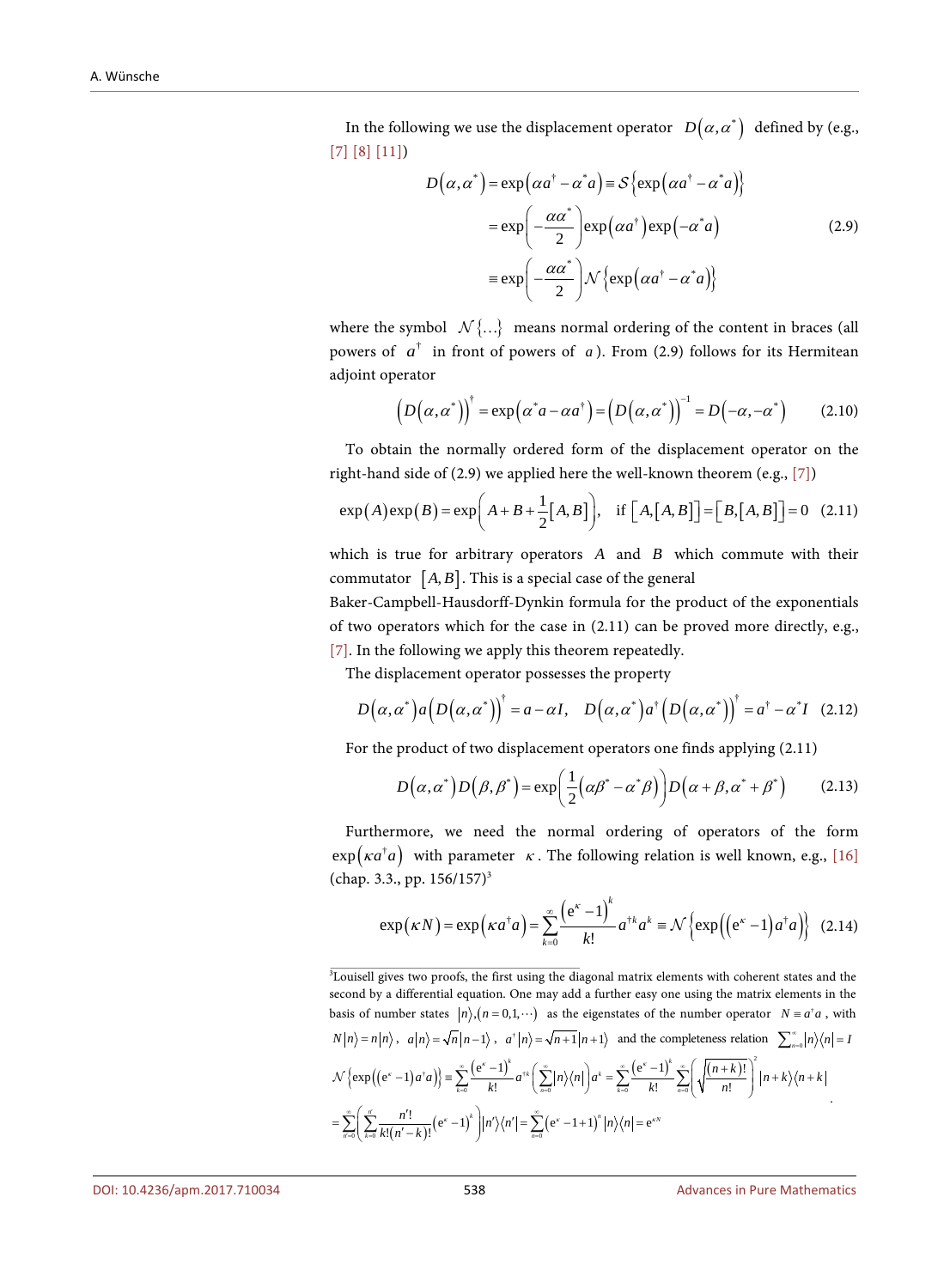The conversion of (2.14) with respect to the parameter  $\kappa$  as it is easily seen is

$$
\mathcal{N}\left\{\exp\left(\lambda a^{\dagger}a\right)\right\} = \sum_{k=0}^{\infty} \frac{\lambda^k}{k!} a^{\dagger k} a^k = \left(1+\lambda\right)^{a^{\dagger}a} = \left(1+\lambda\right)^N\tag{2.15}
$$

For  $\lambda = 1, 0, -1, -2$  one obtains the operators

$$
\mathcal{N}\left\{\exp\left(a^{\dagger}a\right)\right\} = 2^{N}, \quad \mathcal{N}\left\{\exp\left(0a^{\dagger}a\right)\right\} = \mathcal{N}\left\{I\right\} = I
$$

$$
\mathcal{N}\left\{\exp\left(-a^{\dagger}a\right)\right\} = \lim_{\varepsilon \to 0} \varepsilon^{N} = |0\rangle\langle0|, \quad \mathcal{N}\left\{\exp\left(-2a^{\dagger}a\right)\right\} = (-1)^{N} = \Pi \quad (2.16)
$$

All these special operators play a certain role in quantum optics, in particular,  ${\cal N}\left\{ \exp\left( 0a^{\dagger}a \right) \right\}$  is the unity operator *I*,  ${\cal N}\left\{ \exp\left( -a^{\dagger}a \right) \right\}$  is the vacuum-state operator  $|0\rangle\langle 0|$  and  $\mathcal{N}\{\exp(-2a^{\dagger}a)\}\$  the parity operator  $\Pi$  which we consider more in detail in next Section.

## **3. Basic Relations of the Weyl Formalism and the Parity Operator**

The general formula for the transition from arbitrary classical phase-space functions  $A(q, p)$  in the symmetrical Weyl ordering to quantum-mechanical operators  $A = S\{A(Q, P)\}\)$  can be written

$$
A(q, p) \to A = \int dq \wedge dp A(q, p) \exp\left(-Q \frac{\partial}{\partial q} - P \frac{\partial}{\partial p}\right) \delta(q) \delta(p) \tag{3.1}
$$

or in complex representation by complex variables  $(\alpha, \alpha^*)$  (see (2.1)) as follows (we do not use a new function symbol and set  $A(q, p) = A(\alpha, \alpha^*)$ )

$$
A(\alpha, \alpha^*) \to A = \int \frac{1}{2} d\alpha \wedge d\alpha^* A(\alpha, \alpha^*) \exp\left(-a \frac{\partial}{\partial \alpha} - a^{\dagger} \frac{\partial}{\partial \alpha^*}\right) \delta(\alpha, \alpha^*)
$$
  

$$
= \int \frac{1}{2} d\alpha \wedge d\alpha^* A(\alpha, \alpha^*) S\{\delta(\alpha I - a, \alpha^* I - a^{\dagger})\}
$$
(3.2)  

$$
\equiv S\{A(a, a^{\dagger})\}
$$

where  $\delta(\alpha, \alpha^*)$  is the two-dimensional delta function in complex representation according to

$$
\int \frac{\mathrm{i}}{2} \mathrm{d}\alpha \wedge \mathrm{d}\alpha^* \delta\big(\alpha, \alpha^*\big) f\big(\alpha, \alpha^*\big) = f\big(0, 0\big), \quad \delta\big(\alpha, \alpha^*\big) = 2\hbar \delta\big(q\big) \delta\big(p\big) \tag{3.3}
$$

The integration goes in both representations over the whole phase-plane in real or complex coordinates  $(q, p) \leftrightarrow (\alpha, \alpha^*)$ . After partial integration in the first line we find equivalently to (3.2)

$$
A = \int \frac{1}{2} d\alpha \wedge d\alpha^* \delta\left(\alpha, \alpha^*\right) \exp\left(a\frac{\partial}{\partial \alpha} + a^{\dagger} \frac{\partial}{\partial \alpha^*}\right) A\left(\alpha, \alpha^*\right)
$$
  

$$
= \sum_{k=0}^{\infty} \sum_{l=0}^{\infty} \frac{S\left\{a^k a^{\dagger l}\right\}}{k!l!} \left\{\frac{\partial^{k+l}}{\partial \alpha^k \partial \alpha^{*l}} A\left(\alpha, \alpha^*\right)\right\}_{\alpha = \alpha^* = 0}
$$
(3.4)

For the trace  $\langle A \rangle$  of the operator *A* we find from (3.2) or (3.7)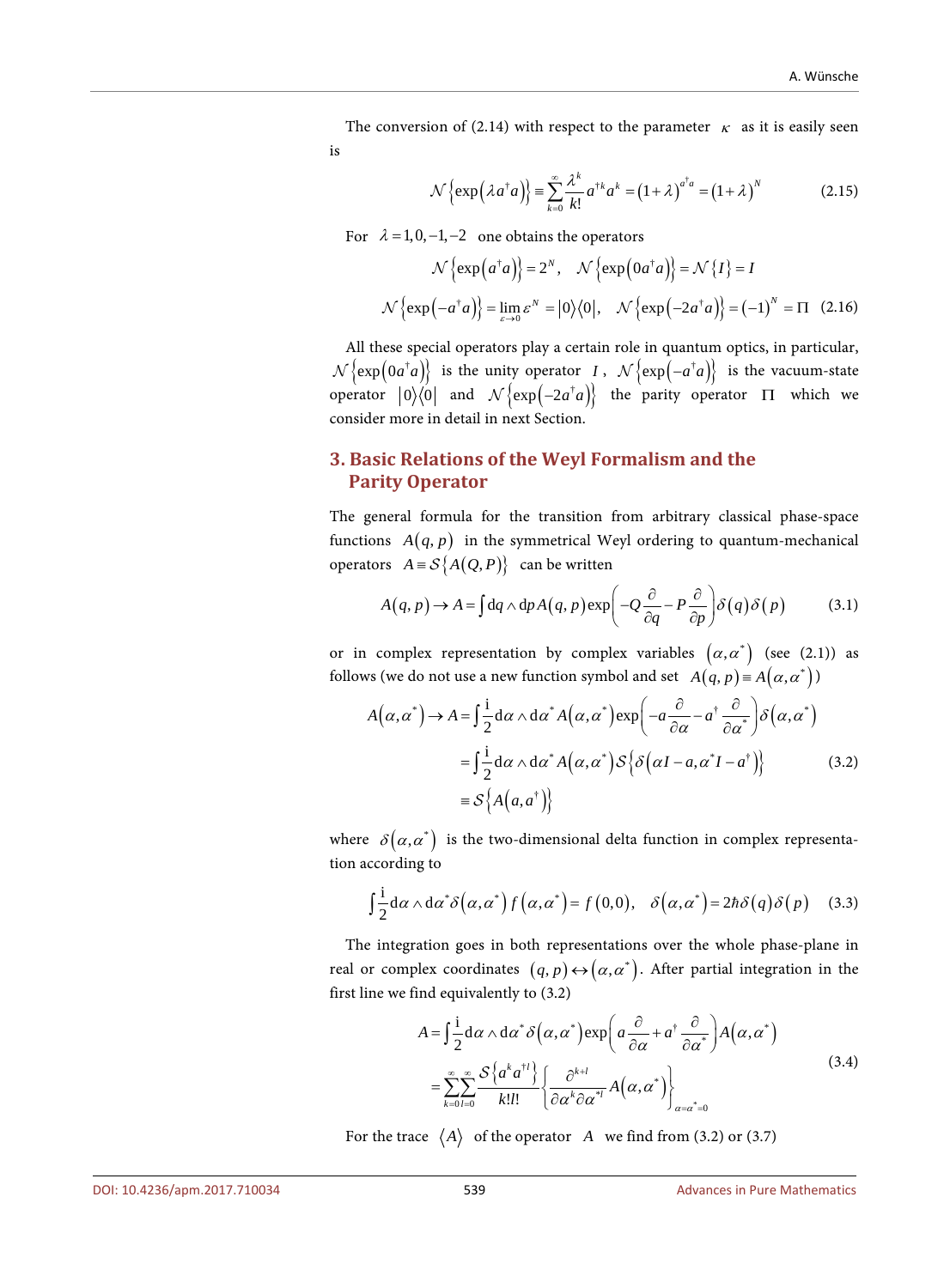$$
\langle A \rangle = \frac{1}{\pi} \int \frac{\mathrm{i}}{2} \mathrm{d} \alpha \wedge \mathrm{d} \alpha^* A(\alpha, \alpha^*), \quad (\langle A \rangle = \mathrm{Trace}(A)) \tag{3.5}
$$

The factor  $\frac{1}{\pi}$  in (3.5) in front of the integral  $\int \frac{1}{2} d\alpha \wedge d\alpha^* A(\alpha, \alpha^*)$  is

already an indication that non-orthogonal ("overlapping") states are involved in the definitions (these are the displaced number states; see below). The form of the classical-quantum correspondence in the second line of (3.2) is very near to the form given by Weyl if we make in addition the Fourier transformation of  $\mathcal{S}\{\delta(\alpha I - a, \alpha^*I - a^*)\}\;$  but our form has the advantage that we do not have to discuss the exact form of this transform (i.e., coefficient in front and factors in the exponent).

The inversion of (3.1) is (we denote the trace of an arbitrary operator *B* by  $\langle B \rangle$ )

$$
A(q, p) = 2\pi\hbar \left\langle A \exp\left(-Q\frac{\partial}{\partial q} - P\frac{\partial}{\partial p}\right) \right\rangle \delta(q)\delta(p) \tag{3.6}
$$

or of the complex form (3.2)

$$
A(\alpha, \alpha^*) = \pi \left\langle A \exp\left(-a \frac{\partial}{\partial \alpha} - a^{\dagger} \frac{\partial}{\partial \alpha^*}\right) \right\rangle \delta(\alpha, \alpha^*)
$$
 (3.7)

The transformation  $A(\alpha, \alpha^*) \to A$  in (3.2) together with the inverse transformation  $A \rightarrow A(\alpha, \alpha^*)$  in (3.7) is a mapping which preserves the distribution law for arbitrary complex numbers  $\mu$  and  $\nu$ 

$$
A(\alpha, \alpha^*) \leftrightarrow A, \quad B(\alpha, \alpha^*) \leftrightarrow B \quad \Leftrightarrow \quad \mu A(\alpha, \alpha^*) + \nu B(\alpha, \alpha^*) \leftrightarrow \mu A + \nu B \quad (3.8)
$$

due to the linearity of the transformation.

We now make the normal ordering of the operator which plays a role in (3.2) in the transition from classical phase-space functions  $A(\alpha, \alpha^*)$  to quantummechanical operators *A* which are symmetrically ordered equivalents in the sense of Weyl

$$
\exp\left(-a\frac{\partial}{\partial\alpha} - a^{\dagger}\frac{\partial}{\partial\alpha^{*}}\right) \delta\left(\alpha, \alpha^{*}\right)
$$
\n
$$
= \exp\left(-a^{\dagger}\frac{\partial}{\partial\alpha^{*}}\right) \exp\left(-a\frac{\partial}{\partial\alpha}\right) \exp\left(\frac{1}{2}\frac{\partial^{2}}{\partial\alpha\partial\alpha^{*}}\right) \delta\left(\alpha, \alpha^{*}\right)
$$
\n
$$
= \exp\left(-a^{\dagger}\frac{\partial}{\partial\alpha^{*}}\right) \exp\left(-a\frac{\partial}{\partial\alpha}\right) \frac{2}{\pi} \exp\left(-2\alpha\alpha^{*}\right)
$$
\n
$$
= \frac{2}{\pi} \mathcal{N}\left\{\exp\left(-2(a-\alpha I)\left(a^{\dagger}-\alpha^{*}I\right)\right)\right\}
$$
\n
$$
= \frac{2}{\pi} D\left(\alpha, \alpha^{*}\right) \mathcal{N}\left\{\exp\left(-2aa^{\dagger}\right)\right\} \left(D\left(\alpha, \alpha^{*}\right)\right)^{\dagger}
$$
\n
$$
= \frac{2}{\pi} D\left(\alpha, \alpha^{*}\right) (-1)^{a^{\dagger}a} \left(D\left(\alpha, \alpha^{*}\right)\right)^{\dagger}
$$

In the derivation we used the identity

$$
\exp\left(\frac{r}{2}\frac{\partial^2}{\partial z \partial z^*}\right) \delta\left(z, z^*\right) = \frac{2}{\pi r} \exp\left(-\frac{2z z^*}{r}\right) \tag{3.10}
$$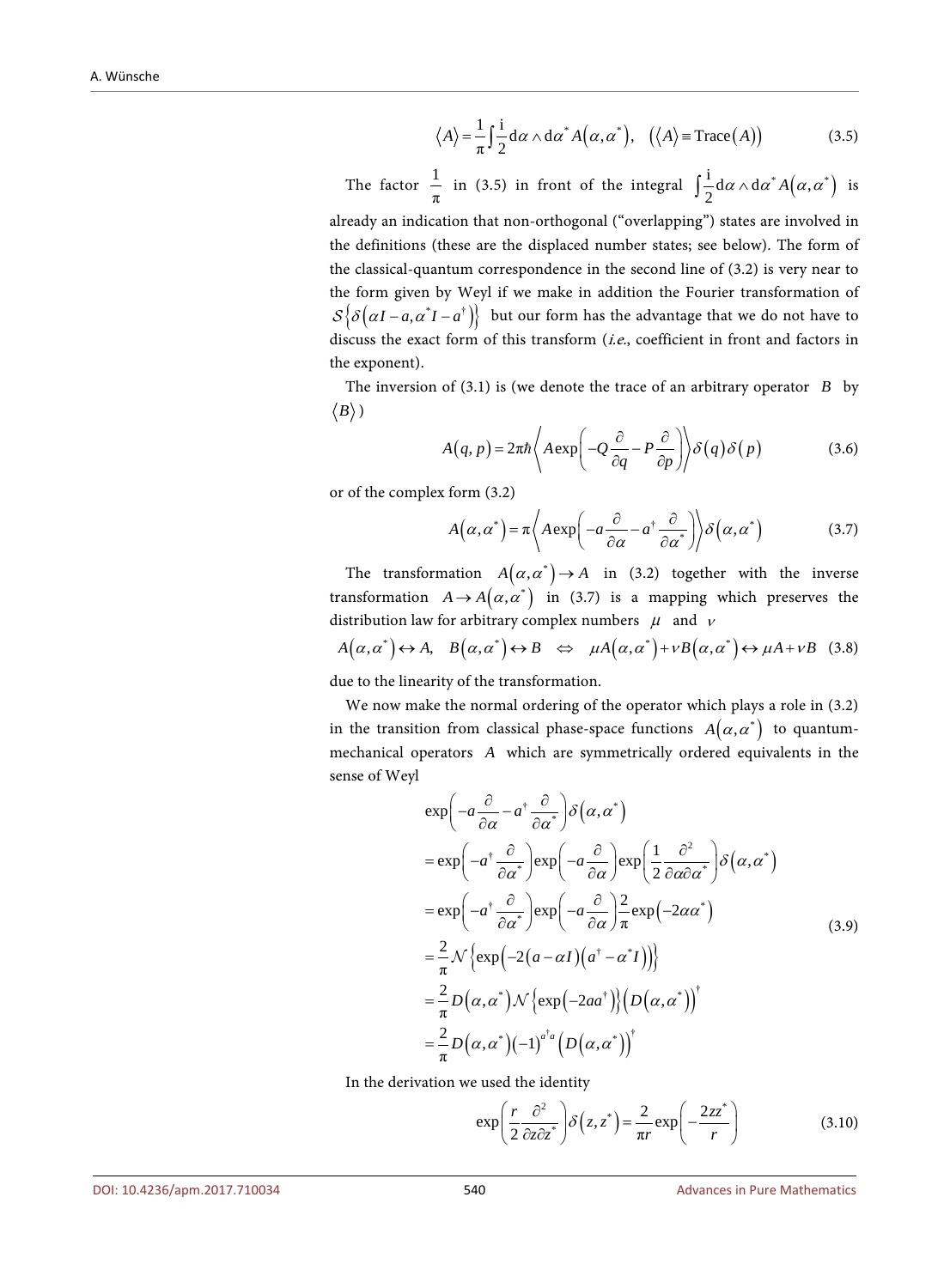specialized to  $r = 1$ , which generally can be proved by two-dimensional Fourier transformation. The operator 2  $\exp\left(\frac{r}{2} \frac{\partial^2}{\partial z \partial z^*}\right)$  $\left(\frac{r}{2}\frac{\partial^2}{\partial z\partial z^*}\right)$ with positive values of the para-

meter *r* applied to a function  $f(z, z^*)$  makes a smoothing of this function.

The operator  $\Pi$  defined by (see also (2.15) and (2.16) for the different representations)

$$
\Pi = (-1)^{a^{\dagger} a} = (-1)^N = \exp(\pm i\pi N) = \mathcal{N}\left\{\exp(-2aa^{\dagger})\right\} = \sum_{k=0}^{\infty} \frac{(-2)^k}{k!} a^{\dagger k} a^k \qquad (3.11)
$$

is called the parity operator and the operator  $\Pi(\alpha, \alpha^*)$  defined by

$$
\Pi(\alpha, \alpha^*) = D(\alpha, \alpha^*) \Pi(D(\alpha, \alpha^*))^{\dagger}
$$
\n(3.12)

the displaced parity operator, correspondingly. Thus we obtained in (3.9) the basic relation

$$
\frac{2}{\pi}\Pi\left(\alpha,\alpha^{*}\right)=\exp\left(-a\frac{\partial}{\partial\alpha}-a^{\dagger}\frac{\partial}{\partial\alpha^{*}}\right)\delta\left(\alpha,\alpha^{*}\right)
$$
\n
$$
=\sum_{k=0}^{\infty}\sum_{l=0}^{\infty}\frac{(-1)^{k+l}}{k!l!}\mathcal{S}\left\{a^{k}a^{\dagger l}\right\}\frac{\partial^{k+l}}{\partial\alpha^{k}\partial\alpha^{*l}}\delta\left(\alpha,\alpha^{*}\right)
$$
\n(3.13)

which plays a role in the following. We see here that the limiting transition  $(\alpha, \alpha^*) \rightarrow (0,0)$  on the right-hand side in (3.13) is not possible in this way and the representation of the parity operator  $\Pi = \Pi (\alpha \rightarrow 0, \alpha^* \rightarrow 0)$  is not locally possible and the representation of Π by the symmetrically ordered operators  ${\cal S}\{a^ka^{t}i\}$  does not exist in contrast to the representation by the normally ordered operators  $\mathcal{N}\left\{a^k a^{\dagger l}\right\} = a^{\dagger k} a^l$  (see (3.11)).

The parity operator  $\Pi$  is a Hermitean and at once an idempotent operator (squared it is equal to the identity operator)

$$
\Pi = \Pi^{\dagger} = \Pi^{-1}, \quad \Pi^2 = I,
$$
\n(3.14)

with the following interesting properties of transformation of  $(a, a^{\dagger})$  justifying its name

$$
\Pi a \Pi^{\dagger} = e^{i\pi N} a e^{-i\pi N} = a + \frac{i\pi}{1!} \left[ \frac{N}{2!} \right] + \frac{(i\pi)^2}{2!} \left[ \frac{N}{2!} \right] + \dots = \left( \sum_{n=0}^{\infty} \frac{(-i\pi)^n}{n!} \right) a
$$
  
=  $e^{-i\pi} a = -a$ ,  $\Pi a^{\dagger} \Pi^{\dagger} = -a^{\dagger} \implies \Pi D(\alpha, \alpha^*) \Pi^{\dagger} = D(-\alpha, -\alpha^*)$  (3.15)

From these commutation properties follows using (3.15)

$$
\Pi(\alpha, \alpha^*) = D(\alpha, \alpha^*) \Pi(D(\alpha, \alpha^*))^{\dagger} = D(\alpha, \alpha^*) D(\alpha, \alpha^*) \Pi
$$
  
=  $D(2\alpha, 2\alpha^*) \Pi = \Pi D(-\alpha, -\alpha^*) D(-\alpha, -\alpha^*) = \Pi D(-2\alpha, -2\alpha^*)$  (3.16)

The parity operator  $\Pi$  possesses only the two eigenvalues +1 and -1 to even and odd number states  $|n\rangle$  and  $\langle n|$  as right-hand and corresponding left-hand eigenstates

$$
\left(-1\right)^{N} \left|n\right\rangle = \left(-1\right)^{n} \left|n\right\rangle, \quad \left\langle n \left|\left(-1\right)^{N} = \left(-1\right)^{n} \left\langle n \right|, \quad \left(N \equiv a^{\dagger} a\right)\right.\right. \tag{3.17}
$$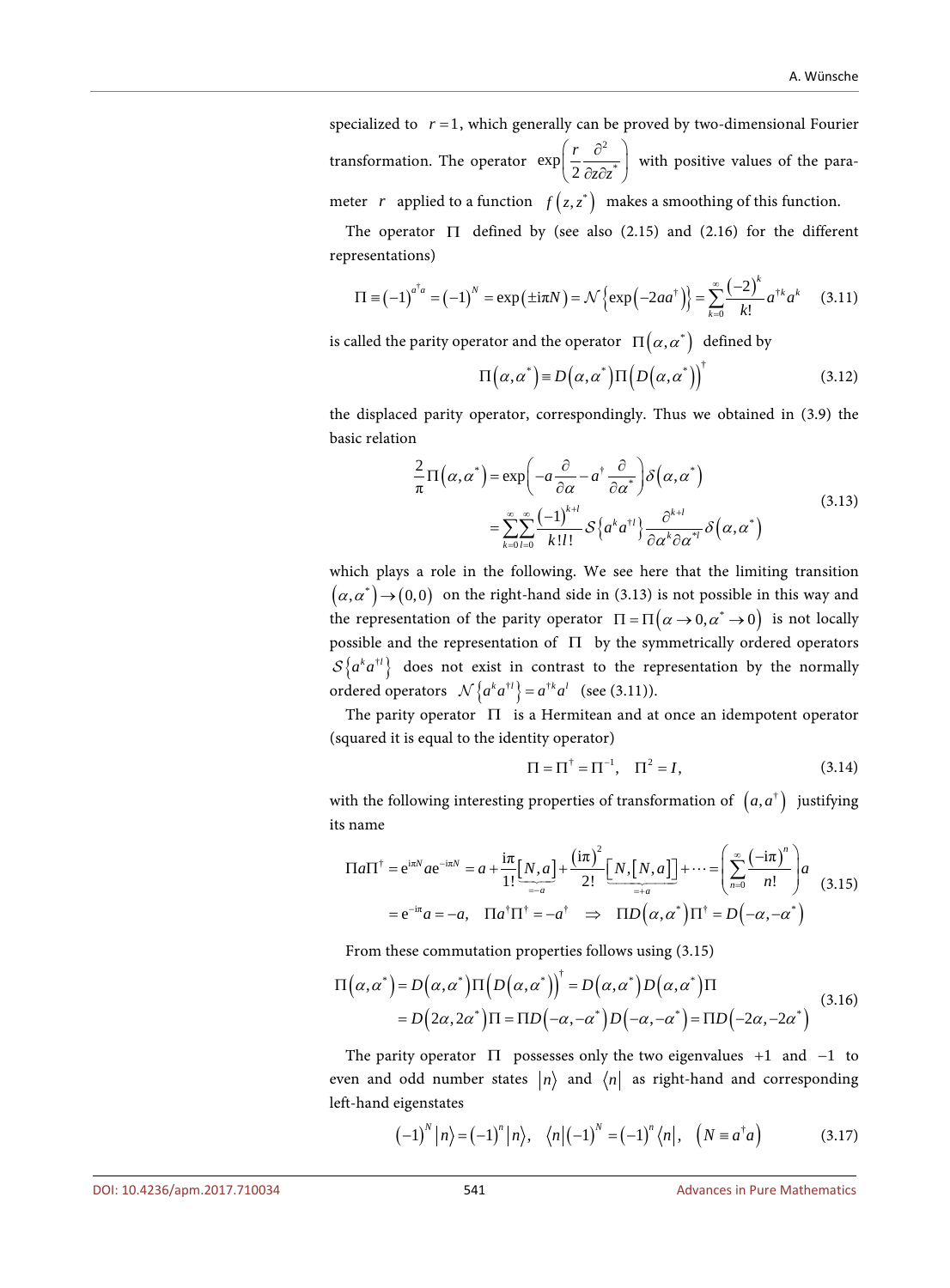that leads to the following possible representations by eigenstates

$$
\Pi = \sum_{n=0}^{\infty} (-1)^n |n\rangle\langle n|, \quad \Pi\big(\alpha, \alpha^*\big) = \sum_{n=0}^{\infty} (-1)^n D\big(\alpha, \alpha^*\big) |n\rangle\langle n| \big(D\big(\alpha, \alpha^*\big)\big)^{\dagger} \tag{3.18}
$$

It is a highly degenerate operator which therefore admits many other representations by linear combinations of the eigenstates to the eigenvalues +1 and  $-1$  separately. The displaced parity operator  $\Pi(\alpha, \alpha^*)$  defined in (3.12) possesses the same eigenvalues +1 and −1 but to displaced number states  $|\alpha, n\rangle$  defined by

$$
|\alpha, n\rangle \equiv D(\alpha, \alpha^*)|n\rangle, (n = 0, 1, 2, \cdots)
$$
 (3.19)

as right-hand eigenstates of  $\Pi(\alpha, \alpha^*)$  according to

$$
\Pi(\alpha, \alpha^*)|\alpha, n\rangle = D(\alpha, \alpha^*)\Pi(D(\alpha, \alpha^*))^{-1}D(\alpha, \alpha^*)|n\rangle
$$
  
=  $D(\alpha, \alpha^*)\Pi|n\rangle \equiv (-1)^n D(\alpha, \alpha^*)|n\rangle = (-1)^n |\alpha, n\rangle$  (3.20)

and similar for the left-hand eigenstates  $\langle \alpha, n |$ . The displaced number states  $|\alpha, n\rangle$  are ortho-normalized for discrete  $(m, n)$  and arbitrary fixed  $\alpha$ according to

$$
\langle \alpha, m | \alpha, n \rangle = \langle m | \left( D(\alpha, \alpha^*) \right)^{\dagger} D(\alpha, \alpha^*) | n \rangle = \langle m | n \rangle = \delta_{m,n} \tag{3.21}
$$

and they obey the following relation (see below (3.25))

$$
\frac{1}{\pi} \int \frac{\mathrm{i}}{2} \mathrm{d}\alpha \wedge \mathrm{d}\alpha^* \big| \alpha, n \big\rangle \big\langle \alpha, m \big| = \big\langle m \big| n \big\rangle I = \delta_{m,n} I \tag{3.22}
$$

This means that the states  $|\alpha, n\rangle$  are mutually orthogonal for  $m \neq n$  and that they are (over-) complete for fixed  $m = n$  in the quantum phase space of variables  $(\alpha, \alpha^*)$  such as the coherent states  $|\alpha\rangle$  which are their special case  $m = n = 0$  with the well-known completeness (over-)relation

$$
\frac{1}{\pi} \int \frac{\mathrm{i}}{2} \mathrm{d}\alpha \wedge \mathrm{d}\alpha^* |\alpha\rangle\langle\alpha| = I. \tag{3.23}
$$

Relation (3.22) is a consequence of the more general relation for arbitrary operators *A* (remind that  $\langle A \rangle$  denotes the trace of *A*)

$$
\frac{1}{\pi} \int_{0}^{\infty} d\alpha \wedge d\alpha^* D(\alpha, \alpha^*) A(D(\alpha, \alpha^*))^{\dagger} = \langle A \rangle I
$$
\n(3.24)

We do not derive it here (see, e.g., [\[9\]](#page-40-8) (chap. I: A coherent state primer) and [\[10\]\)](#page-40-9). In the special cases  $A = \frac{n}{m}$ ;  $\frac{(m, n = 0, 1, 2, \cdots)}{n}$  follows from (3.25)

$$
\frac{1}{\pi} \int_{0}^{\infty} \frac{1}{2} d\alpha \wedge d\alpha^* D(\alpha, \alpha^*) |n\rangle\langle m| \Big(D(\alpha, \alpha^*)\Big)^{\dagger} = \langle m|n\rangle I = \delta_{m,n} I \qquad (3.25)
$$

In (3.19) we defined by  $D(\alpha, \alpha^*) | n \rangle = |n, \alpha \rangle$  as the displaced number states. For  $n = 0, m \neq 0$  relation (25) expresses the overcompleteness of the coherent states  $|0,\alpha\rangle = |\alpha\rangle$ .

The displaced parity operators possess the trace equal to  $\frac{1}{2}$  and are (over-)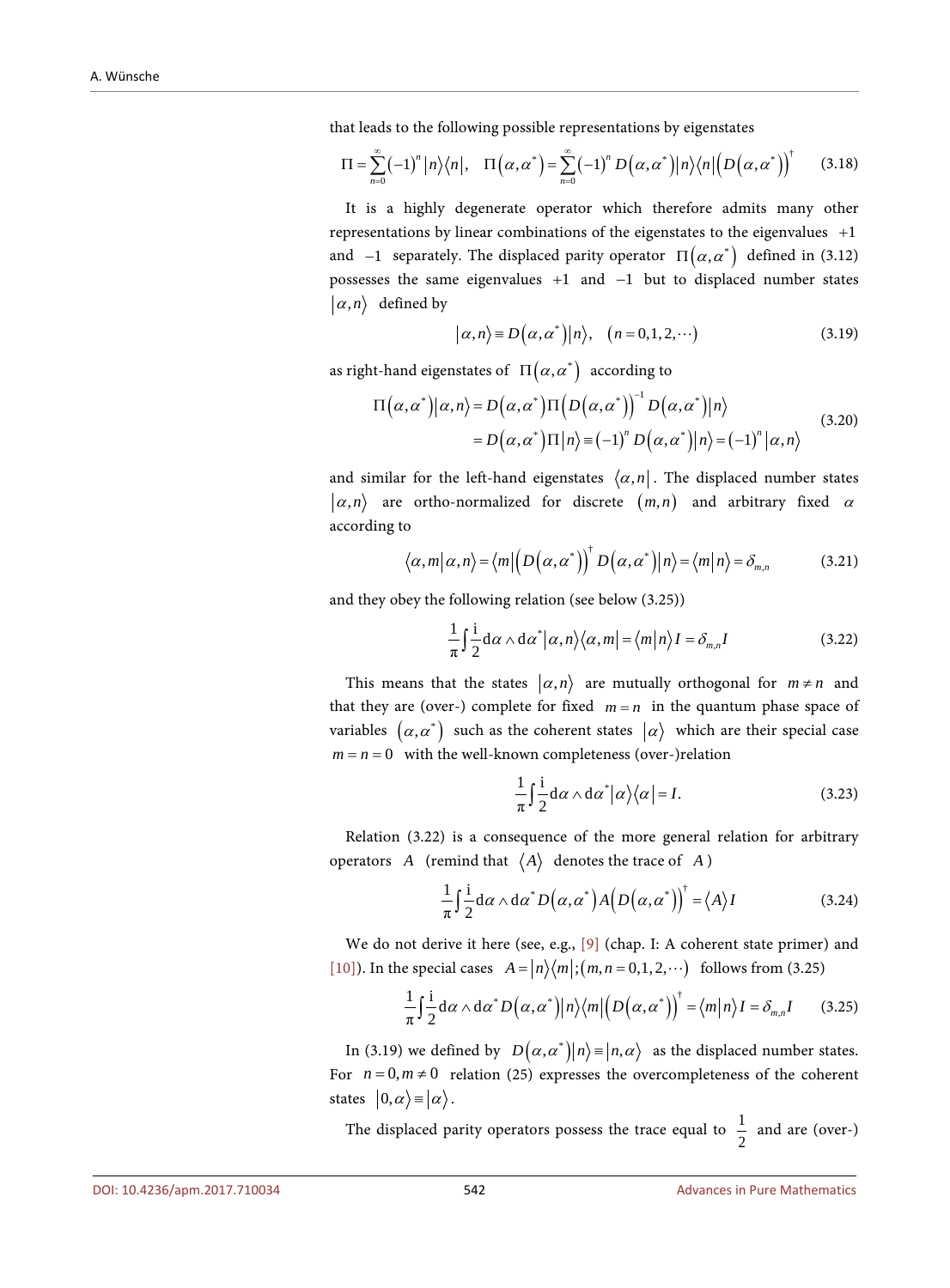complete in the quantum phase space in the sense described by the resolution of the identity operator *I*

$$
\langle \Pi(\alpha, \alpha^*) \rangle = \langle \Pi \rangle = \frac{1}{2}, \frac{2}{\pi} \int \frac{i}{2} d\alpha \wedge d\alpha^* \Pi(\alpha, \alpha^*) = I
$$
 (3.26)

and they are mutually orthogonal expressed by

$$
\left\langle \Pi \left( \alpha, \alpha^* \right) \Pi \left( \beta, \beta^* \right) \right\rangle = \frac{\pi}{4} \delta \left( \alpha - \beta, \alpha^* - \beta^* \right) \tag{3.27}
$$

Therefore, operators A can be expanded in integrals over phase-space functions as given in (3.2) and the function  $A(\alpha, \alpha^*)$  in dependence on *A* is then determined by the operator *A* and vice versa.

## **4. The Wigner Quasiprobability and Reconstruction of Density Operators**

The Wigner quasiprobability  $W(\alpha, \alpha^*)$  in the complex variables  $(\alpha, \alpha^*)$  can be defined in (not full) analogy to (3.7) by (remind,  $\langle \cdots \rangle$  means trace of content)

$$
W(\alpha, \alpha^*) = \left\langle \varrho \exp\left(-a \frac{\partial}{\partial \alpha} - a^{\dagger} \frac{\partial}{\partial \alpha^*}\right) \right\rangle \delta(\alpha, \alpha^*)
$$
  
=  $\frac{2}{\pi} \left\langle \varrho \Pi(\alpha, \alpha^*) \right\rangle$ ,  $\int \frac{1}{2} d\alpha \wedge d\alpha^* W(\alpha, \alpha^*) = 1$  (4.1)

The reconstruction of the density operator  $\varrho$  from it is then determined by

$$
\varrho = 2 \int_{0}^{\infty} \frac{1}{2} d\alpha \wedge d\alpha^* W(\alpha, \alpha^*) \Pi(\alpha, \alpha^*)
$$
  
=  $\pi \int_{0}^{\infty} \frac{1}{2} d\alpha \wedge d\alpha^* W(\alpha, \alpha^*) \exp\left(-a \frac{\partial}{\partial \alpha} - a^{\dagger} \frac{\partial}{\partial \alpha^*}\right) \delta(\alpha, \alpha^*)$  (4.2)

that after partial integration leads to

$$
\varrho = \pi \int \frac{1}{2} d\alpha \wedge d\alpha^* \delta\left(\alpha, \alpha^*\right) \exp\left(a\frac{\partial}{\partial \alpha} + a^{\dagger} \frac{\partial}{\partial \alpha^*}\right) W\left(\alpha, \alpha^*\right)
$$
  
\n
$$
= \pi \sum_{k=0}^{\infty} \sum_{l=0}^{\infty} \frac{S\left\{a^k a^{\dagger l}\right\}}{k!l!} \left\{\frac{\partial^{k+l}}{\partial \alpha^k \partial \alpha^{*l}} W\left(\alpha, \alpha^*\right)\right\}_{\alpha = \alpha^* = 0}, \quad \langle \varrho \rangle = 1
$$
\n(4.3)

The calculation of expectation values  $\overline{A} = \langle \varrho A \rangle$  of operators *A* for density operators  $\varrho$  using the Wigner quasiprobability  $W(\alpha, \alpha^*)$  has to be made by the formula

$$
\overline{A} \equiv \langle \varrho A \rangle = \int \frac{\mathrm{i}}{2} \mathrm{d}\alpha \wedge \mathrm{d}\alpha^* W\left(\alpha, \alpha^*\right) A\left(\alpha, \alpha^*\right) = \int \mathrm{d}q \wedge \mathrm{d}p W\left(q, p\right) A\left(q, p\right) \tag{4.4}
$$

in analogy to the classical probability theory.

If one compares the relations between classical phase-space functions  $A(q, p)$  with the quantum-mechanical equivalent operators *A* in the Weyl-Wigner formalism in (3.2) and (3.7) with that of the Wigner quasiprobability  $W(\alpha, \alpha^*)$  and the reconstruction of the density operator  $\varrho$  from  $W(\alpha, \alpha^*)$ in (4.1) and in (4.2) then we find a difference in the factors in front. One may be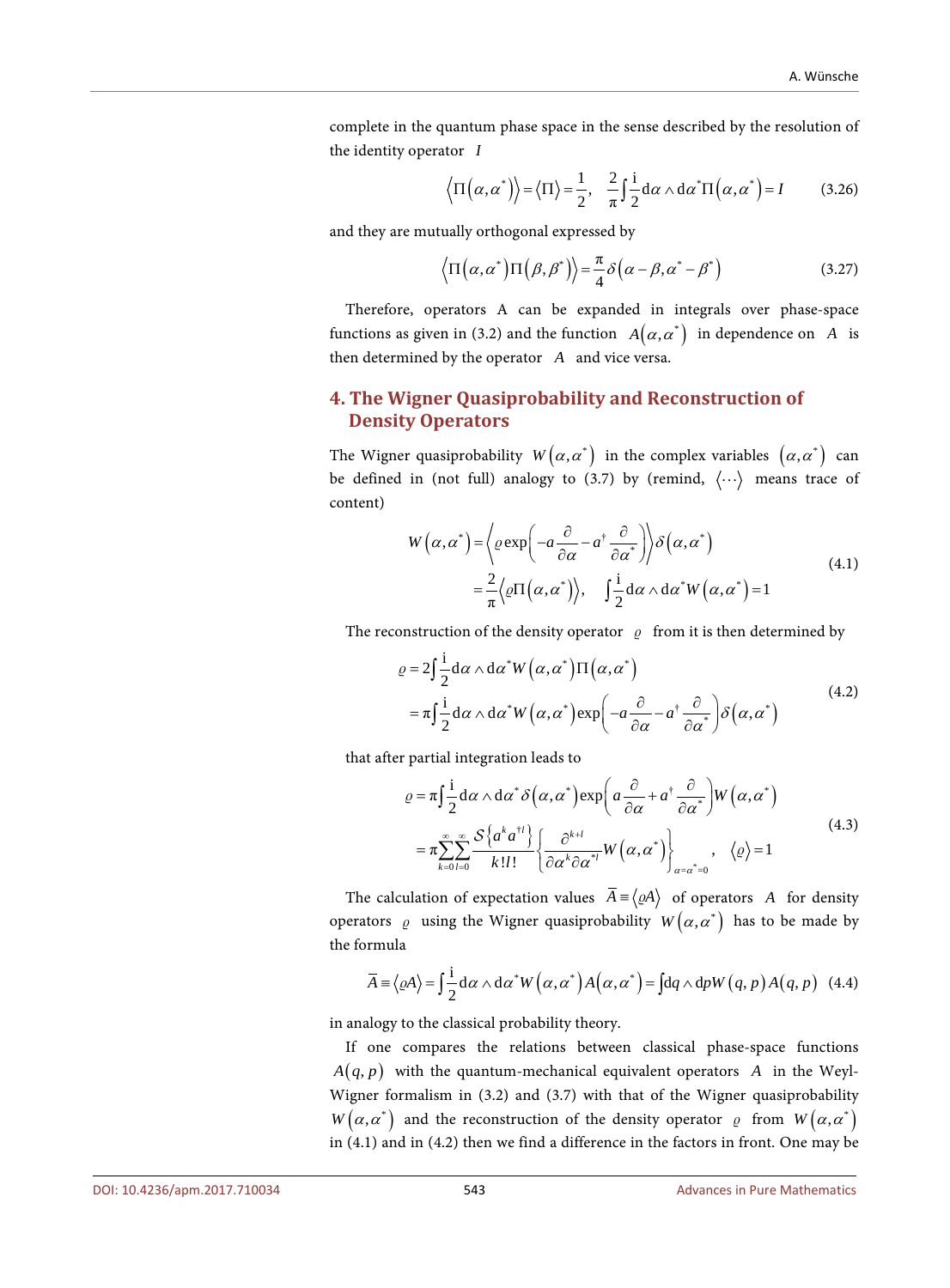astonished about this but it is not very principal and finds a simple historical explanation<sup>4</sup>.

For the transition to the representation by real canonical variable  $(q, p)$  and operators  $(Q, P)$  one has to use, in particular, the relation

$$
\exp\left(-a\frac{\partial}{\partial\alpha} - a^{\dagger}\frac{\partial}{\partial\alpha^*}\right) = \exp\left(-Q\frac{\partial}{\partial q} - P\frac{\partial}{\partial p}\right)
$$
(4.5)

and, furthermore, the relation

$$
\delta\left(\alpha,\alpha^*\right) = \delta\left(\frac{q+ip}{\sqrt{2\hbar}},\frac{q-ip}{\sqrt{2\hbar}}\right) = 2\hbar\delta\left(q+ip,q-ip\right) = 2\hbar\delta\left(q\right)\delta\left(p\right) \tag{4.6}
$$

Then from (4.1) for the Wigner quasiprobability  $W(q, p)$  follows (remind that  $\langle \ldots \rangle$  means trace)

$$
W(q, p) = \left\langle \varrho \exp\left(-Q\frac{\partial}{\partial q} - P\frac{\partial}{\partial p}\right) \right\rangle \delta(q) \delta(p), \quad \text{[dq} \wedge \text{dp}W(q, p) = 1 \quad (4.7)
$$

and the reconstruction of the density operator  $\rho$  from the Wigner quasiprobability is possible by

$$
\varrho = 2\pi \hbar \int dq \wedge dpW(q, p) \exp\left(-Q \frac{\partial}{\partial q} - P \frac{\partial}{\partial p}\right) \delta(q) \delta(p), \quad \langle \varrho \rangle = 1 \quad (4.8)
$$

One may prove then after some calculation that the definition of  $W(q, p)$  in (4.7) is fully equivalent to the definition by Wigner [\[3\]](#page-40-2) (see also [\[4\]\)](#page-40-3) (Wigner denotes it  $P(x; p)$  and generalizes it for several variables to  $P(x_1, \dots, x_n; p_1, \dots, p_n)$ ). In the following, however, we will stay at the representation by complex variables  $(\alpha, \alpha^*)$  and will now discuss representations by number and by displaced number states.

# **5. Number-State Representations of Displaced Number States Using Laguerre 2D Polynomials**

In the following we derive number-state representations of the relations of the Weyl-Wigner formalism and as a preparation for our next aim we derive the number-state representation of displaced number states. It is advantageous to use for this purpose the Laguerre 2D polynomials  $L_{m,n}( z, z^*)$  defined as follows (see [\[17\]](#page-41-1) and citations therein)

$$
L_{m,n}(z, z^*) = \exp\left(-\frac{\partial^2}{\partial z \partial z^*}\right) z^m z^{*n}
$$
  
=  $(-1)^{m+n} \exp(zz^*) \frac{\partial^{m+n}}{\partial z^{*m} \partial z^n} \exp(-zz^*)$  (5.1)

 $\int \frac{i}{2} d\alpha \wedge d\alpha^* W(\alpha, \alpha^*) = \int dq \wedge dp W(q, p) = 1$  such as for genuine probability densities since

<sup>&</sup>lt;sup>4</sup>As a quasi probability one is not obliged to accept the normalizations

 $W(\alpha, \alpha^*)$  involves non-orthogonal states of the variables  $(\alpha, \alpha^*)$  in its definition but one has in this case also to change the calculation of expectation values in corresponding way. For the transition from the Wigner quasiprobability to a classical distribution function by the limiting procedure  $\hbar \rightarrow 0$  it is even favorable to use this normalization but one has before this to make the transition to real canonical variables  $(q, p)$  and thus to  $W(q, p)$ . Therefore, it seems to be unreasonable and not useful to change the established normalization.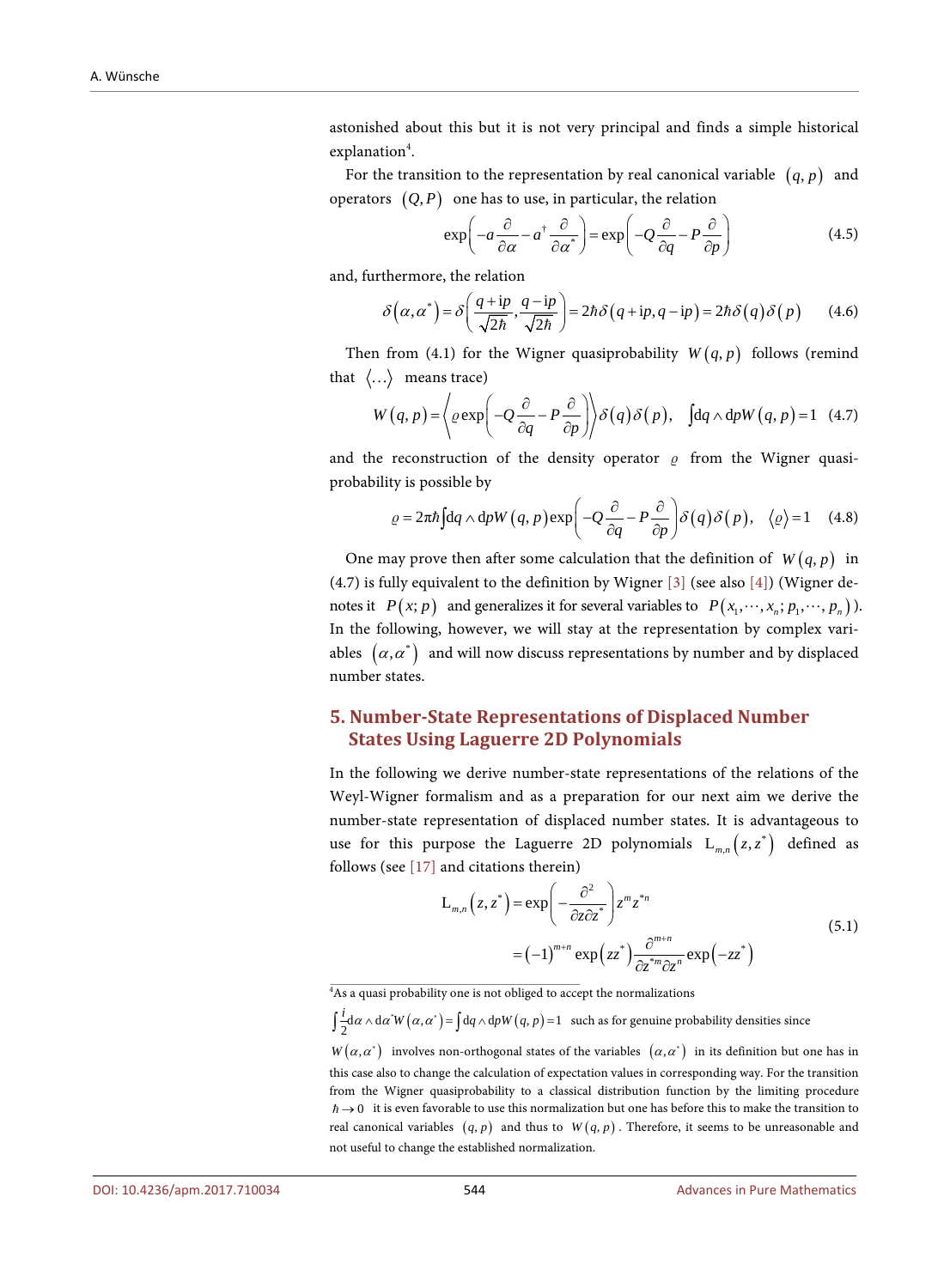and explicitly

$$
L_{m,n}(z,z^*) = \sum_{j=0}^{\{m,n\}} \frac{(-1)^j m! n!}{j!(m-j)!(n-j)!} z^{m-j} z^{*n-j}
$$
(5.2)

with the following relation to generalized Laguerre (or Laguerre-Sonin) polynomials  $L_n^{\nu}(u)$ 

$$
L_{m,n}(z,z^*) = (-1)^n n! z^{m-n} L_n^{m-n}(zz^*) = (-1)^m m! z^{n-m} L_m^{n-m}(zz^*)
$$
 (5.3)

The definition of  $\ L_{m,n}( z, z^*)$  may be generalized to polynomials  $\ L_{m,n}( U; z, z^*)$ where *U* is a two-dimensional unimodular matrix which makes a linear transformation of the two variables [\[18\]](#page-41-2) that, however, we do not need here.

First, we calculate the expansion of the displaced number states  $(\alpha, n) = D(\alpha, \alpha^*) \mid n$ defined in (3.19) in number states  $|m\rangle$  using the completeness of the number states  $\sum_{m=0}^{\infty} |m\rangle\langle m| = 1$ 

$$
|\alpha, n\rangle = \sum_{m=0}^{\infty} |m\rangle \langle m| D(\alpha, \alpha^*)|n\rangle
$$
 (5.4)

Using the normally ordered representation of the displacement operator in (2.9) we find

$$
\langle m|D(\alpha,\alpha^*)|n\rangle = \exp\left(-\frac{\alpha\alpha^*}{2}\right) \langle m|\exp(\alpha a^*)\exp(-\alpha^* a)|n\rangle
$$
  
\n
$$
= \exp\left(-\frac{\alpha\alpha^*}{2}\right) \sum_{k=0}^{\infty} \sum_{l=0}^{\infty} \frac{\alpha^k (-\alpha^*)^l}{k!l!} \langle m|a^{\dagger k} a^l|n\rangle
$$
(5.5)  
\n
$$
= \exp\left(-\frac{\alpha\alpha^*}{2}\right) \sum_{k=0}^{\infty} \sum_{l=0}^{\infty} \frac{(-1)^l \sqrt{m!n!}}{\sqrt{(m-k)!(n-l)!k!l!}} \alpha^k \alpha^{*l} \langle m-k|n-l\rangle
$$

and by substitution of the summation indices  $(k, l)$  according to  $m - k = n - l \equiv j$ 

$$
\langle m|D(\alpha,\alpha^*)|n\rangle = \exp\left(-\frac{\alpha\alpha^*}{2}\right) \frac{(-1)^n}{\sqrt{m!n!}} \sum_{j=0}^{\{m,n\}} \frac{(-1)^j m!n!}{j!(m-j)!(n-j)!} \alpha^{m-j} \alpha^{*n-j} \quad (5.6)
$$

By definition of the Laguerre 2D polynomials in (5.1) this can be written

$$
\langle m|D(\alpha,\alpha^*)|n\rangle = \exp\left(-\frac{\alpha\alpha^*}{2}\right) \frac{(-1)^n}{\sqrt{m!n!}} L_{m,n}(\alpha,\alpha^*)
$$
  

$$
= \exp\left(-\frac{\alpha\alpha^*}{2}\right) \frac{(-1)^n}{\sqrt{m!n!}} \exp\left(-\frac{\partial^2}{\partial \alpha \partial \alpha^*}\right) \alpha^m \alpha^{*n}
$$
 (5.7)

The expansion (5.4) of displaced number states becomes

$$
|\alpha,n\rangle = \exp\left(-\frac{\alpha\alpha^*}{2}\right) \frac{(-1)^n}{\sqrt{n!}} \sum_{m=0}^{\infty} \frac{1}{\sqrt{m!}} L_{m,n}\left(\alpha,\alpha^*\right) |m\rangle \tag{5.8}
$$

For  $n = 0$  using  $L_{m,0}(\alpha, \alpha^*) = \alpha^m$  one obtains the corresponding expansion of coherent states  $|\alpha,0\rangle = |\alpha\rangle$ .

For the product of two displacement operators  $(D(\beta, \beta^*))^{\dagger}$  and  $D(\alpha, \alpha^*)$ one finds from (2.13)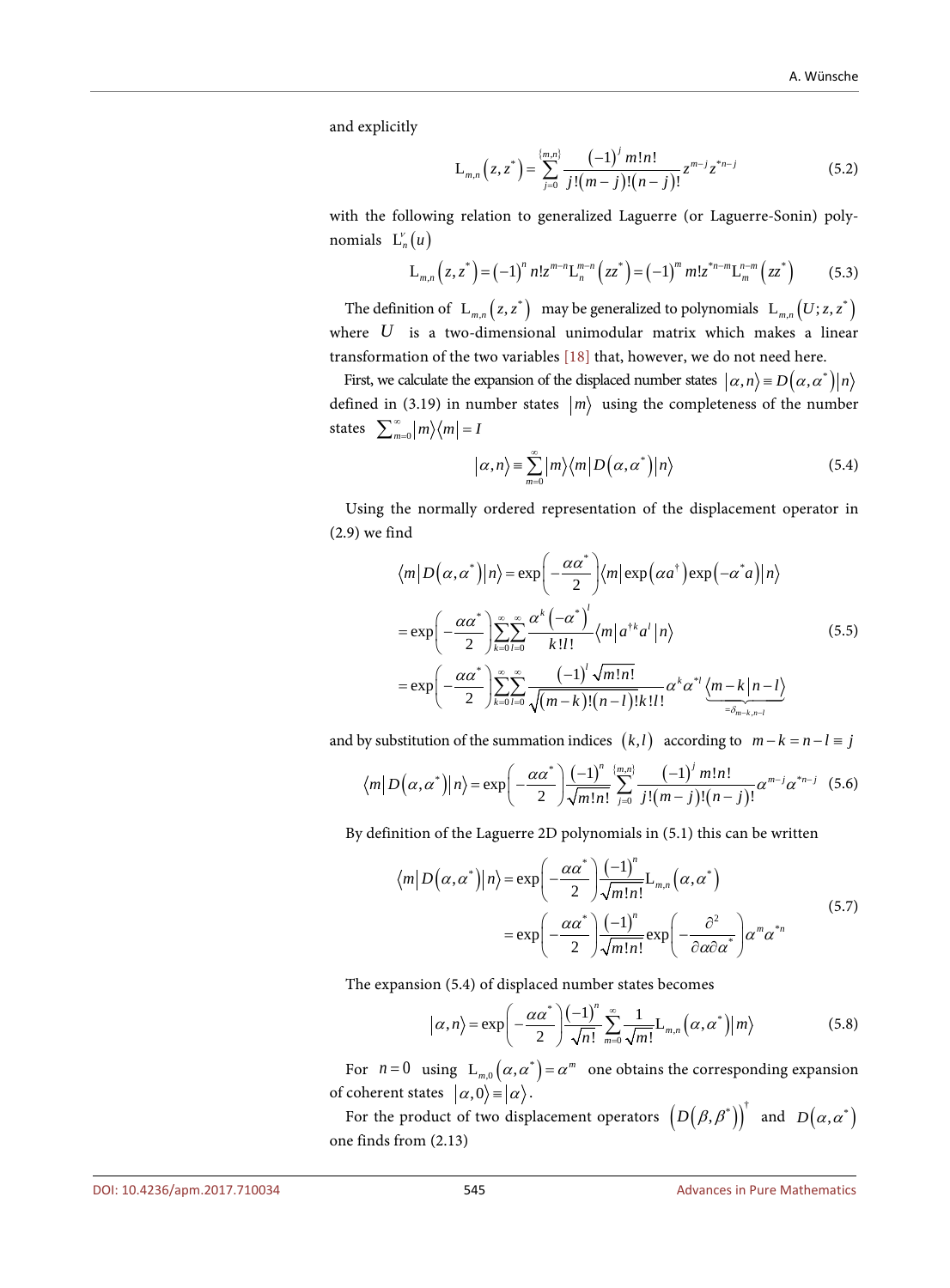$$
\left(D(\beta,\beta^*)\right)^{\dagger} D(\alpha,\alpha^*) = D(-\beta,-\beta^*) D(\alpha,\alpha^*)
$$
  

$$
= \exp\left(\frac{\alpha\beta^* - \alpha^*\beta}{2}\right) D(\alpha - \beta,\alpha^* - \beta^*)
$$
 (5.9)

Applying this one obtains for the general scalar product of displaced number states

$$
\langle \beta, m | \alpha, n \rangle = \langle m | \left( D \left( \beta, \beta^* \right) \right)^{\dagger} D \left( \alpha, \alpha^* \right) | n \rangle
$$
  

$$
= \exp \left( \frac{\alpha \beta^* - \alpha^* \beta}{2} \right) \langle m | D \left( \alpha - \beta, \alpha^* - \beta^* \right) | n \rangle \tag{5.10}
$$
  

$$
= \exp \left( \alpha \beta^* - \frac{\alpha \alpha^* + \beta \beta^*}{2} \right) \frac{(-1)^n}{\sqrt{m! n!}} L_{m,n} \left( \alpha - \beta, \alpha^* - \beta^* \right)
$$

One sees immediately that for  $\beta = \alpha$  using  $L_{m,n}(0,0) = (-1)^n n! \delta_{m,n}$  from this relation follows the orthonormality (3.21) of the displaced number states and for  $m = n = 0$  using  $L_{0.0}(z, z^*) = 1$  the well-known relation for the scalar product of coherent states.

We now derive the representation of the displaced parity operator by number states. From (3.16) and (3.18) follows

$$
\Pi(\alpha, \alpha^*) = D(\alpha, \alpha^*) \Pi(D(\alpha, \alpha^*))^{\dagger} = D(2\alpha, 2\alpha^*) \Pi
$$
  
= 
$$
\sum_{n=0}^{\infty} (-1)^n D(2\alpha, 2\alpha^*) |n\rangle\langle n| = \sum_{n=0}^{\infty} (-1)^n |2\alpha, n\rangle\langle n|
$$
 (5.11)

and using (5.8) with corresponding substitutions

$$
\Pi\left(\alpha,\alpha^*\right) = \exp\left(-2\alpha\alpha^*\right) \sum_{m=0}^{\infty} \sum_{n=0}^{\infty} L_{m,n}\left(2\alpha,2\alpha^*\right) \frac{|m\rangle\langle n|}{\sqrt{m!n!}}\tag{5.12}
$$

Thus we found the following basic number-state representation of the operator  $\exp \left( -a \frac{\partial}{\partial \alpha} - a^{\dagger} \frac{\partial}{\partial \alpha^*} \right) \delta \left( \alpha, \alpha^* \right)$ 

$$
\exp\left(-a\frac{\partial}{\partial\alpha} - a^{\dagger} \frac{\partial}{\partial\alpha^*}\right) \delta\left(\alpha, \alpha^*\right) = \frac{2}{\pi} \exp\left(-2\alpha\alpha^*\right) \sum_{m=0}^{\infty} \sum_{n=0}^{\infty} L_{m,n} \left(2\alpha, 2\alpha^*\right) \frac{|m\rangle\langle n|}{\sqrt{m!n!}} (5.13)
$$

and the Formulas (3.2) for the transition from a classical phase-space function  $A(\alpha, \alpha^*)$  to a quantum-mechanical operator  $A = S\{A(a, a^*)\}$  in the Weyl-Wigner formalism takes on the form

$$
A = \frac{2}{\pi} \int_{0}^{\infty} \frac{1}{2} d\alpha \wedge d\alpha^* A(\alpha, \alpha^*) \exp\left(-2\alpha \alpha^*\right) \sum_{m=0}^{\infty} \sum_{n=0}^{\infty} L_{m,n} \left(2\alpha, 2\alpha^*\right) \frac{|m\rangle\langle n|}{\sqrt{m!n!}}.
$$
 (5.14)

The representation of the displaced parity operator and its consequence (5.13) leads also to a convenient representation of the Wigner quasiprobability in the number-state representation. We express the general density operator  $\rho$  by its matrix elements  $\langle n | \varrho | m \rangle$  as follows

$$
\varrho = \sum_{m=0}^{\infty} \sum_{n=0}^{\infty} |n\rangle \langle n| \varrho |m\rangle \langle m|
$$
 (5.15)

Then the Wigner quasiprobability (4.1) using (5.13) can be represented by the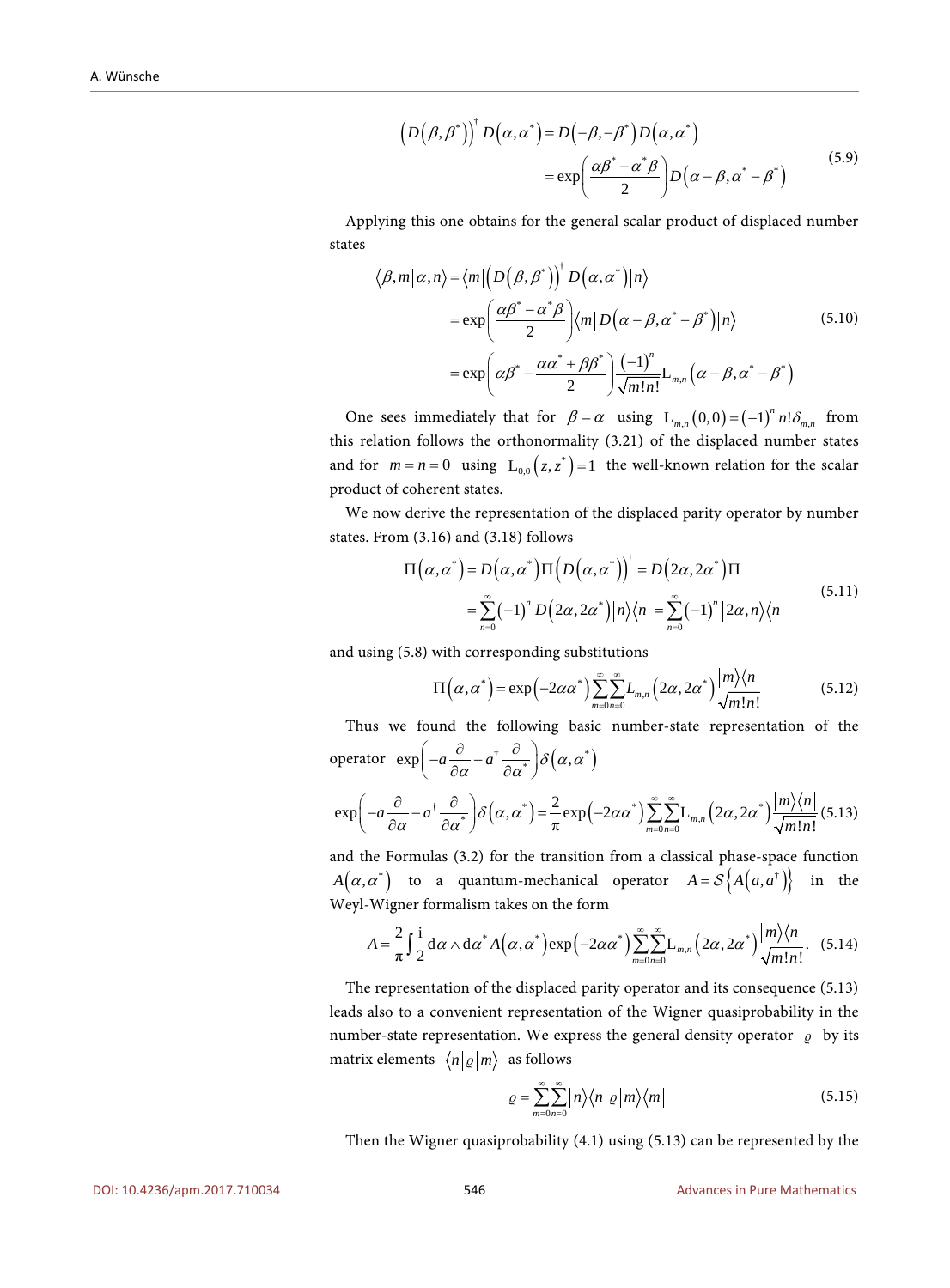following expansion

$$
W\left(\alpha,\alpha^{*}\right) = \frac{2}{\pi} \exp\left(-2\alpha\alpha^{*}\right) \sum_{m=0}^{\infty} \sum_{n=0}^{\infty} \mathcal{L}_{m,n}\left(2\alpha,2\alpha^{*}\right) \frac{\left\langle n \left| \varrho \right| m \right\rangle}{\sqrt{m! n!}}\tag{5.16}
$$

For its importance we will translate this here also into the representation by canonical variables  $(q, p)$  (see (2.1)) with the result

$$
W(q,p) = \frac{1}{\pi\hbar} \exp\left(-\frac{q^2+p^2}{\hbar}\right) \sum_{m=0}^{\infty} \sum_{n=0}^{\infty} L_{m,n} \left(\sqrt{\frac{2}{\hbar}}(q+ip), \sqrt{\frac{2}{\hbar}}(q-ip)\right) \frac{\langle n|\varrho|m\rangle}{\sqrt{m!n!}} (5.17)
$$

in the given normalization  $dq \wedge dpW(q, p) = 1$ .

For a displaced number state  $|\beta,n\rangle \equiv D(\beta,\beta^*)|n\rangle$  the Wigner quasiprobability  $W(\alpha, \alpha^*)$  follows immediately from (5.16) by argument transformation  $(\alpha, \alpha^*) \rightarrow (\alpha - \beta, \alpha^* - \beta^*)$ 

$$
W\left(\alpha,\alpha^{*}\right) = \frac{2}{\pi} \exp\left(-2\left(\alpha-\beta\right)\left(\alpha^{*}-\beta^{*}\right)\right) \frac{1}{n!} \mathcal{L}_{n,n}\left(2\left(\alpha-\beta\right),2\left(\alpha^{*}-\beta^{*}\right)\right)
$$
  

$$
= \frac{2}{\pi} \exp\left(-2\left(\alpha-\beta\right)\left(\alpha^{*}-\beta^{*}\right)\right)\left(-1\right)^{n} \mathcal{L}_{n}\left(4\left(\alpha-\beta\right)\left(\alpha^{*}-\beta^{*}\right)\right) \tag{5.18}
$$

as the displaced Wigner quasiprobability for a number state  $|n\rangle$ . Therefore, more generally, if  $\rho$  is the density operator of a displaced state to density operator  $\varrho_0$  according to

$$
\varrho = D(\beta, \beta^*) \varrho_0 \left( D(\beta, \beta^*) \right)^{\dagger} \tag{5.19}
$$

then the corresponding Wigner quasiprobabilities  $W\big(\alpha,\alpha^\ast\big)$  and  $W_0\big(\alpha,\alpha^\ast\big)$ are related by

$$
W(\alpha, \alpha^*) = W_0(\alpha - \beta, \alpha^* - \beta^*)
$$
\n(5.20)

that means by a displacement of the arguments.

#### **6. Quantum-Mechanical Operators Corresponding to Classical Monomial Phase-Space Functions**

We calculate and discuss now the operators  $A^{(k,l)}$  which correspond in the Weyl formalism to the basic "classical" phase-space functions  $A^{(k,l)}(\alpha, \alpha^*)$ according to

$$
A^{(k,l)}(\alpha, \alpha^*) = \left(\sqrt{\alpha \alpha^*}\right)^k \left(\sqrt{\frac{\alpha}{\alpha^*}}\right)^l = \alpha^{\frac{k+l}{2}} \alpha^{\frac{k-l}{2}} = |\alpha|^k e^{il\varphi}
$$
  

$$
A^{(k,-l)}(\alpha, \alpha^*) = \left(A^{(k,l)}(\alpha, \alpha^*)\right)^*, \quad (k = 0, 1, 2, \dots; l = 0, \pm 1, \pm 2, \dots) \tag{6.1}
$$

in the number representation and express the result by means of the Jacobi polynomials. The functions (6.1) are chosen to include besides the amplitude functions  $|\alpha|^k$  the basic periodic functions  $e^{i l \varphi}$  of the phase  $\varphi$  of a harmonic oscillator. Expressed by the real canonical variables  $(q, p)$  according to (2.1) this corresponds to the complex functions

$$
A'^{(k,l)}(q,p) \equiv A^{(k,l)}\left(\frac{q+ip}{\sqrt{2\hbar}},\frac{q-ip}{\sqrt{2\hbar}}\right) = \frac{1}{\left(\sqrt{2\hbar}\right)^k} \left(q+ip\right)^{\frac{k+l}{2}} \left(q-ip\right)^{\frac{k-l}{2}} \quad (6.2)
$$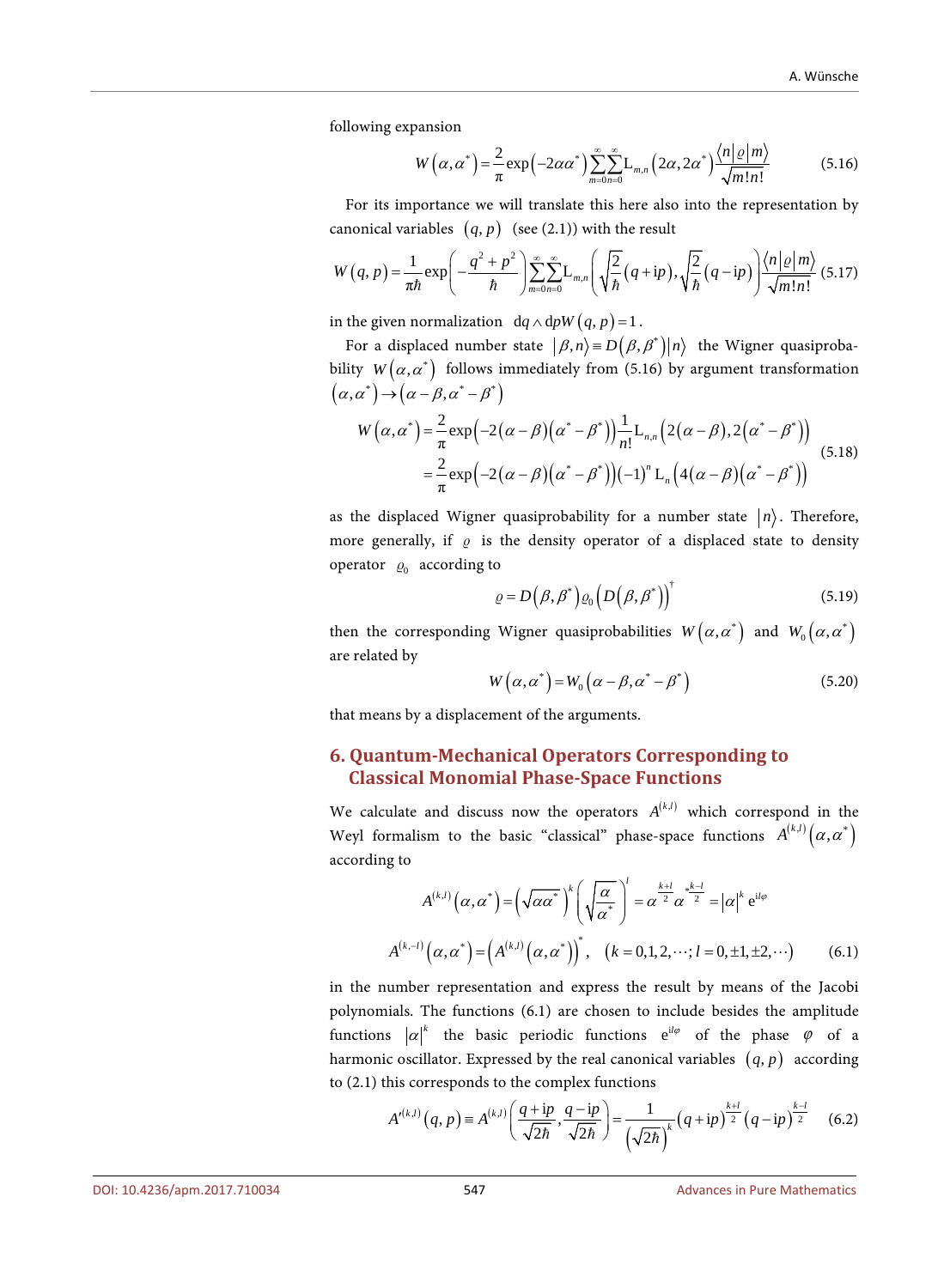Due to factors  $(\sqrt{2\hbar})^k$  in the denominator the functions  $A'^{(k,l)}(q, p)$  are strictly speaking for  $k \neq 0$  not genuine classical functions without multiplication by these factors. For positive integer  $m = \frac{k+l}{2}$  and  $n = \frac{k-l}{2}$  one has the identity

$$
A'^{(m+n,m-n)}(q,p) = \frac{1}{(\sqrt{2\hbar})^{m+n}} (q+ip)^m (q-ip)^n
$$
  
= 
$$
\frac{1}{(\sqrt{2\hbar})^{m+n}} \sum_{j=0}^{m+n} 2^j P_j^{(m-j,n-j)}(0) q^{m+n-j} (ip)^j, (m,n=0,1,2,\cdots)
$$
 (6.3)

With  $P_n^{(\alpha,\beta)}(u)$  we denote the Jacobi polynomials in the now generally accepted definition by Szegö [\[19\]](#page-41-3) (chap IV) in which they are also programmed in Wolfram's "Mathematica". An older definition with direct reference to Jacobi can be found in [\[20\].](#page-41-4) Formulas (6.3) suggests that working with the canonical variables  $(q, p)$  one may choose the functions  $q^i p^j$ ,  $(i, j = 0,1,2, \cdots)$  as a basis of a space of functions which one may translate into quantum-mechanical symmetrically ordered operators  $S \{ Q^i P^j \}$  in the sense of Weyl plus distributive law for arbitrary functions of this space. This space of functions, however, is narrower than the space of functions built with the basis functions (6.1). We come back to this at the end of this Section.

We now calculate the quantum-mechanical Weyl equivalents to the basic functions (6.1). Some formal part of these calculations we delegate to [Appendix](#page-43-0)  [A](#page-43-0) where we also give the most necessary formulae for the Jacobi polynomials by means of which we represent the results. The calculation of the double integral in (5.14) in [Appendix A](#page-43-0) leads to the following number-state representation of the operator  $A^{(k,l)}$  (see (A.2))

$$
A^{(k,l)} = 2^{\frac{k-l}{2}} \sum_{m=0}^{\infty} \sqrt{m!(m+l)!} \sum_{j=0}^{m} \frac{(-1)^j \left(m + \frac{k+l}{2} - j\right)!}{j!(m-j)!(m+l-j)!} 2^{m-j} |m\rangle \langle m+l|
$$
  
=  $\mathcal{S} \left\{ \left(\sqrt{aa^{\dagger}}\right)^k \left(\sqrt{\frac{a}{a^{\dagger}}}\right)^l \right\}$  (6.4)

This may be represented using the Jacobi polynomials  $P_n^{(\alpha,\beta)}(u)$  in two alternative forms as follows (already communicated without detailed derivation in [\[13\]\)](#page-40-12)

$$
A^{(k,l)} = 2^{-\frac{k-l}{2}} \left(\frac{k+l}{2}\right)! \sum_{m=0}^{\infty} \sqrt{\frac{m!}{(m+l)!}} P_m^{\left(-m+\frac{k-l}{2}\right)}(3) |m\rangle\langle m+l|
$$
  
= 
$$
2^{-\frac{k-l}{2}} \left(\frac{k+l}{2}\right)! \sum_{m=0}^{\infty} \sqrt{\frac{m!}{(m+l)!}} 2^m P_m^{\left(-m+\frac{k-l}{2}, -m-\frac{k+l}{2}\right)}(0) |m\rangle\langle m+l|
$$
(6.5)

Explicit representations of the Jacobi polynomials in two different forms are given in  $(A.3)$  of [Appendix A.](#page-43-0) The general transformation relation of the Jacobi polynomials specialized from a transformation relation of the Hypergeometric function which lead in our case from argument  $u = 3$  to argument  $u = 0$  are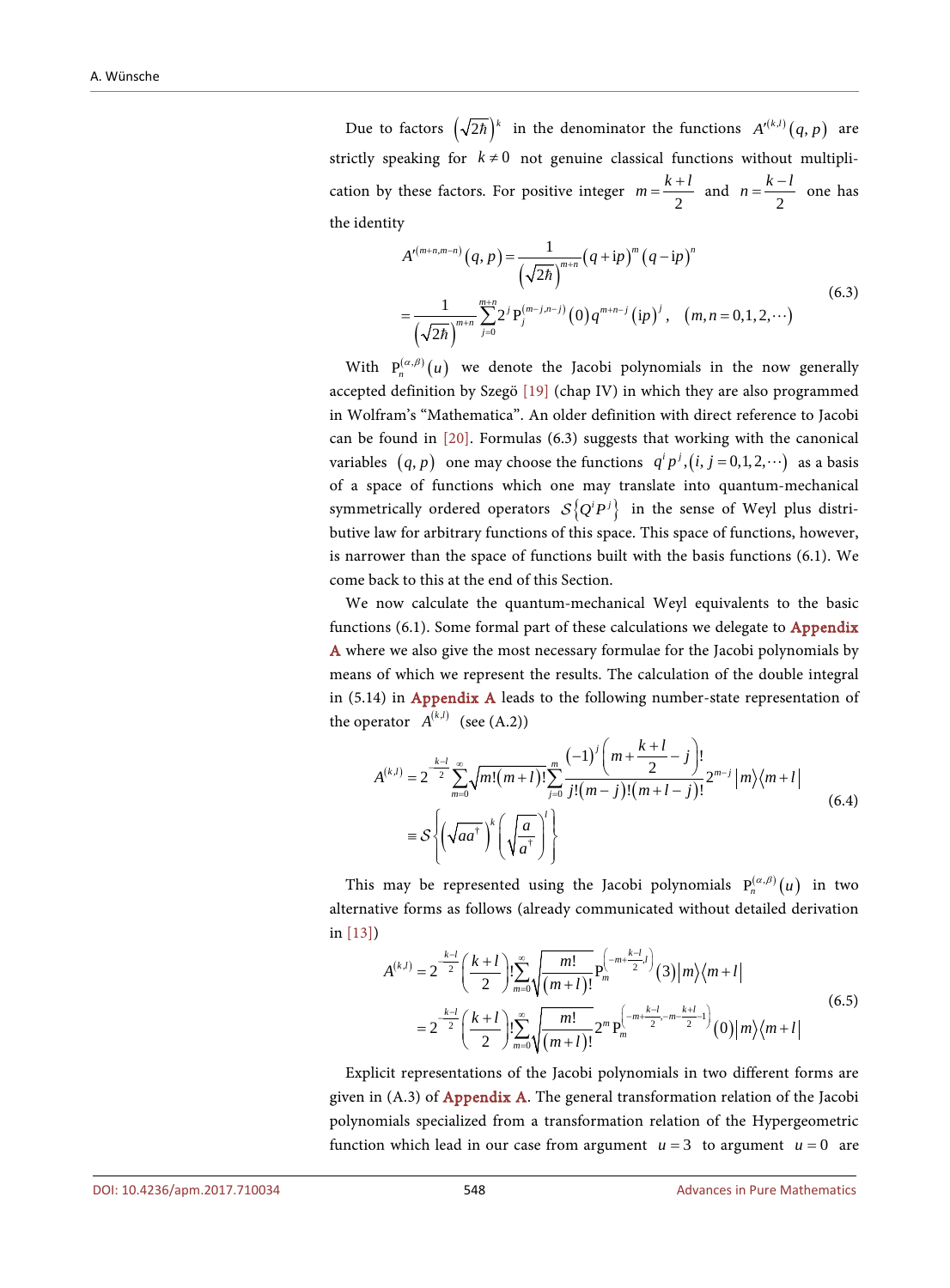written down in (A.4). A more detailed treatment of Jacobi polynomials we find besides cited [\[19\],](#page-41-3) e.g., also in vol. 2 of the monographs of Bateman and Erdélyi [\[21\],](#page-41-5) in the article of Koornwinder et al. [\[22\]](#page-41-6) in the NIST Handbook [\[23\]](#page-41-7) and in our article [\[24\].](#page-41-8)

There is another transformation relation of the Jacobi polynomials  $P_n^{(\alpha,\beta)}(u)$ with integer upper index  $\alpha$  or  $\beta$  specialized from a corresponding transformation relation of the Hypergeometric function and given in (A.8). It leads from (6.5) to the following essentially different representations

$$
A^{(k,l)} = 2^{-\frac{k+l}{2}} \left( \frac{k-l}{2} \right)! \sum_{m=0}^{\infty} \sqrt{\frac{(m+l)!}{m!}} P_{m+l}^{\left(-m+\frac{k-l}{2},-l\right)}(3) |m\rangle \langle m+l|
$$
  
= 
$$
2^{-\frac{k+l}{2}} \left( \frac{k-l}{2} \right)! \sum_{m=0}^{\infty} \sqrt{\frac{(m+l)!}{m!}} 2^{m+l} P_{m+l}^{\left(-m+\frac{k-l}{2},-m-\frac{k+l}{2}\right)}(0) |m\rangle \langle m+l|
$$
(6.6)

In comparison to (6.5) it establishes some symmetry by transformations  $l \leftrightarrow -l$  and changing then the summation index  $m \leftrightarrow n = m + l$  between functions which are involved in these relations as coefficients of  $|m\rangle\langle m+l|$  and if one makes the Hermitean conjugation of these relations. All 4 forms (6.5) and (6.6) for  $A^{(k,l)}$  are useful since in special cases parts in these formulae become singular and using then the other representations one may avoid limiting considerations. Furthermore, by transformation of *l* → −*l* the forms (6.5) are transformed into the forms (6.6) and vice versa and one easily proves the conjugation relation

$$
A^{(k,-l)} = \left(A^{(k,l)}\right)^{\dagger}, \quad (l = 0, \pm 1, \pm 2, \cdots) \tag{6.7}
$$

With the Formulas (6.5) and (6.6) we gave four essentially different numberstate representations of the quantum-mechanical (Weyl) equivalents to the classical functions (6.1) by means of the Jacobi polynomials. In some cases one or two of these formulae are not equally appropriate for the calculation of these equivalents because they do not provide the results directly without limit considerations.

We may consider the operators  $A^{(k,l)}$ ,  $(k = 0,1,\dots; l = 0,\pm 1,\pm 2,\dots)$  as basis of a linear space of symmetrically ordered operators with the possibility to add such operators and to multiply them by numbers under validity of the distributive law. Before we discuss special cases of the relations (6.5) and (6.6) we make in generalization of them in next Section a smoothing of the classical

functions  $\left(\sqrt{\alpha\alpha^*}\right)\Big|\sqrt{\frac{\alpha}{\alpha^*}}\right|$  $\left(\overline{a}a^{*}\right)^{k}\left(\sqrt{\frac{a}{a^{*}}}\right)^{l}$  by a normalized Gaussian function and calculate

their quantum-mechanical equivalents.

Before implementing the announced programme we establish now the connection between symmetrically ordered powers of operators  $(a, a^{\dagger})$  and of operators  $(Q, P)$ . According to (6.3) we have

$$
S\left\{a^{m}a^{\dagger n}\right\} = \frac{1}{\left(\sqrt{2\hbar}\right)^{m+n}}\sum_{j=0}^{m+n} (i2)^{j} P_{j}^{(m-j,n-j)}(0) S\left\{Q^{m+n-j} P^{j}\right\}
$$
(6.8)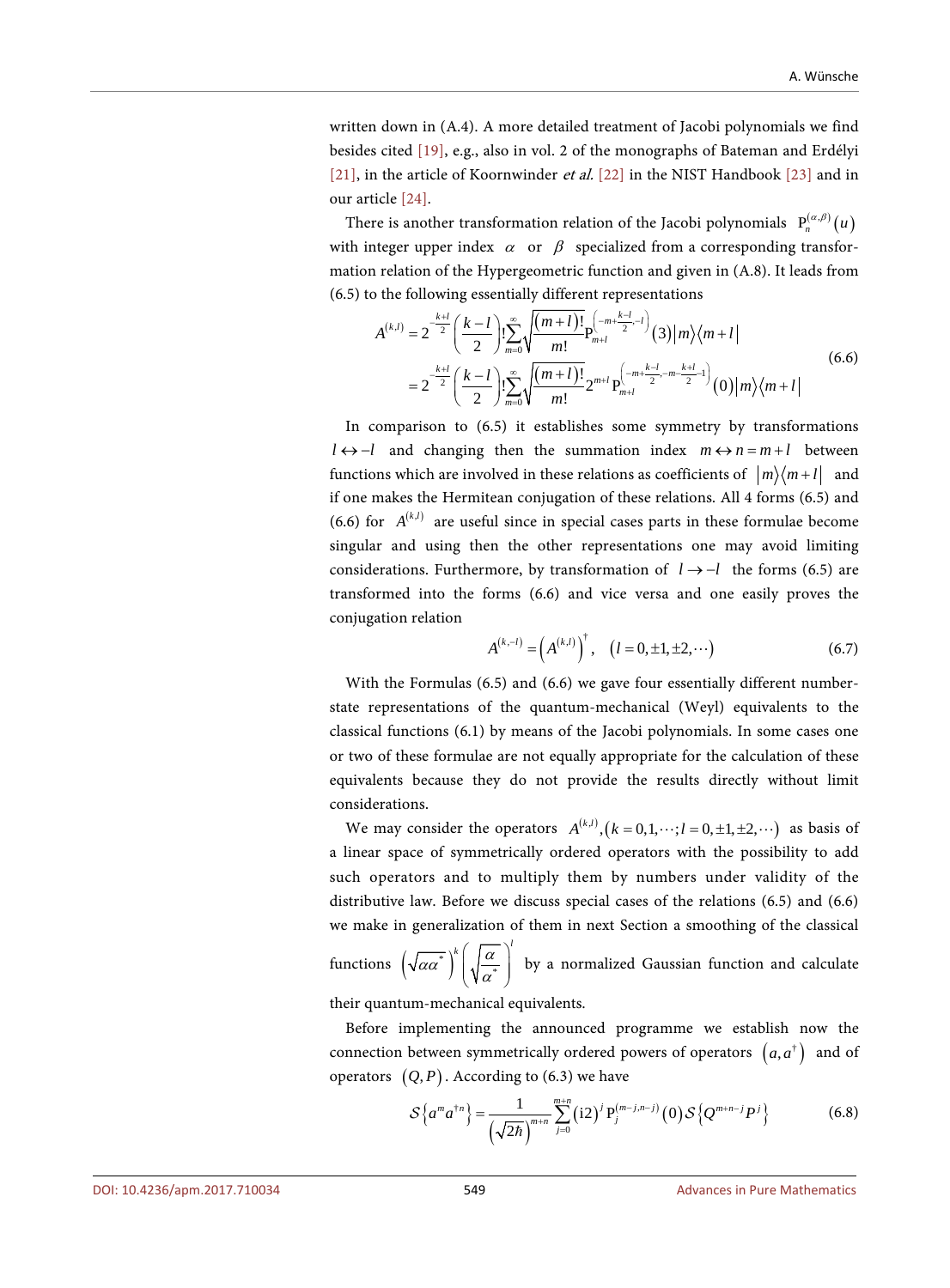with the inversion

$$
S\left\{Q^{m}P^{n}\right\} = \left(\sqrt{2\hbar}\right)^{m+n}(-i)^{n}\sum_{j=0}^{m+n}\frac{1}{2^{m+n-j}}P_{j}^{(m-j,n-j)}(0)S\left\{a^{m+n-j}a^{\dagger j}\right\} \tag{6.9}
$$

The symmetrically ordered operators  $S {Q<sup>m</sup>P<sup>n</sup>}$  can be represented in standard and anti-standard ordering according to

$$
\mathcal{S}\left\{Q^{m}P^{n}\right\} = \mathcal{S}\left\{P^{n}Q^{m}\right\} = \mathcal{S}\left\{\mathcal{P}\left(Q^{m}P^{n}\right)\right\}
$$
\n
$$
= \sum_{j=0}^{\{m,n\}} \frac{m!n!}{j!(m-j)!(n-j)!} \left(-\frac{i\hbar}{2}\right)^{j} Q^{m-j}P^{n-j} \tag{6.10}
$$
\n
$$
= \sum_{j=0}^{\{m,n\}} \frac{m!n!}{j!(m-j)!(n-j)!} \left(+\frac{i\hbar}{2}\right)^{j} P^{n-j}Q^{m-j}
$$

where  $\mathcal{P}( Q^m P^n )$  means an arbitrary permutation of the operators  $Q^m P^n$  in analogy to (2.7).

In the special case  $m = n$  using the following special values of the Jacobi polynomials  $P_j^{(n-j,n-j)}(u)$  of argument  $u = 0$ 

$$
2^{2k} P_{2k}^{(n-2k,n-2k)}(0) = \frac{(-1)^k n!}{(n-k)!k!}, \quad 2^{2k+1} P_{2k+1}^{(n-2k-1,n-2k-1)}(0) = 0 \tag{6.11}
$$

we obtain from (6.8)

$$
S\left\{a^n a^{\dagger n}\right\} = \frac{1}{(2\hbar)^n} \sum_{k=0}^n \frac{n!}{(n-k)!k!} S\left\{Q^{2(n-k)} P^{2k}\right\} \tag{6.12}
$$

and from (6.9)

$$
S\left\{Q^{n}P^{n}\right\} = \left(-i\frac{\hbar}{2}\right)^{n}\sum_{k=0}^{n}\frac{(-1)^{k}n!}{(n-k)!k!}S\left\{a^{2(n-k)}a^{\dagger 2k}\right\}
$$
(6.13)

with only powers of the squared operators  $(Q^2, P^2)$  or  $(a^2, a^{\dagger 2})$ , respectively, within the ordering symbol  $S\{...\}$  on the right-hand sides. In particular, for  $n=1$  we find

$$
S\{aa^{\dagger}\} = \frac{1}{2}\left(aa^{\dagger} + a^{\dagger}a\right) = \frac{1}{2\hbar}\left(Q^2 + P^2\right) = \frac{1}{2\hbar}\left(S\left\{Q^2\right\} + S\left\{P^2\right\}\right) \tag{6.14}
$$

and

$$
S\{QP\} = \frac{1}{2}(QP + PQ) = -i\frac{\hbar}{2}(a^2 - a^{\dagger 2}) = -i\frac{\hbar}{2}(S\{a^2\} - S\{a^{\dagger 2}\})
$$
 (6.15)

The special values (6.11) for the Jacobi polynomials follow easily from the general expansion (6.3) in case of  $m = n$  using the binomial formula.

## **7. Quantum-Mechanical Equivalents of Smoothed Classical Functions**

We calculate in this Section the transition from a smoothed classical function of the canonical variables in representation by the complex variables  $(\alpha, \alpha^*)$  to its equivalent quantum-mechanical operator in the sense of Weyl. The smoothing of the classical function  $A(\alpha, \alpha^*)$  is made by convolution with a normalized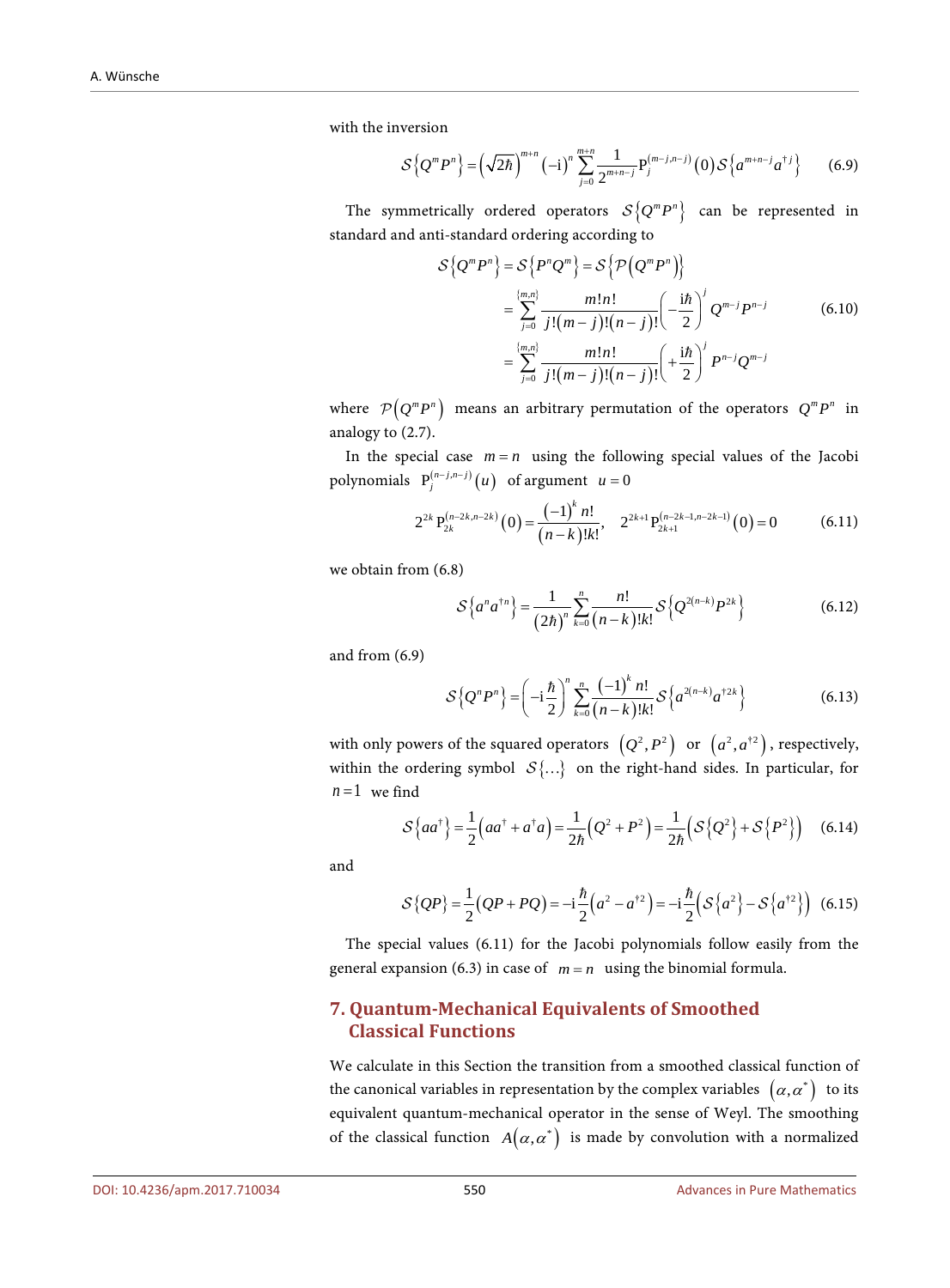Gaussian function as follows

$$
A_r(\alpha, \alpha^*) = \exp\left(\frac{r}{2} \frac{\partial^2}{\partial \alpha \partial \alpha^*}\right) A(\alpha, \alpha^*) = \frac{2}{\pi r} \exp\left(-\frac{2\alpha \alpha^*}{r}\right) * A(\alpha, \alpha^*) \tag{7.1}
$$

where " \* " denotes the convolution. It is a smoothing of the function  $A(\alpha, \alpha^*)$ for  $r > 0$ . For  $r < 0$  it is the opposite of smoothing for which we do not find an appropriate word. The equivalence of the right-hand sides in (7.1) is related to the equivalence (3.10) by representing  $A(\alpha, \alpha^*)$  as convolution

 $A(\alpha, \alpha^*) = \delta(\alpha, \alpha^*) * A(\alpha, \alpha^*)$  with a two-dimensional delta function.

According to (5.14) one has now to calculate the equivalent operator *Ar* according to

$$
A_{r} = \frac{2}{\pi} \int \frac{1}{2} d\alpha \wedge d\alpha^{*} \left\{ \exp\left(\frac{r}{2} \frac{\partial^{2}}{\partial \alpha \partial \alpha^{*}}\right) A(\alpha, \alpha^{*}) \right\}
$$
  
\n
$$
\times \exp\left(-2\alpha \alpha^{*}\right) \sum_{m=0}^{\infty} \sum_{n=0}^{\infty} L_{m,n} \left(2\alpha, 2\alpha^{*}\right) \frac{|m\rangle\langle n|}{\sqrt{m!n!}}
$$
  
\n
$$
= \frac{2}{\pi} \int \frac{1}{2} d\alpha \wedge d\alpha^{*} A(\alpha, \alpha^{*}) \left\{ \exp\left(\frac{r}{2} \frac{\partial^{2}}{\partial \alpha \partial \alpha^{*}}\right) \right\}
$$
  
\n
$$
\times \exp\left(-2\alpha \alpha^{*}\right) \sum_{m=0}^{\infty} \sum_{n=0}^{\infty} L_{m,n} \left(2\alpha, 2\alpha^{*}\right) \frac{|m\rangle\langle n|}{\sqrt{m!n!}}
$$
  
\n(7.2)

where we applied partial integration.

Let us first make a remark. The smoothing with an operator 2  $\exp\left(\frac{r}{2}\frac{\partial^2}{\partial \alpha \partial \alpha^*}\right)$  $\left(\frac{r}{2}\frac{\partial^2}{\partial a\partial a^*}\right)$ does not lead in all cases of  $r \neq 0$  to a new function  $A_r(\alpha, \alpha^*) \neq A(\alpha, \alpha^*)$ . Due to  $\frac{\partial^2}{\partial \alpha \partial \alpha^*} \alpha^k = 0$  and  $\frac{\partial^2}{\partial \alpha \partial \alpha^*} \alpha^{*k} = 0$  we have  $\exp\left(\frac{r}{2}\frac{\partial^2}{\partial \alpha \partial \alpha^*}\right)\alpha^k = \alpha^k$ ,  $\exp\left(\frac{r}{2}\frac{\partial^2}{\partial \alpha \partial \alpha^*}\right)\alpha^{*l} = \alpha^{*l}$ ,  $(k, l = 0, 1, 2, \cdots)$ (7.3)

Therefore, the smoothed quantum-mechanical equivalents  $(a^k)$ <sub>r</sub> and  $(a^{ik})_r$  for  $r \neq 0$  are not different from  $a^k$  and  $a^{ik}$ , respectively. One may look to this also in the following way. The operators  $\exp \left( \frac{r}{2} \frac{\partial^2}{\partial \alpha \partial \alpha^*} \right), (-\infty < r < +\infty)$  $\big( \, 2 \, \partial a \partial a^\ast \, \big)$ 

form an Abelian (i.e., commutative) one-parameter Lie group and as basis for (in general, reducible) representations may serve functions  $A(\alpha, \alpha^*)$  of (very general) function spaces. The functions  $\alpha^k$  and  $\alpha^{*k}$  in (7.3) form a basis of the function space for the identical representation of the mentioned group. Products of genuine powers of functions  $\alpha$  and  $\alpha^*$  do not belong to this last function space since, for example

$$
\frac{\partial^2}{\partial \alpha \partial \alpha^*} \alpha \alpha^* = 1 \quad \Rightarrow \quad \exp\left(\frac{r}{2} \frac{\partial^2}{\partial \alpha \partial \alpha^*}\right) \alpha \alpha^* = \alpha \alpha^* + \frac{r}{2} \tag{7.4}
$$

More generally, we find for the smoothed functions  $(\alpha^k \alpha^{*i})_r$  to the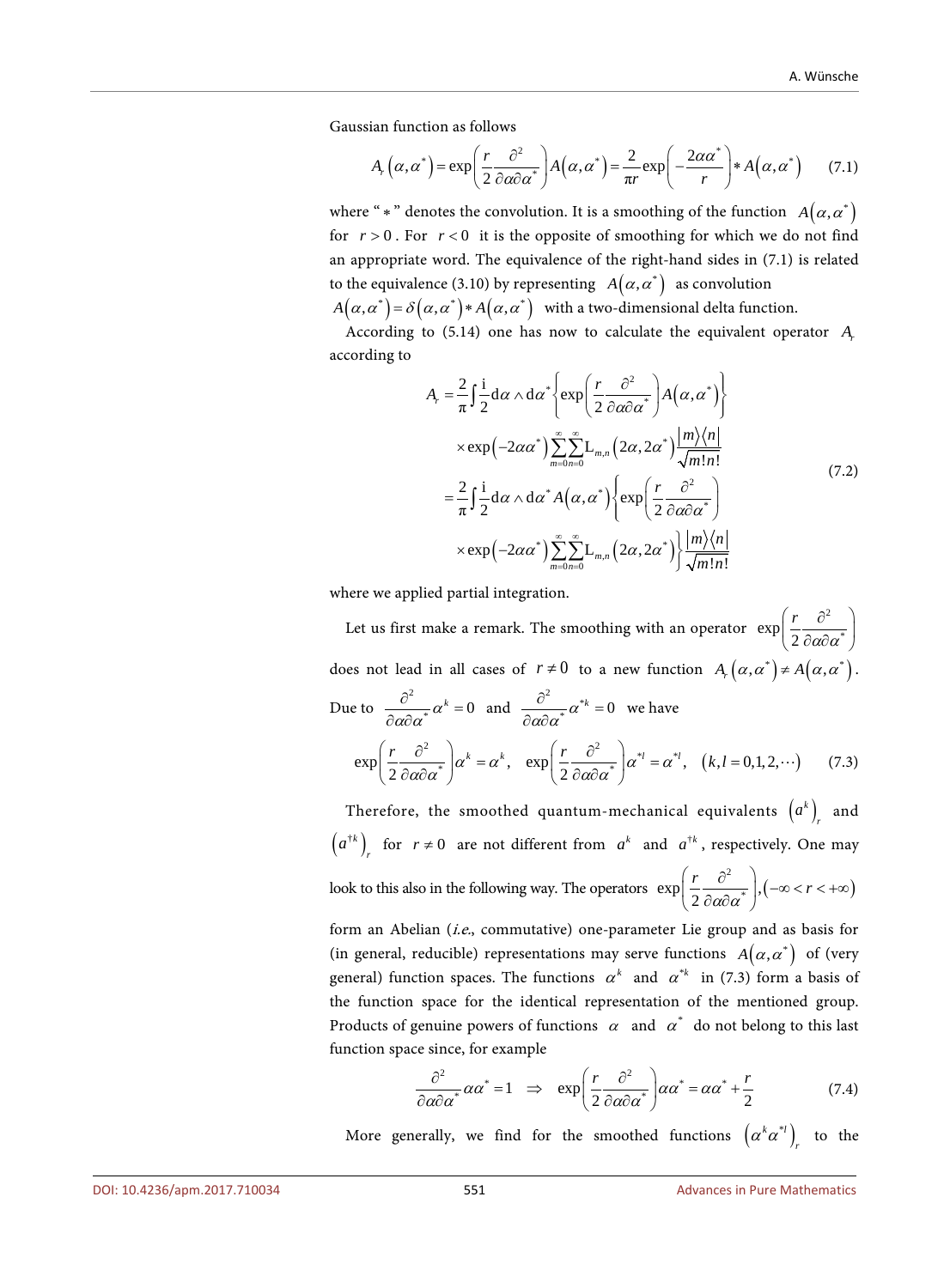functions  $\alpha^k \alpha^{*l}$ ,  $(k, l = 0,1,2, \cdots)$  by Taylor-series expansion of the operator

$$
\exp\left(\frac{r}{2}\frac{\partial^2}{\partial\alpha\partial\alpha^*}\right)
$$

$$
\left(\alpha^k\alpha^{*l}\right)_r = \exp\left(\frac{r}{2}\frac{\partial^2}{\partial\alpha\partial\alpha^*}\right)\alpha^k\alpha^{*l} = \sum_{j=0}^{\{k,l\}} \frac{k!l!}{j!(k-j)!(l-j)!} \left(\frac{r}{2}\right)^j\alpha^{k-j}\alpha^{*l-j} \quad (7.5)
$$

Without more detailed discussion (see, e.g.,  $[15]$ ) we mention that for  $r = 1$ we get antinormally ordered operators  $A \{ a^k a^{\dagger l} \}$  if the corresponding operators *A* are the symmetrically ordered operators  $S\{a^k a^{\dagger l}\}\$  and similarly the symmetrically ordered operators  $\mathcal{S}\left\{a^k a^{\dagger l}\right\}$  if the corresponding operators *A* are the normally ordered operators  $\mathcal{N}\left\{a^{k}a^{t} \right\} = a^{t}a^{k}$  according to

$$
\mathcal{A}\left\{a^{k}a^{\dagger l}\right\} = \sum_{j=0}^{\{k,l\}} \frac{k!l!}{j!(k-j)!(l-j)!} \frac{\mathcal{N}\left\{a^{k-j}a^{\dagger l-j}\right\}}{z^{a^{\dagger l-j}}}
$$
\n
$$
= \sum_{j=0}^{\{k,l\}} \frac{k!l!}{j!(k-j)!(l-j)!} \left(\frac{1}{2}\right)^{j} \mathcal{S}\left\{a^{k-j}a^{\dagger l-j}\right\} \equiv a^{k}a^{\dagger l}
$$
\n
$$
\mathcal{S}\left\{a^{k}a^{\dagger l}\right\} = \sum_{j=0}^{\{k,l\}} \frac{k!l!}{j!(k-j)!(l-j)!} \left(\frac{1}{2}\right)^{j} \frac{\mathcal{N}\left\{a^{k-j}a^{\dagger l-j}\right\}}{z^{a^{\dagger l-j}}}\equiv \mathcal{S}\left\{a^{\dagger l}a^{k}\right\} \qquad (7.6)
$$

These formulae can be represented by the Laguerre 2D polynomials (2) but with the imaginary unit "i" in their arguments.

In quantum optics there is often used a class of smoothed  $(r > 0)$ quasiprobabilities  $F_r(\alpha, \alpha^*)$  [\(\[7\]](#page-40-6) ( $r = -s$  there), and, e.g., [\[10\]\)](#page-40-9) according to ( *r* mostly restricted to  $-1 \le r \le +1$  )

$$
F_r(\alpha, \alpha^*) = \exp\left(\frac{r}{2} \frac{\partial^2}{\partial \alpha \partial \alpha^*}\right) W(\alpha, \alpha^*),
$$
  
\n
$$
F_{r1}(\alpha, \alpha^*) = Q(\alpha, \alpha^*), \quad F_{r1}(\alpha, \alpha^*) = P(\alpha, \alpha^*)
$$
\n(7.7)

The class of quasiprobabilities  $F_r(\alpha, \alpha^*)$  does not belong to function classes which for different *r* may take on the same functions since  $\alpha^k$  and  $\alpha^{*k}$ cannot be quasiprobabilities to density operators  $\rho$  with trace equal to 1 (the traces of the operators  $a^k$  and  $a^{\dagger k}$  are 0). Expectation values of smoothed operators *A<sub>r</sub>* can be calculated with the "smoothed" quasiprobability  $F_{-r}(\alpha, \alpha^*)$ according to (remind that  $\langle \ldots \rangle$  means the trace)

$$
\langle \varrho A \rangle = \int \frac{1}{2} d\alpha \wedge d\alpha^* W(\alpha, \alpha^*) A(\alpha, \alpha^*)
$$
  
\n
$$
= \int \frac{1}{2} d\alpha \wedge d\alpha^* W(\alpha, \alpha^*) \left\{ \exp \left( -\frac{r}{2} \frac{\partial^2}{\partial \alpha \partial \alpha^*} \right) A_r(\alpha, \alpha^*) \right\} \qquad (7.8)
$$
  
\n
$$
= \int \frac{1}{2} d\alpha \wedge d\alpha^* \left\{ \exp \left( -\frac{r}{2} \frac{\partial^2}{\partial \alpha \partial \alpha^*} \right) W(\alpha, \alpha^*) \right\} A_r(\alpha, \alpha^*)
$$

where we used partial integration. This provides with definition (7.7)

$$
\langle \varrho A \rangle = \int \frac{\mathrm{i}}{2} \mathrm{d} \alpha \wedge \mathrm{d} \alpha^* F_{-r} \left( \alpha, \alpha^* \right) A_r \left( \alpha, \alpha^* \right) \tag{7.9}
$$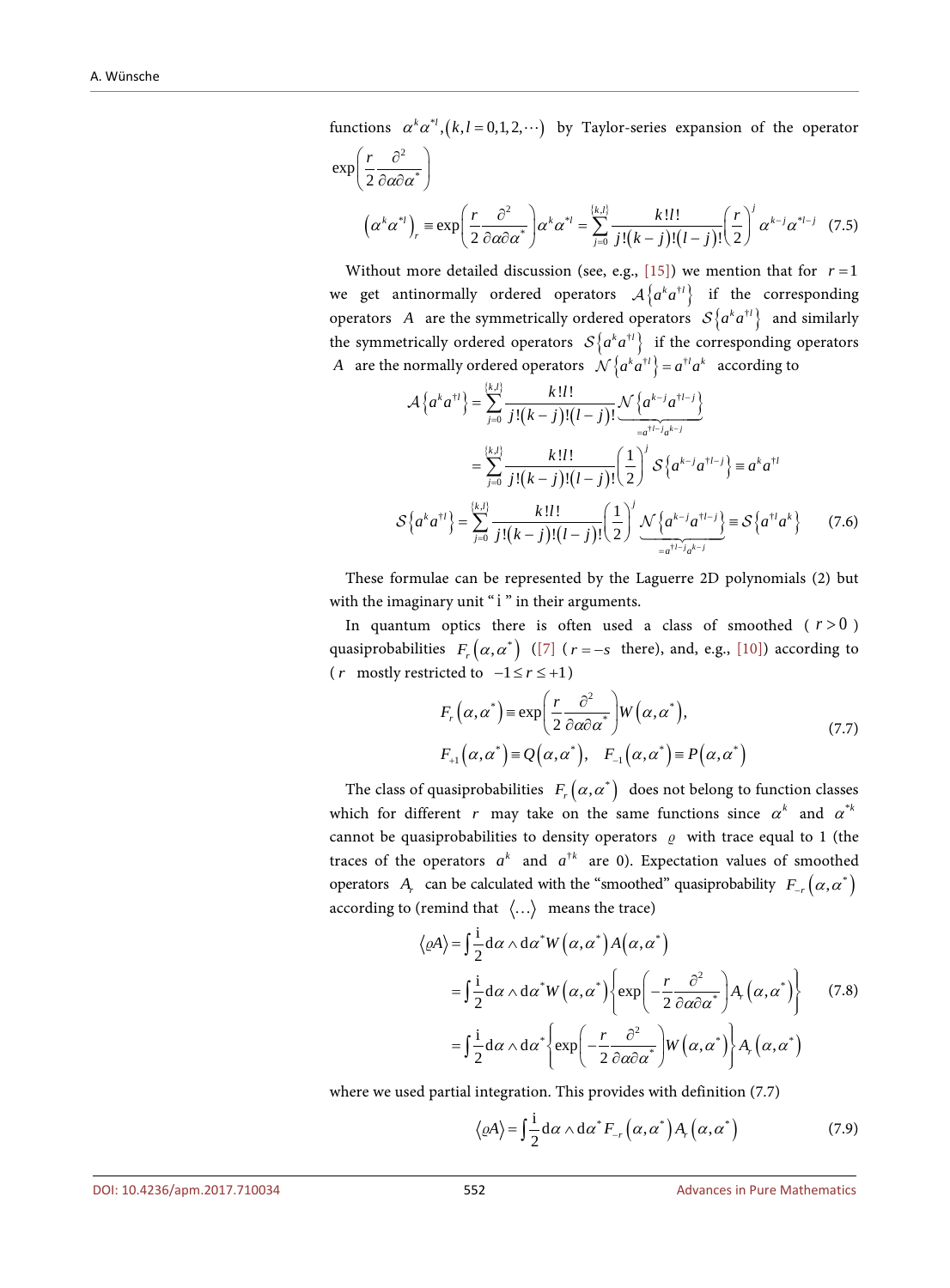On the other side the expectation value of the smoothed operator *A<sub>r</sub>* can be calculated using the function  $A_r(\alpha, \alpha^*)$  together with the Wigner quasiprobability  $W(\alpha, \alpha^*)$  according to

$$
\langle \varrho A_r \rangle = \int \frac{\mathrm{i}}{2} d\alpha \wedge d\alpha^* W(\alpha, \alpha^*) A_r(\alpha, \alpha^*)
$$
  
= 
$$
\int \frac{\mathrm{i}}{2} d\alpha \wedge d\alpha^* F_r(\alpha, \alpha^*) A(\alpha, \alpha^*)
$$
 (7.10)

The second form is obtained from the first form by partial integration. Formulas (7.9) and (7.10) equip us with different possibilities to calculate the expectation values  $\overline{A} = \langle \varrho A \rangle$  and  $\overline{A}_r = \langle \varrho A_r \rangle$ .

# **8. Explicit Expressions for the Quantum-Mechanical Weyl Equivalents to Smoothed Classical Monomial Phase-Space Functions**

We now calculate the equivalent quantum-mechanical operators  $A_r^{(k,l)}$  to the smoothed classical functions  $A_r^{(k,l)}(\alpha, \alpha^*)$  according to (7.1) by means of the Formulas (7.2). The detailed calculations are represented in [Appendix B.](#page-45-0) The smoothed functions  $A_r^{(k,l)}(\alpha, \alpha^*)$  possess the explicit form as a series expansions

$$
A_r^{(k,l)}(\alpha, \alpha^*) = \sum_{j=0}^{\infty} \frac{\left(\frac{k+l}{2}\right)! \left(\frac{k-l}{2}\right)!}{j! \left(\frac{k+l}{2} - j\right)! \left(\frac{k-l}{2} - j\right)!} \left(\frac{r}{2}\right)^j \alpha^{\frac{k+l}{2}} \alpha^{\frac{k-l}{2}} \alpha^{\frac{k-l}{2}} \tag{8.1}
$$

For both integer  $\frac{k+l}{2}$  and integer  $\frac{k-l}{2}$  the right-hand side can be represented by the Laguerre 2D polynomials (5.2). It is easy to check that for  $r = 0$ one obtains the function  $A^{(k,l)}(\alpha, \alpha^*) = \alpha^{\frac{k+l}{2}} \alpha^{\frac{k^{k-l}}{2}}$  $= \alpha^2 \alpha^2$  and for  $l = k$  and  $l = -k$ the functions  $A_r^{(k,k)}(\alpha, \alpha^*) = \alpha^k$  and  $A_r^{(k-k)}(\alpha, \alpha^*) = \alpha^{*k}$ , respectively, which are independent of the parameter  $r$  as discussed in the previous Section. However, Formulas (8.1) is problematic for cases when  $\frac{k+l}{2}$  or  $\frac{k-l}{2}$  is not a non-negative integer which restricts the sum over  $j$  to a finite sum since in the other cases one has to investigate the character of the convergence of the infinite sum over *j* which in the neighborhood of  $\alpha = \alpha^* = 0$  and for  $\alpha = \alpha^* \rightarrow \infty$ is not guaranteed.

As the first step we obtained in **[Appendix B](#page-45-0)** as generalization of  $(6.4)$ 

$$
A_r^{(k,l)} = \left(\frac{2}{1+r}\right)^{\frac{k-l}{2}} \sum_{m=0}^{\infty} \sqrt{m!(m+l)!} \left(\frac{1-r}{1+r}\right)^m
$$
  

$$
\times \left(\sum_{j=0}^m \frac{(-1)^j \left(m+\frac{k+l}{2}-j\right)!}{j!(m-j)!(m+l-j)!} \left(\frac{2}{1-r}\right)^{m-j} \right) |m\rangle\langle m+l|
$$
(8.2)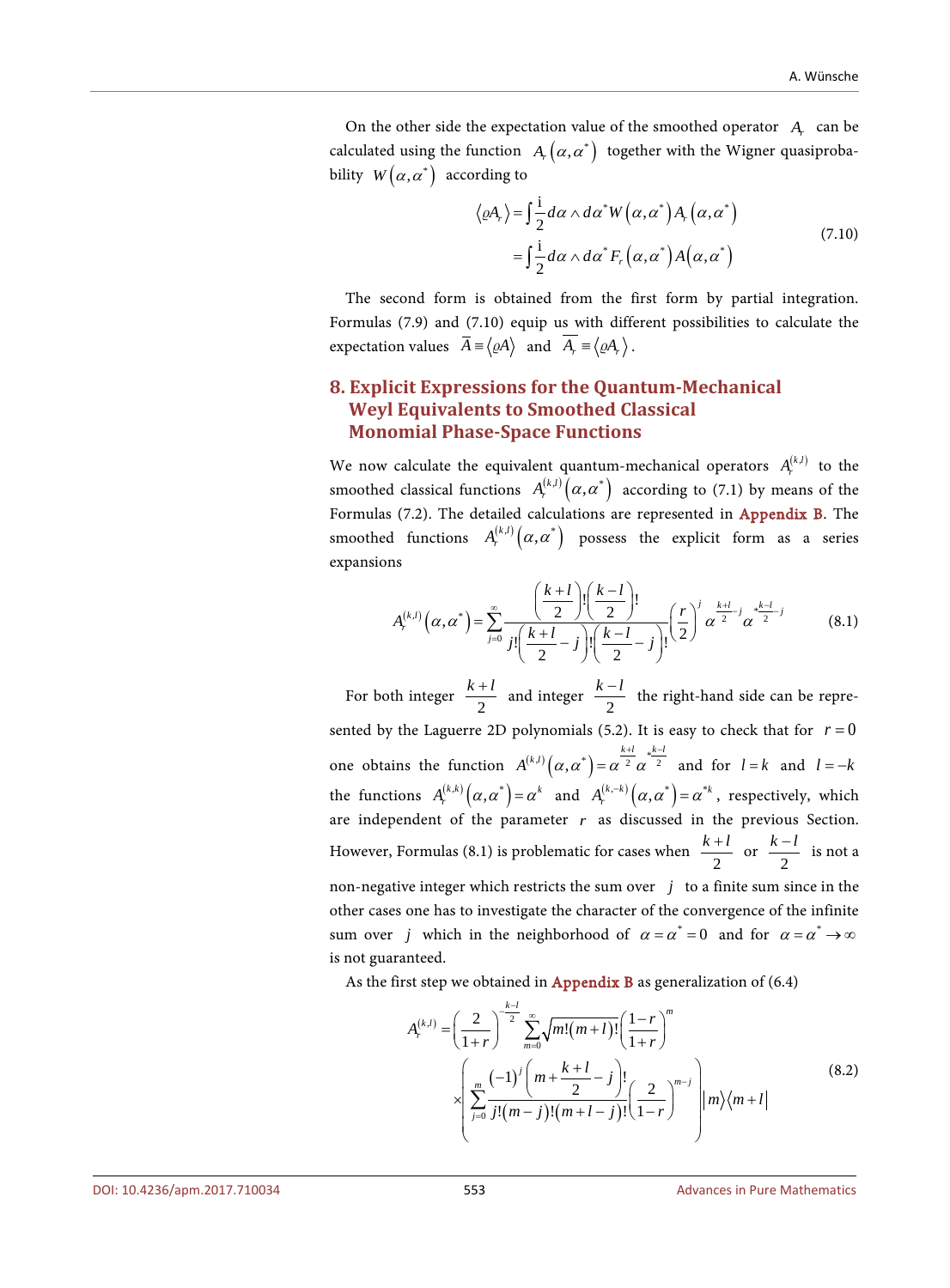This can be represented using the Jacobi polynomials in the following two equivalent ways

$$
A_r^{(k,l)} = \left(\frac{2}{1+r}\right)^{-\frac{k-l}{2}} \left(\frac{k+l}{2}\right)! \sum_{m=0}^{\infty} \sqrt{\frac{m!}{(m+l)!}} \left(\frac{1-r}{1+r}\right)^m P_m^{\left(-m+\frac{k-l}{2},l\right)} \left(\frac{3+r}{1-r}\right) |m\rangle \langle m+l|
$$
\n
$$
= \left(\frac{2}{1+r}\right)^{-\frac{k-l}{2}} \left(\frac{k+l}{2}\right)! \sum_{m=0}^{\infty} \sqrt{\frac{m!}{(m+l)!}} \left(\frac{2}{1+r}\right)^m P_m^{\left(-m+\frac{k-l}{2},-m-\frac{k+l}{2}-1\right)} (-r) |m\rangle \langle m+l|
$$
\n(8.3)

in generalization of (6.6). Alternatively, using the relation (A.8) this can be also represented in the form

$$
A_r^{(k,l)} = \left(\frac{2}{1+r}\right)^{-\frac{k+l}{2}} \left(\frac{k-l}{2}\right)! \sum_{m=0}^{\infty} \sqrt{\frac{(m+l)!}{m!}} \left(\frac{1-r}{1+r}\right)^{m+l} P_{m+l}^{\left(-m+\frac{k-l}{2},-l\right)} \left(\frac{3+r}{1-r}\right) |m\rangle \langle m+l|
$$
  

$$
= \left(\frac{2}{1+r}\right)^{-\frac{k+l}{2}} \left(\frac{k-l}{2}\right)! \sum_{m=0}^{\infty} \sqrt{\frac{(m+l)!}{m!}} \left(\frac{2}{1+r}\right)^{m+l} P_{m+l}^{\left(-m+\frac{k-l}{2},-m-\frac{k+l}{2}-1\right)} (-r) |m\rangle \langle m+l|
$$
(8.4)

showing some symmetry of (8.3) to (8.4) under substitutions

 $m \rightarrow m' = m + l, l \rightarrow l' = -l$  and Hermitean adjunction. All alternative forms in (8.3) and (8.3) are useful because some in special cases become undetermined but the others in these cases, as a rule, can be used without limiting procedures.

In special case  $r = 0$  we get the Formulas (6.5) and (6.6), respectively, setting  $A_{r=0}^{(k,l)} \equiv A^{(k,l)}$ .

In special case  $r = 1$  Formulas (8.2) and the first parts in (8.3) and (8.4) become indeterminate and have to be dealt with by the limiting transition  $r \rightarrow 1$  but from the second parts we find without limiting procedure

$$
A_{r=1}^{(k,l)} = \left(\frac{k+l}{2}\right)! \sum_{m=0}^{\infty} \sqrt{\frac{m!}{(m+l)!}} P_m^{\left(-m+\frac{k-l}{2}, -m-\frac{k+l}{2}\right)}(-1) |m\rangle\langle m+l|
$$
\n
$$
= \left(\frac{k-l}{2}\right)! \sum_{m=0}^{\infty} \sqrt{\frac{(m+l)!}{m!}} P_{m+l}^{\left(-m+\frac{k-l}{2}, -m-\frac{k+l}{2}\right)}(-1) |m\rangle\langle m+l|
$$
\n(8.5)

Using the Formulas (A.6) for the Jacobi polynomials of argument  $u = -1$ observing the decomposition  $\left(-m - \frac{k+l}{2} - 1\right) = \left(-m - l - \frac{k-l}{2} - 1\right)$  and applying the general relation  $\frac{(-1)^{k}(-\gamma)}{(-k-\gamma)!}$  $(k + \gamma - 1)$  $(\gamma -1)$  $(-\gamma)!$   $(k+\gamma-1)!$ !  $(\gamma - 1)!$  $\int_{0}^{k} (-\gamma)!$  (k *k*  $-\gamma$ )! ( $\kappa + \gamma$  $\frac{(-1)^k(-\gamma)!}{(-k-\gamma)!} = \frac{(k+\gamma-1)!}{(\gamma-1)!}$  for integer *k* we obtain

from both relations (8.5)

$$
A_{r=1}^{(k,l)} = \sum_{m=0}^{\infty} \frac{\left(m + \frac{k+l}{2}\right)!}{\sqrt{m!(m+l)!}} |m\rangle\langle m+l| = \mathcal{N}\left\{a^{\frac{k+l}{2}}a^{\frac{k-l}{2}}\right\}
$$
(8.6)

The same result can be also calculated by applying the Formulas (B.9) with the specialization (6.1) of the functions  $A(\alpha, \alpha^*)$  or simpler by limiting transition *r* → 1 in (8.2). We mention yet that for  $r \rightarrow -1$  the above formulae (8.2), (8.3) and (8.4) possess a singularity and  $A_{r \to -1}^{(k,l)}$  becomes genuinely singular.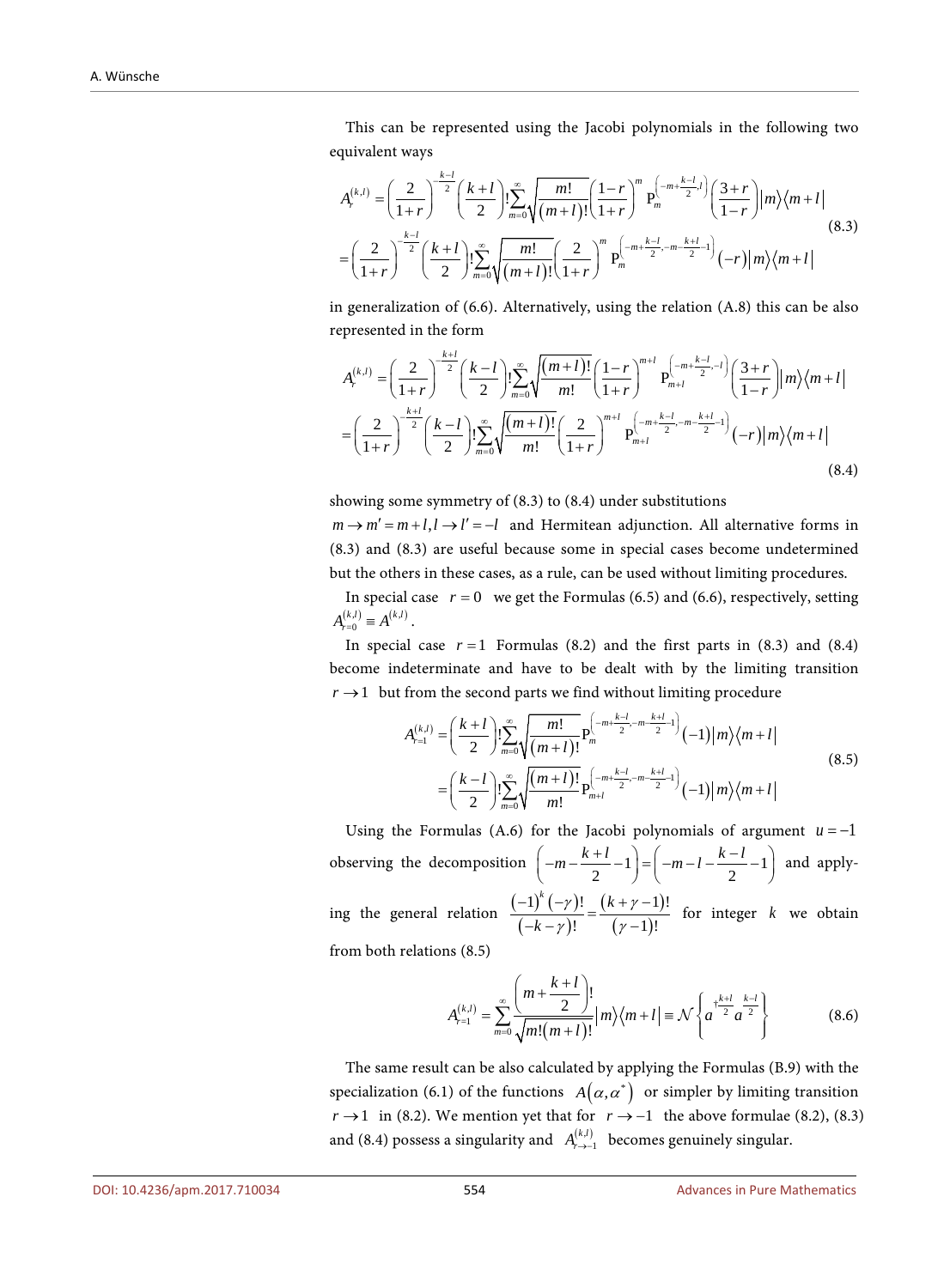In (7.3) we found that smoothing of the functions  $\alpha^k$  and  $\alpha^{*k}$  with normalized Gaussian functions does not influence these functions. It is interesting to consider this from the point of view of our general formulae (8.3) and (8.4). Therefore, we consider now the special case  $l = k$  of the classical function  $A^{(k,l)}(\alpha, \alpha^*)$ 

$$
A_r^{(k,k)}(\alpha, \alpha^*) = A^{(k,k)}(\alpha, \alpha^*) = \alpha^k \iff A_r^{(k,k)} = A^{(k,k)} = \alpha^k, (k = 0, 1, 2, \cdots) \tag{8.7}
$$

which shows some interesting aspects. As result for the corresponding operators  $A_{\cdot}^{(k,k)}$  which do not depend on the parameter *r* we find in number representation

$$
A_r^{(k,k)} = A^{(k,k)} = \sum_{m=0}^{\infty} \sqrt{\frac{(m+k)!}{m!}} |m\rangle \langle m+k| = a^k \equiv \mathcal{N} \{a^k\}
$$
 (8.8)

On the other side from (8.3) follows

$$
A_r^{(k,k)} = \sum_{m=0}^{\infty} \sqrt{\frac{(m+k)!}{m!} \frac{m!k!}{(m+k)!} \left(\frac{1-r}{1+r}\right)^m P_m^{(-m,k)} \left(\frac{3+r}{1-r}\right)} |m\rangle \langle m+k|
$$
  

$$
= \sum_{m=0}^{\infty} \sqrt{\frac{(m+k)!}{m!} \frac{m!k!}{(m+k)!} \left(\frac{2}{1+r}\right)^m P_m^{(-m,-m-k-1)}(-r) |m\rangle \langle m+k|}
$$
(8.9)

and, in analogous way, from (8.4)

$$
A_r^{(k,k)} = \sum_{m=0}^{\infty} \sqrt{\frac{(m+k)!}{m!} \left(\frac{1-r}{1+r}\right)^{m+k} \left(\frac{1+r}{2}\right)^k P_{m+k}^{(-m,-k)} \left(\frac{3+r}{1-r}\right) |m\rangle \langle m+k|}
$$
  

$$
= \sum_{m=0}^{\infty} \sqrt{\frac{(m+k)!}{m!} \left(\frac{2}{1+r}\right)^m P_{m+k}^{(-m,-m-k-1)} (-r) |m\rangle \langle m+k|}
$$
(8.10)

We see here that from the knowledge of the result (8.8) we find identities for special classes of Jacobi polynomials which are representable in these cases by simple expressions and, clearly, can be derived also in pure mathematical way from explicit representations of the Jacobi polynomials by finite sums (e.g., second line in (A.3) or third line in (A.3) together with the symmetry (A.5)).

In a widely analogous way we may consider the special case  $l = -k$  of the classical functions

$$
A_r^{(k,-k)}(\alpha,\alpha^*) = A^{(k,-k)}(\alpha,\alpha^*) = \alpha^{*k} \iff A_r^{(k,-k)} = A^{(k,-k)} = \alpha^{\dagger k}, (k = 0,1,2,\cdots) \tag{8.11}
$$

which leads to

$$
A_r^{(k,-k)} = A^{(k,-k)} = \sum_{m=0}^{\infty} \sqrt{\frac{(m+k)!}{m!}} |m+k\rangle \langle m| = a^{\dagger k} \equiv \mathcal{N} \{a^{\dagger k}\}
$$
(8.12)

which is independent on the smoothing parameter *r* and provides us evaluations for special cases of the Jacobi polynomials if we do not know them already from direct considerations.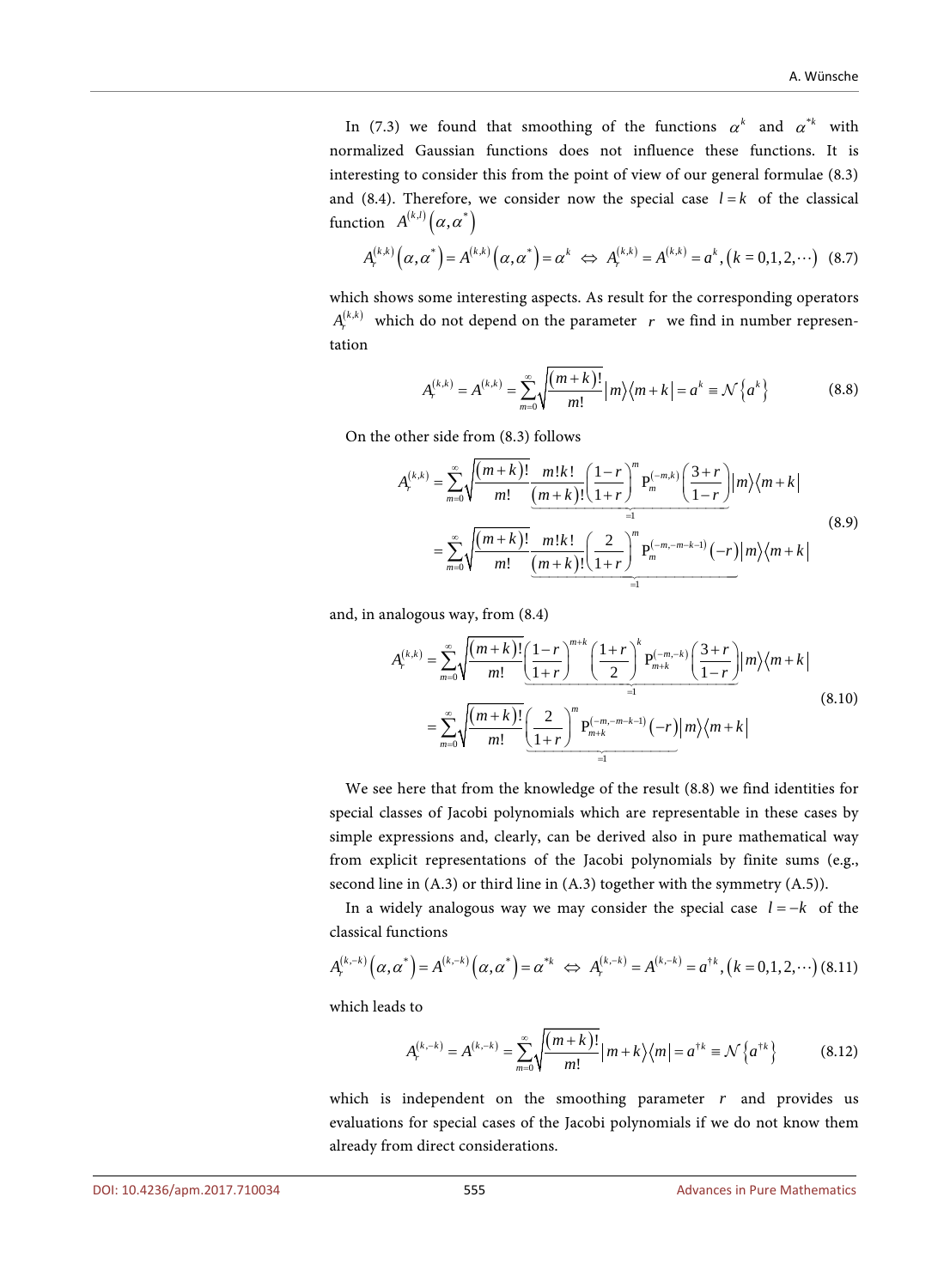# **9. Classical Amplitude Functions and Their Equivalent Quantum-Mechanical Weyl Operators**

We now investigate the equivalent quantum-mechanical operators to amplitude functions  $A_r^{(k,0)}(\alpha, \alpha^*)$  according to

$$
A_r^{(k,0)}(\alpha,\alpha^*) = |\alpha|^k = (\alpha\alpha^*)^{\frac{k}{2}}, \quad A'^{(k,0)}(q,p) = \left(\sqrt{\frac{q^2 + p^2}{2\hbar}}\right)^k \tag{9.1}
$$

Due to  $(\sqrt{\hbar})^k$  in the denominator of  $A'^{(k,0)}(q, p)$  the transition  $\hbar \to 0$  of Planck's constant  $\hbar = \frac{h}{2\pi}$  is not possible and the quantum-mechanical operators  $A_r^{(k,0)}$  do not possess a direct correspondence to classical functions of the canonical variables without multiplication by  $(\sqrt{\hbar})^k$ . From (8.2) follows for *l* = 0 and arbitrary smoothing parameter *r*

$$
A_r^{(k,0)} = \left(\frac{2}{1+r}\right)^{\frac{k}{2}} \sum_{m=0}^{\infty} m! \left(\frac{1-r}{1+r}\right)^m \left(\sum_{j=0}^m \frac{(-1)^j \left(m+\frac{k}{2}-j\right)!}{j!(m-j)!^2} \left(\frac{2}{1-r}\right)^{m-j} \right) |m\rangle\langle m| \quad (9.2)
$$

with the special case of the identity operator *I* for  $k = 0$ 

$$
A_r^{(0,0)} = \sum_{m=0}^{\infty} |m\rangle \langle m| = I
$$
 (9.3)

for arbitrary smoothing parameters  $r$ . The operators  $(9.2)$  are diagonal in the number states and are therefore functions of the number operator *N* alone. Expressed by the Jacobi polynomials both Formulas (8.3) and (8.4) provide in this case the same representations as follows

$$
A_r^{(k,0)} = \left(\frac{2}{1+r}\right)^{\frac{k}{2}} \left(\frac{k}{2}\right)! \sum_{m=0}^{\infty} \left(\frac{1-r}{1+r}\right)^m P_m^{\left(-m+\frac{k}{2},0\right)} \left(\frac{3+r}{1-r}\right) |m\rangle \langle m|
$$
  
= 
$$
\left(\frac{2}{1+r}\right)^{\frac{k}{2}} \left(\frac{k}{2}\right)! \sum_{m=0}^{\infty} \left(\frac{2}{1+r}\right)^m P_m^{\left(-m+\frac{k}{2},-m-\frac{k}{2}1\right)} (-r) |m\rangle \langle m|
$$
(9.4)

For smoothing of  $A^{(k,0)}$  with parameter  $r=1$  follows (see also (8.6))

$$
A_{r=1}^{(k,0)} = \sum_{m=0}^{\infty} \frac{\left(m + \frac{k}{2}\right)!}{m!} |m\rangle\langle m| = \frac{\left(N + \frac{k}{2}I\right)!}{N!}
$$
(9.5)

The two cases  $k = 1$  and  $k = 2$  are illustrated in **[Figure 1.](#page-24-0)** 

For even  $k = 2l$  we have the following decomposition of  $A_{r=1}^{(2l,0)}$  in powers of the operator *N*

$$
A_{r=1}^{(2l,0)} = \frac{(N+lI)!}{N!} = \sum_{j=0}^{l} (-1)^j s(l+1,l+1-j) N^{l-j}
$$
(9.6)

where  $s(k, l)$  are the Stirling numbers of first kind (e.g, [\[25\]](#page-41-9) [\[26\],](#page-41-10) from decomposition of  $\frac{x!}{(x-k)}$ !  $\frac{x!}{(x-k)!}$  in powers of *x*). For odd numbers  $k = 2l + 1$  it is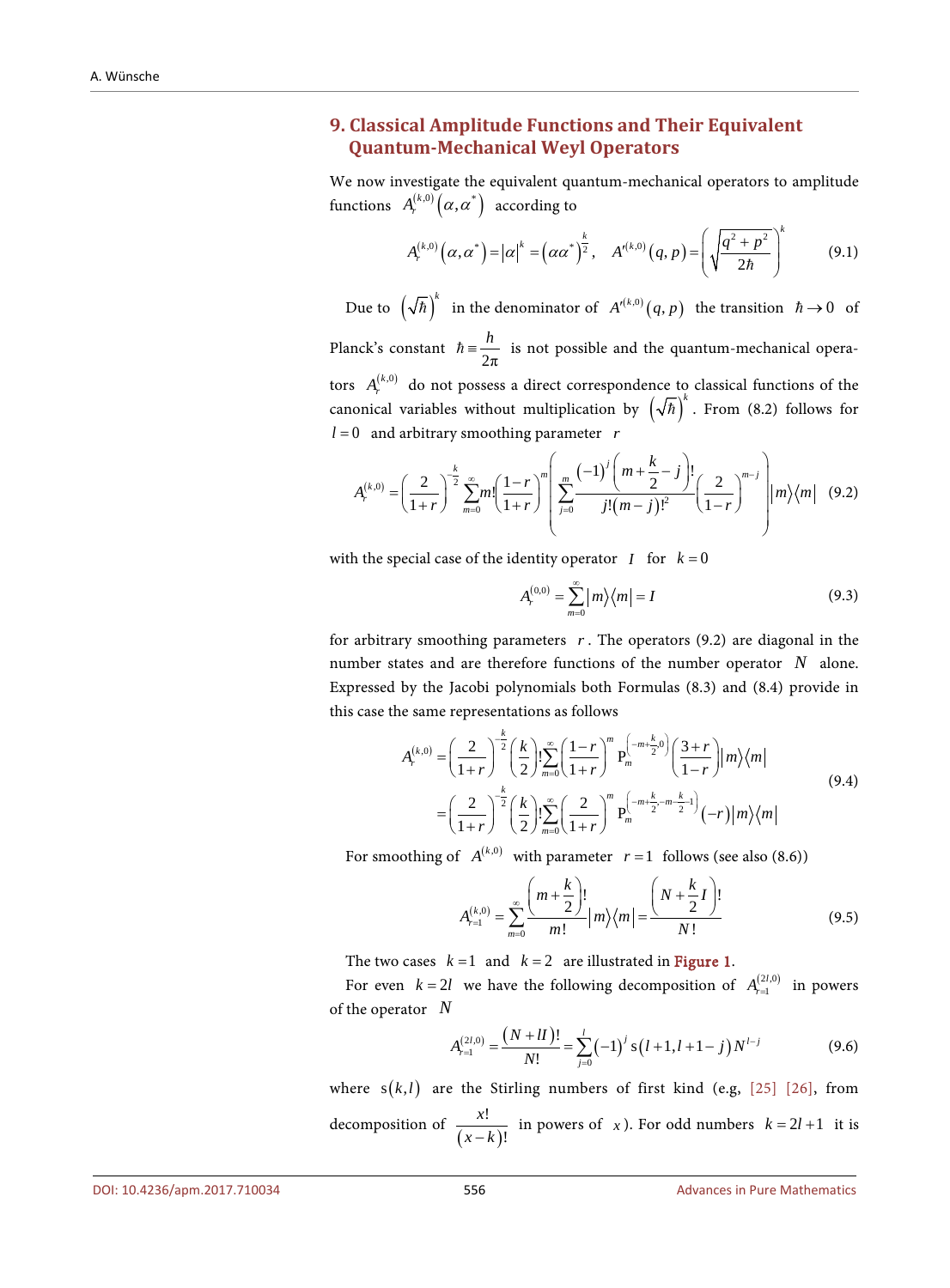<span id="page-24-0"></span>

Figure 1. C oefficients  $c_{m,m}$  in  $A_r^{(1,0)} = \sum_{m=0}^{\infty} c_{m,m} |m\rangle\langle m|$  and of  $A_r^{(2,0)} = \sum_{m=0}^{\infty} c_{m,m} |m\rangle\langle m|$ from (9.4). The upper points are for the smoothed operators  $A_{r=1}^{(1,0)}$  but apart from the first they are difficult to distinguish for  $A_{r=1}^{(1,0)}$  from the points for  $A_{r=1}^{(1,0)}$  in the chosen scale. It is easy to generate these figures from the formulae in a larger scale.

not possible to find a finite decomposition only in powers of *N* .

The case  $r = 0$  (that means without smoothing) of the Weyl correspondence follows from (9.2) ( $A^{(k,0)} \equiv A_{r=0}^{(k,0)}$ )

$$
A^{(k,0)} = 2^{-\frac{k}{2}} \sum_{m=0}^{\infty} m! \left( \sum_{j=0}^{m} \frac{(-1)^j \left( m + \frac{k}{2} - j \right)!}{j! (m - j)!^2} 2^{m-j} \right) |m\rangle \langle m|
$$
 (9.7)

and expressed by the Jacobi polynomials, alternatively

$$
A^{(k,0)} = 2^{-\frac{k}{2}} \left(\frac{k}{2}\right)! \sum_{m=0}^{\infty} P_m^{\left(-m+\frac{k}{2},0\right)}(3) |m\rangle\langle m|
$$
  
= 
$$
2^{-\frac{k}{2}} \left(\frac{k}{2}\right)! \sum_{m=0}^{\infty} 2^m P_m^{\left(-m+\frac{k}{2},-m-\frac{k}{2}\right)}(0) |m\rangle\langle m|
$$
 (9.8)

The Formulas (9.7) and (9.8) can be extended from integer *k* to arbitrary real  $k = \kappa$  since the upper indices  $(\alpha, \beta)$  of the general Jacobi polynomials  $P_n^{(\alpha,\beta)}(z)$  can be arbitrary real (or even complex) numbers [\[21\].](#page-41-5)

For even  $k = 2k'$  one obtains from (9.7) and (9.8)

$$
A^{(2k',0)} = \frac{1}{2'} \sum_{m=0}^{\infty} m! \left( \sum_{j=0}^{m} \frac{(-1)^{j} (m+k'-j)!}{j!(m-j)!^{2}} \right) |m\rangle\langle m|
$$
 (9.9)

and, in particular, for  $k'=1$ 

$$
A^{(2,0)} = \sum_{m=0}^{\infty} \left( m + \frac{1}{2} \right) \left| m \right\rangle \left\langle m \right| = N + \frac{1}{2} I \equiv \mathcal{S} \left\{ a^{\dagger} a \right\} \tag{9.10}
$$

and for  $k'=2$ 

$$
A^{(4,0)} = \sum_{m=0}^{\infty} \left\{ \left( m + \frac{1}{2} \right)^2 + \frac{1}{4} \right\} |m\rangle \langle m| = \left( N + \frac{1}{2} \right)^2 + \frac{1}{4} I \equiv \mathcal{S} \left\{ a^{\dagger 2} a^2 \right\} \tag{9.11}
$$

More general relations for  $S\{a^{\dagger k}a^k\}$  are given in Section 12 and in Sequence 1 and Sequence 2 of [Appendix C.](#page-47-0)

In the special case  $k=1$  we find for the Jacobi polynomials  $P_m^{\langle 2 \rangle}$  (3)  $P_{m}^{\left( -m+\frac{1}{2},0\right) }$  (3)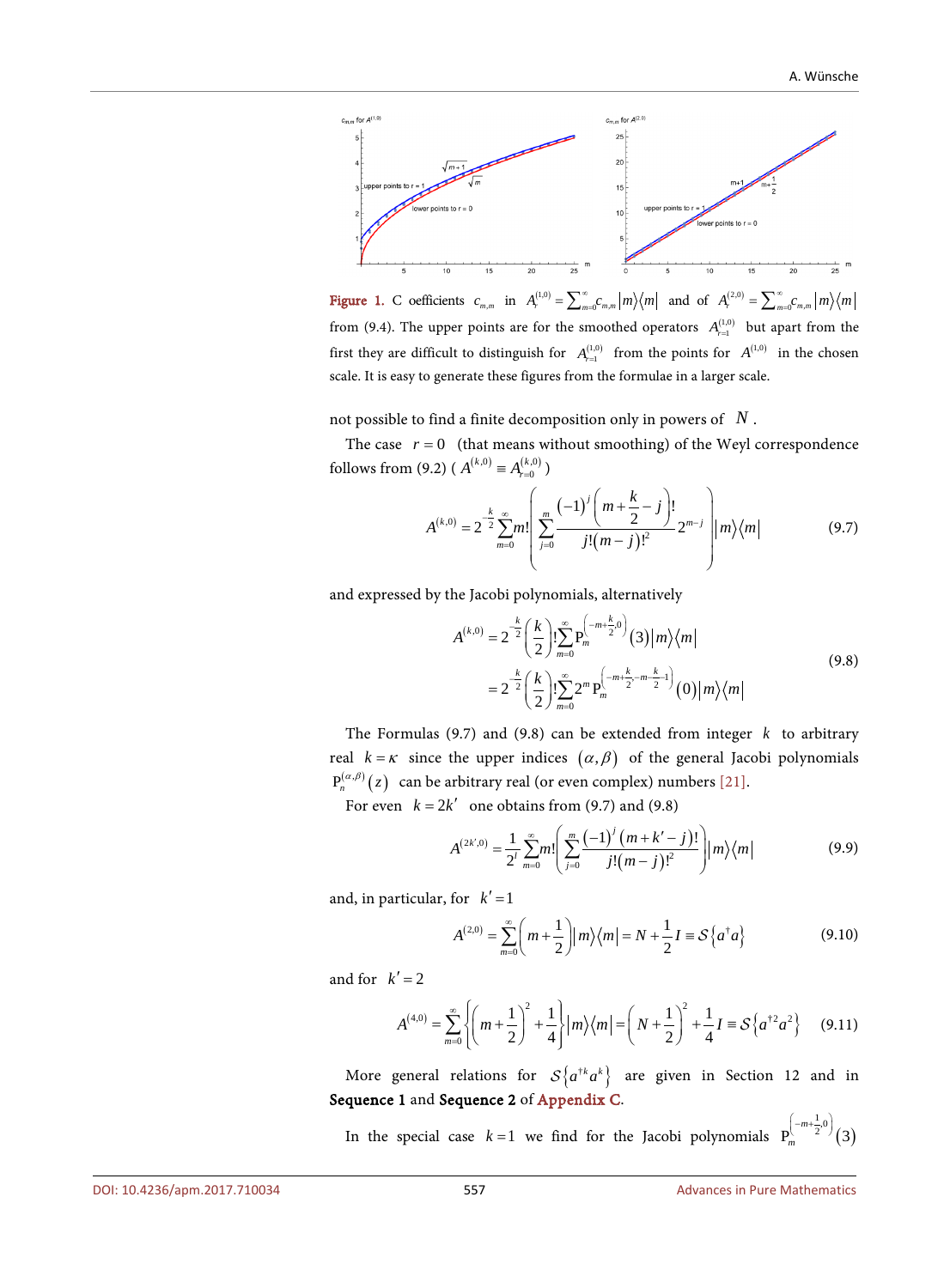where we have to distinguish the even case  $m = 2n$  and the odd case  $m = 2n + 1$ 

$$
P_{2n}^{\left(-2n+\frac{1}{2},0\right)}(3) = 2^{2n} P_{2n}^{\left(-2n+\frac{1}{2},-2n-\frac{3}{2}\right)}(0) = (4n+1)\frac{(2n)!}{2^{2n}n!^2}
$$

$$
P_{2n+1}^{\left(-2n-\frac{1}{2},0\right)}(3) = 2^{2n+1} P_{2n+1}^{\left(-2n-\frac{1}{2},-2n-\frac{5}{2}\right)}(0) = 2(2n+1)\frac{(2n)!}{2^{2n}n!^2}
$$
(9.12)

and from (9.8) follows

$$
A^{(1,0)} = \sqrt{\frac{\pi}{2}} \sum_{n=0}^{\infty} \frac{(2n)!}{2^{2n} n!^2} \left\{ \left( 2n + \frac{1}{2} \right) \left| 2n \right\rangle \left\langle 2n \right| + (2n+1) \left| 2n + 1 \right\rangle \left\langle 2n + 1 \right| \right\}
$$
  
=  $\mathcal{S} \left\{ \sqrt{a^{\dagger} a} \right\}$  (9.13)

In the special case  $k=3$  we find for the Jacobi polynomials  $P_m^{\langle k \rangle}$  (3)  $P_{m}^{\left(-m+\frac{3}{2},0\right)}(3)$ where again we have to distinguish the even case  $m = 2n$  and the odd case  $m = 2n + 1$ 

$$
P_{2n}^{\left(-2n+\frac{3}{2},0\right)}(3) = 2^{2n} P_{2n}^{\left(-2n+\frac{3}{2},-2n-\frac{5}{2}\right)}(0) = \frac{32n^2 + 16n + 3(2n)!}{3 \cdot 2^{2n} n!^2}
$$
  

$$
P_{2n+1}^{\left(-2n+\frac{1}{2},0\right)}(3) = 2^{2n+1} P_{2n+1}^{\left(-2n+\frac{1}{2},-2n-\frac{7}{2}\right)}(0) = \frac{4(4n+3)(2n+1)(2n)!}{3 \cdot 2^{2n} n!^2}
$$
(9.14)

and from (9.8) follows

$$
A^{(3,0)} = \sqrt{\frac{\pi}{2}} \sum_{n=0}^{\infty} \frac{(2n)!}{2^{2n} n!^2} \left\{ \frac{32n^2 + 16n + 3}{8} |2n\rangle\langle2n| + \frac{(4n+3)(2n+1)}{2} |2n+1\rangle\langle2n+1| \right\} (9.15)
$$
  
=  $\mathcal{S} \left\{ \sqrt{a^{3} a^{3}} \right\}$ 

It is difficult to find such explicit forms for higher odd *k* .

One may even calculate the case  $k = -1$  according to the Formulas (9.8). For

the Jacobi polynomials  $P_m^{\wedge}$   $\longrightarrow^2$  (3)  ${\rm P}_{m}^{\left( -m-\frac{1}{2},0\right) }\big ({\rm 3}\big )\;\;$  we find

$$
P_{2n}^{\left(-2n-\frac{1}{2},0\right)}(3) = 2^{2n} P_{2n}^{\left(-2n-\frac{1}{2},-2n-\frac{1}{2}\right)}(0) = \frac{(2n)!}{2^{2n} n!^2}
$$

$$
P_{2n+1}^{\left(-2n-\frac{3}{2},0\right)}(3) = 2^{2n+1} P_{2n+1}^{\left(-2n-\frac{3}{2},-2n-\frac{3}{2}\right)}(0) = 0
$$
(9.16)

and we obtain

$$
A^{(-1,0)} = \sqrt{2\pi} \sum_{n=0}^{\infty} \frac{(2n)!}{2^{2n} n!} |2n\rangle \langle 2n| = \sqrt{2} \sum_{n=0}^{\infty} \frac{\left(n - \frac{1}{2}\right)!}{n!} |2n\rangle \langle 2n| = \mathcal{S} \left\{ \frac{1}{\sqrt{a^{\dagger} a}} \right\}
$$
(9.17)

We have here only the even number states involved.

#### **10. Classical Periodic Phase Functions and Their Equivalent Quantum-Mechanical Weyl Operators**

After the amplitude functions we now investigate the equivalent quantummechanical operators to periodic phase functions  $A_r^{(0,l)}(\alpha, \alpha^*)$  according to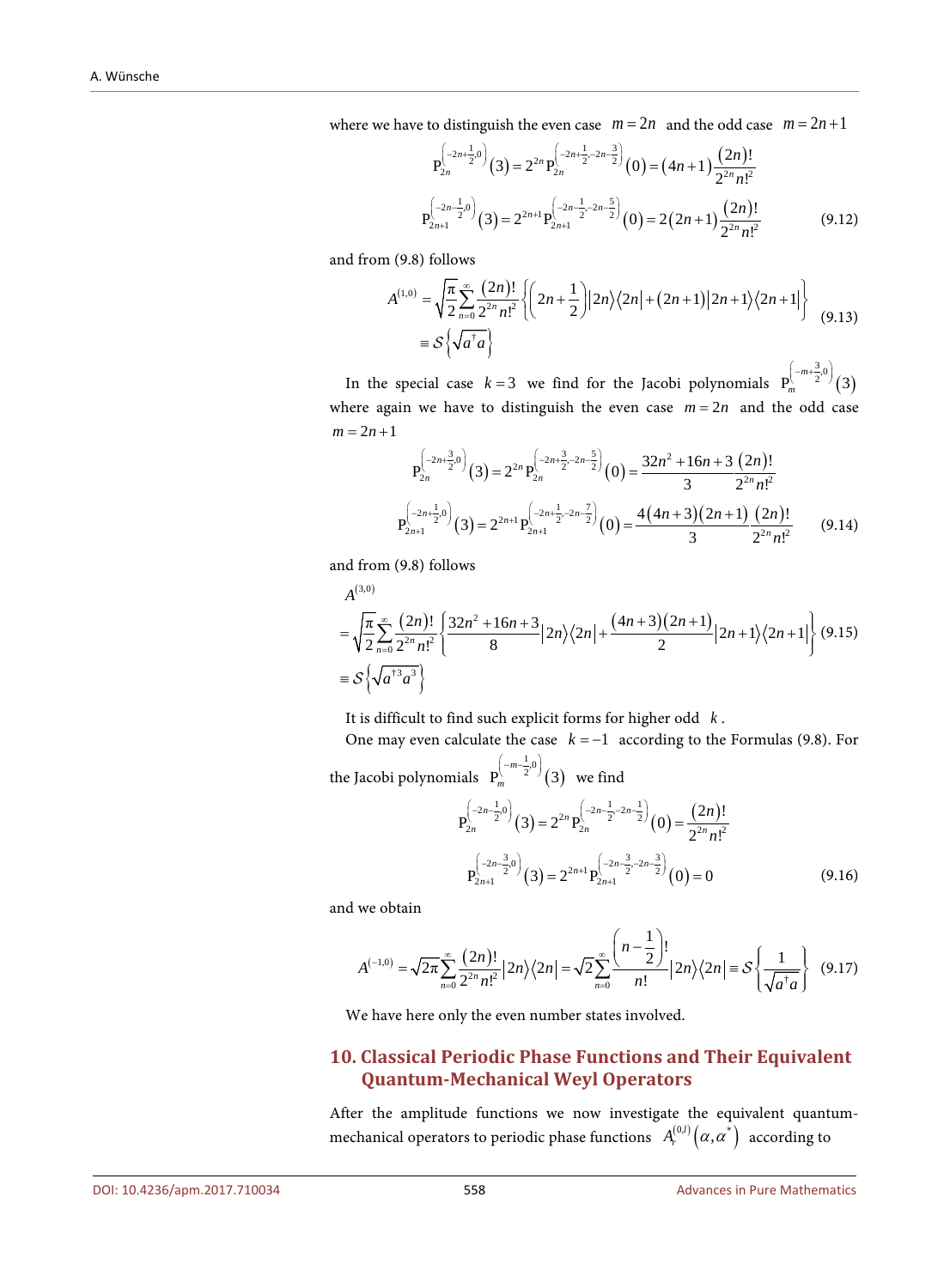$$
A^{(0,l)}\left(\alpha,\alpha^*\right) = e^{il\varphi} = \left(\frac{\alpha}{\alpha^*}\right)^{\frac{l}{2}}, \quad A'^{(0,l)}\left(q,p\right) = \left(\sqrt{\frac{q+ip}{q-ip}}\right)^l
$$

$$
A^{(0,-l)}\left(\alpha,\alpha^*\right) = e^{-il\varphi} = \left(e^{il\varphi}\right)^* \tag{10.1}
$$

The expression  $A'^{(0,l)}(q, p)$  does not contain Planck's constant  $h$  and the limiting transition setting  $\hbar = 0$  is possible but number states are nonclassical. From (8.2) follows for  $k = 0$  and arbitrary *r* 

$$
A_r^{(0,l)} = \left(\frac{2}{1+r}\right)^{\frac{l}{2}} \sum_{m=0}^{\infty} \sqrt{m!(m+l)!} \left(\frac{1-r}{1+r}\right)^m
$$
  

$$
\times \left(\sum_{j=0}^m \frac{(-1)^j \left(m+\frac{l}{2}-j\right)!}{j!(m-j)!(m+l-j)!} \left(\frac{2}{1-r}\right)^{m-j} \right) |m\rangle \langle m+l|
$$
  

$$
A_r^{(0,-l)} = \left(A_r^{(0,l)}\right)^{\dagger} \qquad (10.2)
$$

For  $l \neq 0$  it is "non-diagonal" in the number-state representation.

If we express (10.2) by the Jacobi polynomials we find from (8.3) the representations

$$
A_r^{(0,l)} = \left(\frac{2}{1+r}\right)^{\frac{l}{2}} \left(\frac{l}{2}\right)! \sum_{m=0}^{\infty} \sqrt{\frac{m!}{(m+l)!}} \left(\frac{1-r}{1+r}\right)^m P_m^{\left(-m-\frac{l}{2}l\right)} \left(\frac{3+r}{1-r}\right) |m\rangle \langle m+l|
$$
\n
$$
= \left(\frac{2}{1+r}\right)^{\frac{l}{2}} \left(\frac{l}{2}\right)! \sum_{m=0}^{\infty} \sqrt{\frac{m!}{(m+l)!}} \left(\frac{2}{1+r}\right)^m P_m^{\left(-m-\frac{l}{2}, -m-\frac{l}{2} - 1\right)} (-r) |m\rangle \langle m+l|
$$
\n(10.3)

or alternatively from (8.4)

$$
A_r^{(0,l)} = \left(\frac{2}{1+r}\right)^{\frac{l}{2}} \left(-\frac{l}{2}\right)! \sum_{m=0}^{\infty} \sqrt{\frac{(m+l)!}{m!}} \left(\frac{1-r}{1+r}\right)^{m+l} P_{m+l}^{\left(-m-\frac{l}{2}-l\right)} \left(\frac{3+r}{1-r}\right) |m\rangle \langle m+l|
$$
\n
$$
= \left(\frac{2}{1+r}\right)^{\frac{l}{2}} \left(-\frac{l}{2}\right)! \sum_{m=0}^{\infty} \sqrt{\frac{(m+l)!}{m!}} \left(\frac{2}{1+r}\right)^{m+l} P_{m+l}^{\left(-m-\frac{l}{2}-m-\frac{l}{2}-1\right)} (-r) |m\rangle \langle m+l|
$$
\n(10.4)

For the Weyl correspondence which corresponds to  $r = 0$  we find from (10.3)

$$
A^{(0,l)} = 2^{\frac{l}{2}} \left(\frac{l}{2}\right)! \sum_{m=0}^{\infty} \sqrt{\frac{m!}{(m+l)!}} P_m^{\left(-m-\frac{l}{2},l\right)}(3) |m\rangle \langle m+l|
$$
  
= 
$$
2^{\frac{l}{2}} \left(\frac{l}{2}\right)! \sum_{m=0}^{\infty} \sqrt{\frac{m!}{(m+l)!}} 2^m P_m^{\left(-m-\frac{l}{2}-m-\frac{l}{2}-1\right)}(0) |m\rangle \langle m+l|
$$
(10.5)

or alternatively

$$
A^{(0,l)} = 2^{-\frac{l}{2}} \left( -\frac{l}{2} \right) \sum_{m=0}^{\infty} \sqrt{\frac{(m+l)!}{m!}} P_m^{\left( -\frac{l}{2} - l \right)}(3) |m\rangle \langle m+l|
$$
  
= 
$$
2^{-\frac{l}{2}} \left( -\frac{l}{2} \right) \sum_{m=0}^{\infty} \sqrt{\frac{(m+l)!}{m!}} 2^{m+l} P_{m+l}^{\left( -\frac{m-l}{2} - m \frac{l}{2} - 1 \right)}(0) |m\rangle \langle m+l|
$$
(10.6)

DOI[: 10.4236/apm.2017.710034](https://doi.org/10.4236/apm.2017.710034) 559 Advances in Pure Mathematics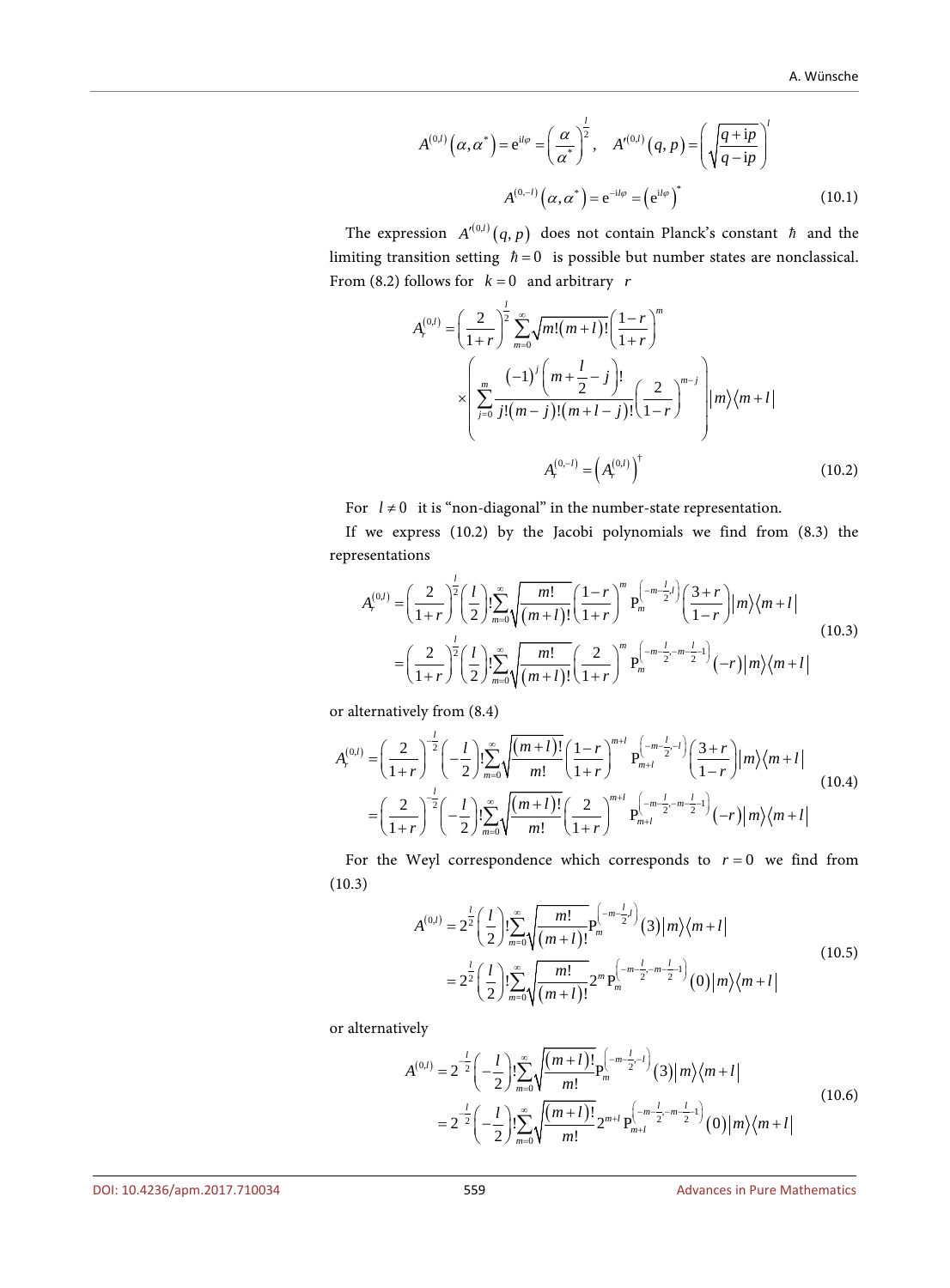The Jacobi polynomials to argument  $u = 3$  or to  $u = 0$  with the present upper indices in (10.5) or in (10.6) can be expressed by simple formulae of multiplicative type (see [Appendix A,](#page-43-0) Equation  $(A.10)$ ) but we have to distinguish the cases of even  $m = 2n$  and of odd  $m = 2n + 1$  of the degree of the polynomials. This leads to the following general formula for arbitrary integer *l* and  $r = 0$  (*i.e.*, not smoothed)

$$
A^{(0,l)} = \sum_{n=0}^{\infty} \sqrt{\frac{\left(n + \frac{l}{2}\right)!}{n!}} \sqrt{\frac{\left(n - \frac{1}{2}\right)!}{\left(n + \frac{l - 1}{2}\right)!}} |2n\rangle \langle 2n + l| + \sqrt{\frac{\left(n + \frac{1}{2}\right)!}{\left(n + \frac{l + 1}{2}\right)!}} |2n + 1\rangle \langle 2n + 1 + l| + \sqrt{\frac{\left(n + \frac{l + 1}{2}\right)!}{\left(n + \frac{l + 1}{2}\right)!}} |2n + 1\rangle \langle 2n + 1 + l| + \sqrt{\frac{\left(n + \frac{l + 1}{2}\right)!}{\left(n + \frac{l + 1}{2}\right)!}} |2n + 1\rangle \langle 2n + 1 + l| + \sqrt{\frac{\left(n + \frac{l + 1}{2}\right)!}{\left(n + \frac{l + 1}{2}\right)!}} |2n + 1\rangle \langle 2n + 1 + l| + \sqrt{\frac{\left(n + \frac{l + 1}{2}\right)!}{\left(n + \frac{l + 1}{2}\right)!}} |2n + 1\rangle \langle 2n + 1 + l| + \sqrt{\frac{\left(n + \frac{l + 1}{2}\right)!}{\left(n + \frac{l + 1}{2}\right)!}} |2n + 1\rangle \langle 2n + 1 + l| + \sqrt{\frac{\left(n + \frac{l + 1}{2}\right)!}{\left(n + \frac{l + 1}{2}\right)!}} |2n + 1\rangle \langle 2n + 1 + l| + \sqrt{\frac{\left(n + \frac{l + 1}{2}\right)!}{\left(n + \frac{l + 1}{2}\right)!}} |2n + 1\rangle \langle 2n + 1 + l| + \sqrt{\frac{\left(n + \frac{l + 1}{2}\right)!}{\left(n + \frac{l + 1}{2}\right)!}} |2n + 1\rangle \langle 2n + 1 + l| + \sqrt{\frac{\left(n + \frac{l + 1}{2}\right)!}{\left(n + \frac{l + 1}{2}\right)!}} |2n + 1\rangle \langle 2n + 1 + l| + \sqrt{\frac{\left(n + \frac{l + 1}{2}\right)!}{\left(n + \frac{l + 1}{2}\right)!}} |2n + 1\rangle \langle 2n + 1 + l| + \sqrt{\frac{\left(n + \frac{l + 1}{2}\right)!}{\left(n + \frac{l + 1}{2}\right)!}} |2n + 1\rangle \langle 2n + 1 + l| + \sqrt
$$

The two cases  $l = 1$  and  $l = 2$  are illustrated in [Figure 2.](#page-27-0)

The Formulas (10.2) for  $r = 0$  can also be obtained by integrating the Wigner quasiprobability  $W(\alpha, \alpha^*)$  over the radius  $|\alpha|$  in polar coordinates  $(|\alpha|, \varphi)$ . One obtains in this way observing the generality of the density operator  $\varrho$ 

$$
W(\varphi) = \int_0^{+\infty} d|\alpha| |\alpha| W(|\alpha| e^{i\varphi}, |\alpha| e^{-i\varphi})
$$
  
= 
$$
\frac{1}{2\pi} \sum_{l=-\infty}^{+\infty} e^{-il\varphi} \langle \varrho A^{(0,l)} \rangle, \quad \int_{-\pi}^{+\pi} d\varphi W(\varphi) = 1
$$
 (10.8)

where  $\langle \ldots \rangle$  denotes the trace of the content in brackets and  $A^{(0,l)}$  are the operators explicitly given in equivalent representations in (10.5) and (10.6). The right-hand side of (10.8) possesses the form of the Fourier decomposition of the 2π-periodic function *W*( $\varphi$ ) with Fourier coefficients  $\langle \varrho A^{(0,l)} \rangle$  determined by

$$
\left\langle \varrho A^{(0,l)} \right\rangle = \int_0^{2\pi} d\varphi W(\varphi) e^{il\varphi}, \quad (l = 0, \pm 1, \pm 2, \cdots)
$$
 (10.9)

<span id="page-27-0"></span>

Figure 2. C oefficients  $c_{m,m+l}$  in  $A^{(0,1)} = \sum_{m=0}^{\infty} c_{m,m+l} |m\rangle\langle m+1|$  and in  $A^{(0,2)} = \sum_{m=0}^{\infty} C_{m,m+2} |m\rangle\langle m+2|$  . This corresponds to classical phase functions  $e^{i\varphi}$  and  $e^{i2\varphi}$ , correspondingly. The formulae for the quantum-mechanical equivalents are given in (10.7) (for  $r = 0$ ) and in (10.10) (for smoothed case  $r = 1$ ). In the Susskind-Glogower formalism (see (11.9)) this corresponds to the operators  $E_-\$  and  $E_-\textsuperscript{2}$ .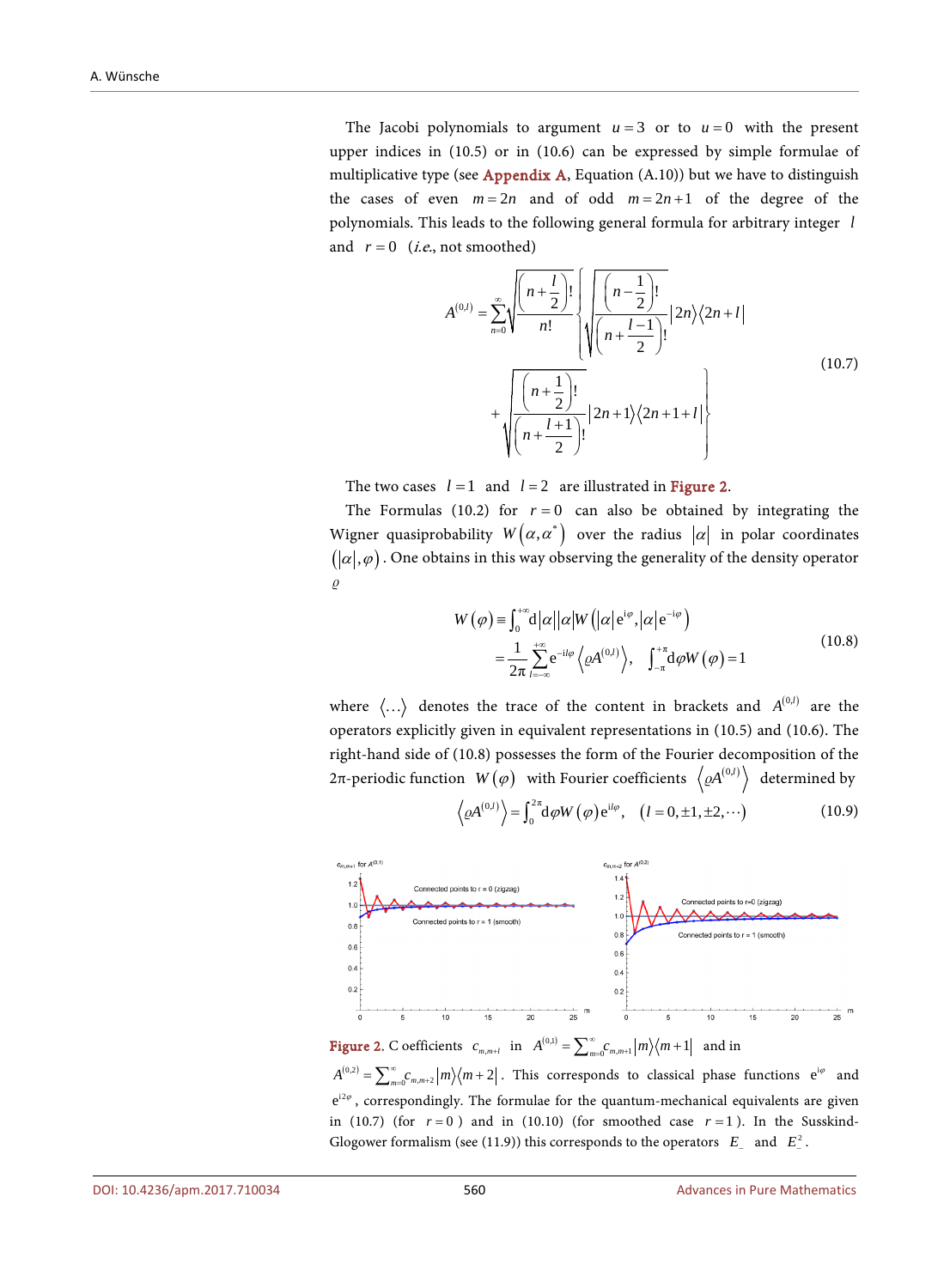This is the way in which it was first derived by Garraway and Knight [\[14\]](#page-40-13) (see also Peřinová, A. Lukš and J. Peřina [\[12\]\)](#page-40-11). In our derivation the operators  $A^{(0,l)}$ are embedded together with the operators  $A^{(k,0)}$  into the representation of a more general class of operators  $A^{(k,l)}$  with a more general number-state representation by means of the Jacobi polynomials.

In special case  $r=1$  of smoothed functions (10.1) (see also (8.1)) follows from the second of the representations in (10.3) or from (8.6)

$$
A_{r=1}^{(0,l)} = \sum_{m=0}^{\infty} \frac{\left(m + \frac{l}{2}\right)!}{\sqrt{m!(m+l)!}} |m\rangle\langle m+l|
$$
 (10.10)

This formula can also be obtained by integration of the Husimi-Kano quasiprobability  $Q(\alpha, \alpha^*) = \frac{1}{\pi} \langle \alpha | \varrho | \alpha \rangle$  over the radius  $|\alpha|$  in polar coordinates coordinates  $(|\alpha|, \varphi)$  according to

$$
Q(\varphi) = \int_0^{+\infty} d|\alpha| |\alpha| Q(|\alpha| e^{i\varphi}, |\alpha| e^{-i\varphi})
$$
  
= 
$$
\frac{1}{2\pi} \sum_{l=-\infty}^{+\infty} e^{-il\varphi} \langle \varrho A_{r=l}^{(0,l)} \rangle \ge 0, \quad \int_{-\pi}^{+\pi} d\varphi Q(\varphi) = 1
$$
 (10.11)

in analogy to (10.8) as the Fourier series of the  $2\pi$ -periodic function  $Q(\varphi)$  with the Fourier coefficients

$$
\left\langle \varrho A_{r=1}^{(0,l)} \right\rangle = \int_0^{2\pi} d\varphi Q(\varphi) e^{il\varphi} = \sum_{m=0}^{\infty} \frac{\left( m + \frac{l}{2} \right)!}{\sqrt{m!(m+l)!}} \langle m+l | \varrho | m \rangle, (l = 0, \pm 1, \pm 2, \cdots) \text{ (10.12)}
$$

in analogy to (10.9).

The phase space distributions  $W(\varphi)$  and  $Q(\varphi)$  are normalized as given in (10.8) and (10.11) but they are quasiprobabilities. The function  $W(\varphi)$  can take on negative values depending on the states whereas  $Q(\varphi)$  is non-negative but, nevertheless, it is a quasiprobability because it involves the non-orthogonal coherent states for its definition. As an example, we calculate their explicit forms for coherent states  $|\beta\rangle$  with the quasiprobabilities

$$
F_r\left(\alpha,\alpha^*\right) = \frac{2}{(1+r)\pi} \exp\left(-\frac{2(\alpha-\beta)(\alpha^*-\beta^*)}{1+r}\right) \tag{10.13}
$$

with  $F_0(\alpha, \alpha^*) = W(\alpha, \alpha^*)$ ,  $F_1(\alpha, \alpha^*) = Q(\alpha, \alpha^*)$  and  $F_{-1}(\alpha, \alpha^*) = P(\alpha, \alpha^*)$ . From this one finds by integration over the modulus of  $|\alpha|$  for coherent states  $\left| \beta \right\rangle$  with  $\left( \beta, \beta^* \right) = \left( \left| \beta \right| e^{i\chi}, \left| \beta \right| e^{-i\chi} \right)$ 

$$
F_r(\varphi) = \frac{1}{2\pi} \exp\left(-\frac{2}{1+r}|\beta|^2\right) \left\{1 + \sqrt{\frac{2\pi}{1+r}}|\beta|\cos(\varphi - \chi)\right\}
$$

$$
\cdot \exp\left(\frac{2}{1+r}|\beta|^2\cos^2(\varphi - \chi)\right) \cdot \left(1 + \text{Erf}\left(\sqrt{\frac{2}{1+r}}|\beta|\cos(\varphi - \chi)\right)\right)\right\}
$$
(10.14)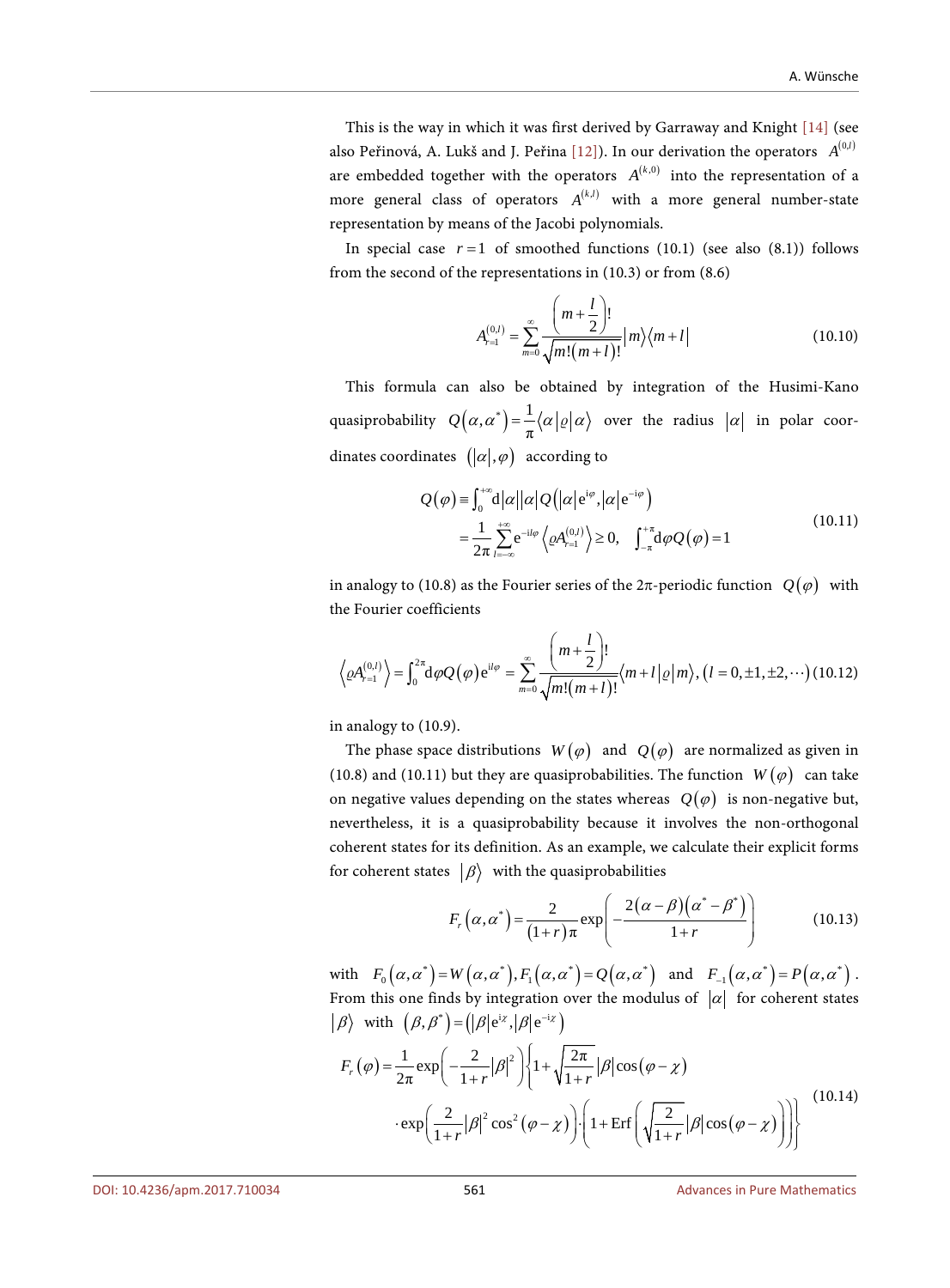with the special cases  $F_0(\varphi) = W(\varphi), F_1(\varphi) = Q(\varphi)$  and  $F_1(\varphi) = P(\varphi)$  where the last becomes singular and has to be considered as a generalized function. Since  $F_r(\alpha, \alpha^*)$  for  $1 \ge r > -1$  is positive definite the functions  $F_r(\varphi)$  are also positive definite for these parameter values.

We mention here that the information contained in  $Q(\varphi)$  cannot be directly obtained from the function  $W(\varphi)$  and that for this purpose the complete function  $W(\alpha, \alpha^*)$  is necessary since a part of this information is already destroyed in  $W(\varphi)$ . The relation between the Wigner quasiprobability  $W(\alpha, \alpha^*)$  and the quasiprobabilities  $F_r(\alpha, \alpha^*)$  is (see (7.7), " \* " means convolution)

$$
F_r(\alpha, \alpha^*) = \exp\left(\frac{r}{2} \frac{\partial^2}{\partial \alpha \partial \alpha^*}\right) W(\alpha, \alpha^*) = \frac{2}{r\pi} \exp\left(-\frac{2\alpha \alpha^*}{r}\right) * W(\alpha, \alpha^*)
$$

$$
= \frac{2}{r\pi} \int \frac{i}{2} d\beta \wedge d\beta^* \exp\left(-\frac{2(\alpha - \beta)(\alpha^* - \beta^*)}{r}\right) W(\beta, \beta^*)
$$
(10.15)

One finds  $F_r(\varphi)$  from this by integration  $\int_0^{+\infty} d|\alpha| |\alpha| F_r(|\alpha| e^{i\varphi}, |\alpha| e^{-i\varphi})$ with  $(\beta, \beta^*) = (|\beta| e^{i\chi}, |\beta| e^{-i\chi})$ 

$$
F_r(\varphi) = \frac{1}{2\pi} \int_{-\pi}^{+\pi} d\chi \int_0^{+\infty} d|\beta| |\beta| \exp\left(-\frac{2|\beta|^2}{r}\right)
$$

$$
\cdot \left\{1 + \sqrt{\frac{2\pi}{r}} |\beta| \cos(\varphi - \chi) \exp\left(\frac{2|\beta|^2 \cos^2(\varphi - \chi)}{r}\right)\right\}
$$

$$
\cdot \left(1 + \text{Erf}\left(\frac{\sqrt{2}|\beta| \cos(\varphi - \chi)}{\sqrt{r}}\right)\right)\right\} W\left(|\beta| e^{i\chi}, |\beta| e^{-i\chi}\right)
$$
(10.16)

For  $r=1$  one obtains the special case  $F_1(\varphi) = Q(\varphi)$ . Formulas (10.16) shows that it is not possible to get a direct relation between, for example,  $Q(\varphi)$ and  $W(\varphi)$  without knowing the more general function  $W(\alpha, \alpha^*)$ . This is different from the functions  $Q(\alpha, \alpha^*)$  and  $W(\alpha, \alpha^*)$  which both contain the same complete information over the state only coded in different way.

## **11. About the Algebra of the Weyl Correspondences to Classical Phase-Space Functions**

As system of basis operators for a quantum-mechanical harmonic oscillator the operators  $A^{(k,l)}$  defined in (6.4) are overcomplete since already each set of operators  $\mathcal{N}\left\{a^{*k}a^l\right\} \equiv a^{*k}a^l$ ,  $\mathcal{S}\left\{a^{*k}a^l\right\}$ ,  $\mathcal{A}\left\{a^{*k}a^l\right\} \equiv a^la^l a^{*k}$  with  $k, l = 0, 1, 2, \cdots$ is appropriate as basic set for the expansion of arbitrary non-singular operators in connection with the distributive law.

For the products of classical functions (6.1) we have the following relations

$$
A^{(k,l)}\big(\alpha,\alpha^*\big)A^{(k',l')}\big(\alpha,\alpha^*\big)=A^{(k+k',l+l')}\big(\alpha,\alpha^*\big) \tag{11.1}
$$

The quantum-mechanical equivalent operators do not satisfy analogous relations and instead we find from (6.6)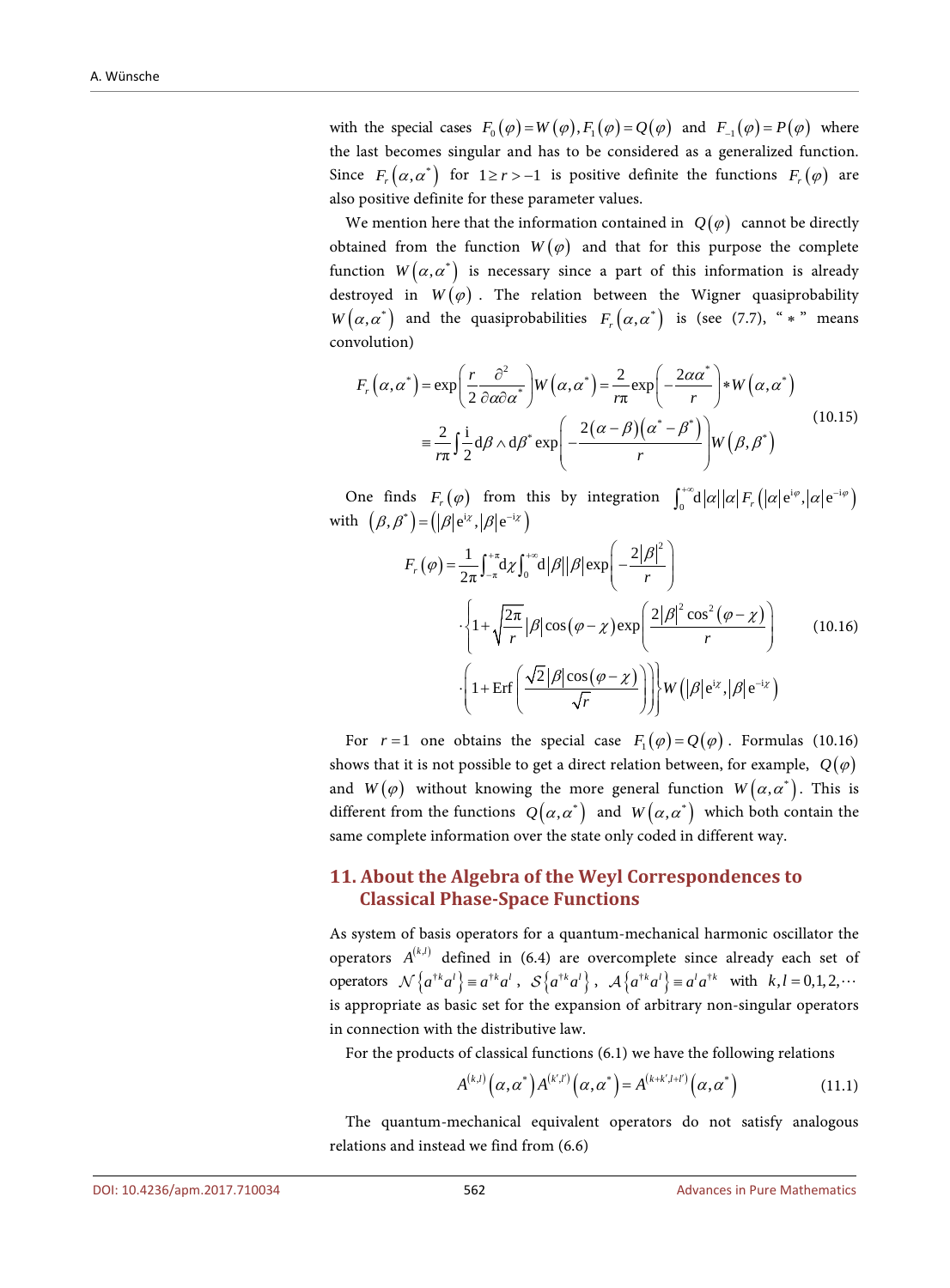$$
A^{(k,l)}A^{(k',l')} = 2^{-\frac{k+k'-l-l'}{2}} \left(\frac{k+l}{2}\right)! \left(\frac{k'+l'}{2}\right)! \sum_{m=0}^{\infty} \sqrt{\frac{m!}{(m+l+l')!}}
$$

$$
\cdot P_m^{\left(-m+\frac{k-l}{2}\right)}(3) P_{m+l}^{\left(-m-l+\frac{k'-l'}{2}\right)}(3) |m\rangle\langle m+l+l'| \qquad (11.2)
$$

$$
\neq A^{(k',l')}A^{(k,l)}
$$

that means that the products  $A^{(k,l)} A^{(k',l')}$  are, in general, noncommutative and therefore also in contrast to the classical equality (11.1) that they are not equal, in general, to  $A^{(k+k',l+l')}$  that means

$$
A^{(k+k',l+l')} = 2^{-\frac{k+k'-l-l'}{2}} \left( \frac{k+k'+l+l'}{2} \right)! \sum_{m=0}^{\infty} \sqrt{\frac{m!}{(m+l+l')!}}
$$
  
 
$$
\cdot P_m^{\left(-m+\frac{k+k'-l-l'}{2},l+l'\right)}(3) |m\rangle\langle m+l+l'|
$$
  

$$
\neq A^{(k,l)} A^{(k',l')}
$$
 (11.3)

plus possible further representations using the alternative representations for  $A^{(k,l)}$ . However these products are associative according to

$$
\left(A^{(k,l)}A^{(k',l')}\right)A^{(k',l')} = A^{(k,l)}\left(A^{(k',l')}A^{(k',l')}\right) \equiv A^{(k,l)}A^{(k',l')}A^{(k',l')} \tag{11.4}
$$

This follows from the associativity of the products

 $|m\rangle\langle m+l|m'\rangle\langle m'+l'|m''\rangle\langle m''+l''|$  in the arising triple sum over  $m, m', m''$ .

In general, the operators  $A^{(k,l)}$  and  $A^{(k',l')}$  do not commute. Apart from the trivial cases  $k = k', l = l'$  the operators  $A^{(k,l)}$  and  $A^{(k',l')}$  commute also for  $l = l' = 0$  according to

$$
A^{(k,0)}A^{(k',0)} = 2^{-\frac{k+k'}{2}} \left(\frac{k}{2}\right)! \left(\frac{k'}{2}\right)! \sum_{m=0}^{\infty} P_m^{\left(-m+\frac{k}{2},0\right)}(3) P_m^{\left(-m+\frac{k'}{2},0\right)}(3) |m\rangle\langle m|
$$
  
=  $A^{(k',0)}A^{(k,0)} \neq A^{(k+k',0)}$  (11.5)

In these cases the operators  $A^{(k,0)}$  and  $A^{(k',0)}$  and thus their products  $A^{(k,0)}A^{(k',0)}$  are diagonal in the number representation but generally their products  $A^{(k,0)}A^{(k',0)}$  are not equal to  $A^{(k+k',0)}$ . According to (8.8) and (8.11) in the special cases  $l = k$  and  $l = -k$  the operators  $A^{(k,l)}$  are  $A^{(k,k)} = a^k$  and  $A^{(k, -k)} = a^{\dagger k}$ , respectively. Since smoothing of these operators does not change them we can extend this behavior to arbitrary smoothing parameter *r* and taking into account (8.9) or (8.10)

$$
A_r^{(k,k)} A_r^{(l,l)} = \sum_{m=0}^{\infty} \sum_{n=0}^{\infty} \sqrt{\frac{(m+k)!(n+l)!}{m!n!}} |m\rangle \langle m+k|n\rangle \langle n+l|
$$
  
= 
$$
\sum_{m=0}^{\infty} \sqrt{\frac{(m+k+l)!}{m!}} |m\rangle \langle m+k+l| = A_r^{(k+l,k+l)}
$$
 (11.6)

for arbitrary  $r, r'$  and  $r''$  and, analogously, taking into account (8.12)

$$
A_r^{(k,-k)} A_{r'}^{(l,-l)} = A_{r'}^{(k+l,-k-l)} \tag{11.7}
$$

In cases when  $A^{(k,l)}$  and  $A^{(k',l')}$  do not commutate one may calculate the commutator from the given relations and may express it by means of the Jacobi polynomials. For example, for the commutator of  $A^{(0,1)}$  corresponding to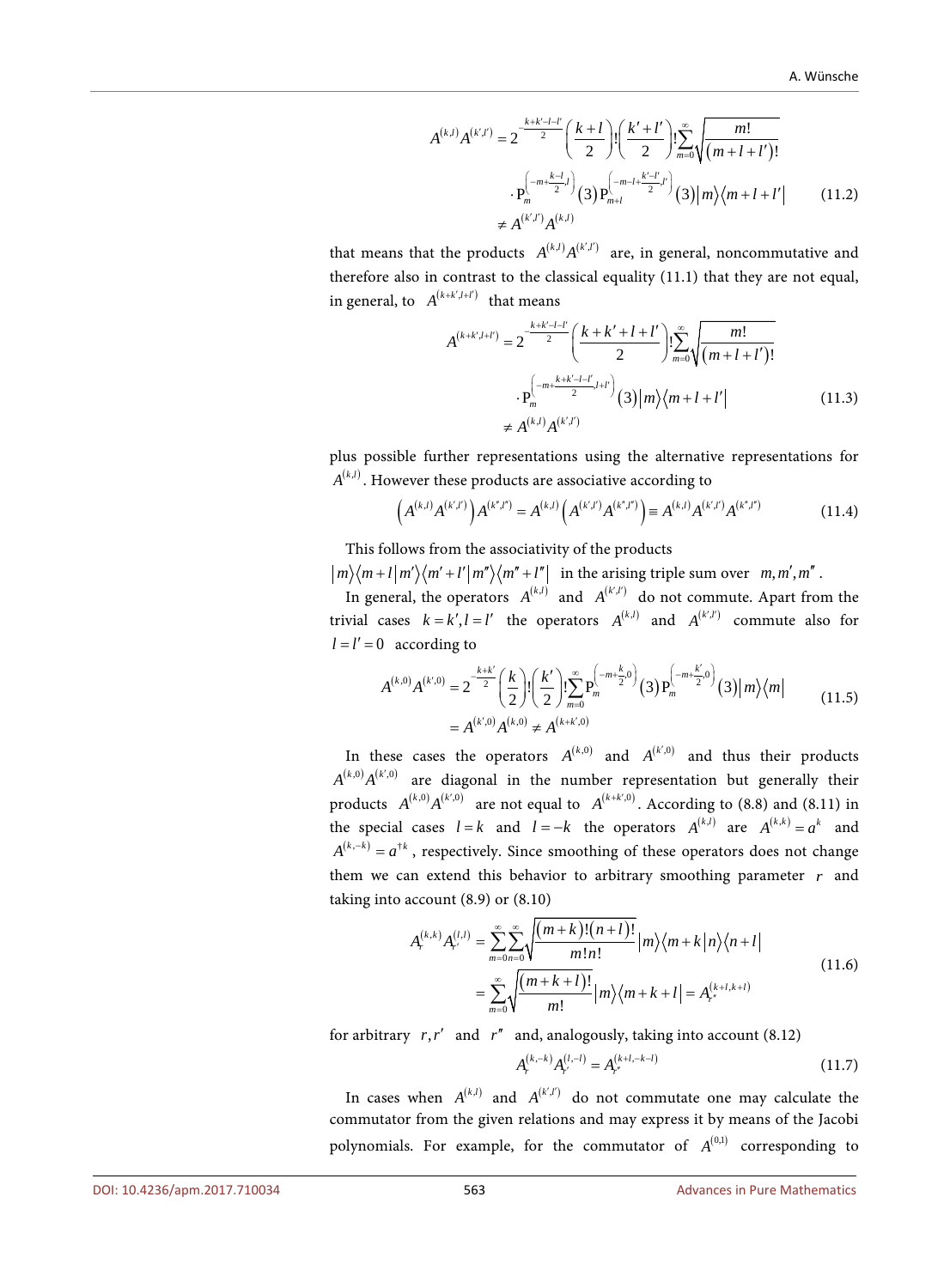classical  $e^{i\varphi}$  with  $A^{(0,-1)} = (A^{(0,1)})^{\dagger}$  follows from (10.7)

$$
\[A^{(0,1)}, A^{(0,-1)}\] = \sum_{n=0}^{\infty} \frac{\left(n-\frac{1}{2}\right)!}{2n!} \left\{\frac{\left(n-\frac{1}{2}\right)!}{n!} |2n\rangle\langle 2n| - \frac{\left(n+\frac{1}{2}\right)!}{(n+1)!} |2n+1\rangle\langle 2n+1|\right\} \quad (11.8)
$$

In the Susskind-Glogower formalism [\[12\]](#page-40-11) [\[27\]](#page-41-11) [\[28\],](#page-41-12) for comparison, we have for the analogous operators  $E_$  and  $E_+ = (E_-)^{\dagger}$  (correspondence  $A^{(0,1)} \sim E_- \sim e^{i\varphi}$ and  $A^{(0,-1)} \sim E_+ \sim e^{-i\varphi}$ )

$$
E_{-} = \sum_{m=0}^{\infty} |m\rangle\langle m+1|, \quad E_{+} = \sum_{m=0}^{\infty} |m+1\rangle\langle m|, \quad [E_{-}, E_{+}] = |0\rangle\langle 0|
$$
  

$$
(E_{-})' = \sum_{m=0}^{\infty} |m\rangle\langle m+1|, \quad (E_{+})' = \sum_{m=0}^{\infty} |m+1\rangle\langle m|, \quad [(E_{-})', (E_{+})'] = \sum_{n=0}^{l-1} |n\rangle\langle n|
$$
(11.9)

For explicit calculation this formalism is often simpler than using the formulae in Section 10 resulting from the Weyl correspondence of classical to quantum optics. However, one cannot make in this formalism a distinction between symmetrical Weyl ordering and normal ordering. To find a simple general mathematical relation between these two approaches seems to be difficult. It is also easier to deal with the eigenvalue problems (right-hand eigenstates) for the operators  $(E_$ sub><sup> $l$ </sup> than the corresponding eigenvalue problems for the operators  $A<sub>r</sub><sup>(0,l)</sup>$ .

## **12. Powers of the Classical Intensity and Their Equivalent Quantum-Mechanical Weyl Operators**

The classical intensity is by definition  $AA^*$  if  $A$  is the complex amplitude of a considered process (e.g., harmonic oscillator). We made in (6.1), (6.2) and (9.1) the agreement (not also with some disadvantages) to "normalize" it using the Planck constant  $\hbar$  to get in the Weyl correspondence directly the symmetrized product of annihilation and creation operator  $\mathcal{S}\left\{aa^{\dagger}\right\}$  connected with the number operator  $N = a^{\dagger} a$ . For its k-th powers we have according to (9.1) the "classical" function in representation by canonical variables  $(q, p)$  and in complex variables  $(\alpha, \alpha^*)$  (substitute  $k' \rightarrow k$  in (9.9))

$$
A^{(2k,0)}(\alpha,\alpha^*)=|\alpha|^{2k}=(\alpha\alpha^*)^k, \quad A'^{(2k,0)}(q,p)=\left(\frac{q^2+p^2}{2\hbar}\right)^k\qquad(12.1)
$$

with the quantum-mechanical equivalent (smoothing parameter is here  $r = 0$ )

$$
A^{(2k,0)} = \mathcal{S}\left\{a^k a^{\dagger k}\right\} \equiv \mathcal{S}\left\{a^{\dagger k} a^k\right\} \tag{12.2}
$$

According to the meaning of the symbol for symmetrical ordering  $S\{...\}$ the ordering of the annihilation and creation operators within the braces is arbitrary.

We now derive the relations between symmetrical ordering  $S\{...\}$  and normal ordering  $\mathcal{N}\{...\}$  for products of equal numbers of annihilation and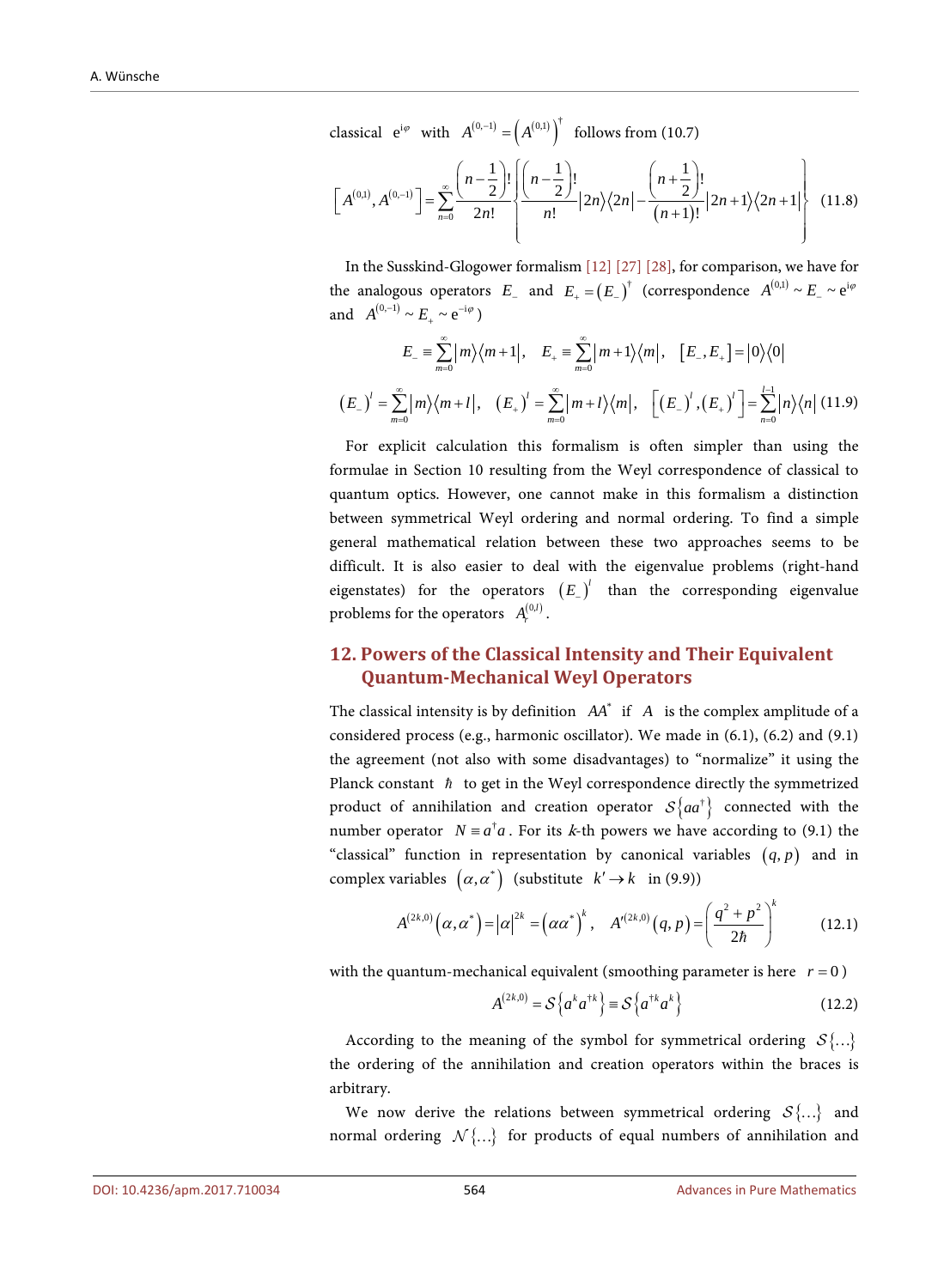creation operators that means for combinations where the phase of these operators is fully eliminated. From (7.6) follows for the special case  $k = l$ 

$$
S\{a^{\dagger k}a^k\} = \sum_{j=0}^k \frac{k!^2}{j!(k-j)!^2} \left(\frac{1}{2}\right)^j a^{\dagger k-j} a^{k-j}
$$
  

$$
\equiv \sum_{j=0}^k \frac{k!^2}{j!(k-j)!^2} \left(\frac{1}{2}\right)^j \mathcal{N}\{a^{\dagger k-j}a^{k-j}\}
$$
(12.3)

The inversion of this relation is

$$
\mathcal{N}\left\{a^{\dagger k}a^{k}\right\} \equiv a^{\dagger k}a^{k} = \sum_{j=0}^{k} \frac{k!^{2}}{j!(k-j)!^{2}} \left(-\frac{1}{2}\right)^{j} \mathcal{S}\left\{a^{\dagger k-j}a^{k-j}\right\} \tag{12.4}
$$

This can be proved analogously to corresponding more general formulae for  $a^{\dagger k} a^l$  by inserting one of the Formulas (12.3) and (12.4) into the other one and using after a simple transformation of the arising double sum the binomial formula. In particular, we find from (12.3)

$$
S\{a^{\dagger}a\} = a^{\dagger}a + \frac{1}{2}I = N + \frac{1}{2}I
$$

$$
S\{a^{\dagger 2}a^2\} = a^{\dagger 2}a^2 + 2a^{\dagger}a + \frac{1}{2}I = \left(N + \frac{1}{2}I\right)^2 + \frac{1}{4}I = \left(S\{a^{\dagger}a\}\right)^2 + \frac{1}{4}I \quad (12.5)
$$

The explicit form for more initial special cases is given in [Appendix C.](#page-47-0) The inversion of (12.5) could be immediately written down from the analogous structure of the relations (12.3) and (12.4) with changing signs. In [Appendix C](#page-47-0) we also derive general representations of the symmetrically ordered operators  ${\cal S}\left\{a^{t}^k a^k\right\}$  by powers of the number operator N and by powers of the operator  $N + \frac{1}{2}I = \mathcal{S}\left\{a^{\dagger}a\right\}$  and give them explicitly for a few initial cases.

We now derive from (12.5) an inequality for expectation values. For this purpose we use the Cauchy-Bunyakovski-Schwarz inequality for states  $|\psi\rangle$  and  $|\varphi\rangle$  in Hilbert space or for operators A and B in a Hilbert space of operators in the forms

$$
\langle \psi | \psi \rangle \langle \varphi | \varphi \rangle \ge \langle \psi | \varphi \rangle \langle \varphi | \psi \rangle = \langle \psi | \varphi \rangle \langle \psi | \varphi \rangle^*
$$
  

$$
\langle A^{\dagger} A \rangle \langle B^{\dagger} B \rangle \ge \langle A^{\dagger} B \rangle \langle B^{\dagger} A \rangle = \langle A^{\dagger} B \rangle \langle A^{\dagger} B \rangle^*
$$
(12.6)

From the second equation in (12.5) follows (remind that overlining means forming the expectation value and  $\langle C \rangle$  forming of the trace of an arbitrary operator C)

$$
\overline{\mathcal{S}\left\{a^{+2}a^{2}\right\}} \equiv \left\langle \varrho \mathcal{S}\left\{a^{+2}a^{2}\right\} \right\rangle \underbrace{\left\langle \varrho \right\rangle}_{=1}
$$
\n
$$
= \left\langle \sqrt{\varrho} \left(N + \frac{1}{2}I\right) \left(N + \frac{1}{2}I\right) \sqrt{\varrho} \right\rangle \left\langle \sqrt{\varrho} \sqrt{\varrho} \right\rangle + \frac{1}{4} \left\langle \varrho I \right\rangle \tag{12.7}
$$
\n
$$
\geq \left\langle \sqrt{\varrho} \left(N + \frac{1}{2}I\right) \sqrt{\varrho} \right\rangle^{2} + \frac{1}{4} = \overline{\left(N + \frac{1}{2}I\right)^{2}} + \frac{1}{4} = \overline{\mathcal{S}\left\{a^{\dagger}a\right\}^{2}} + \frac{1}{4}
$$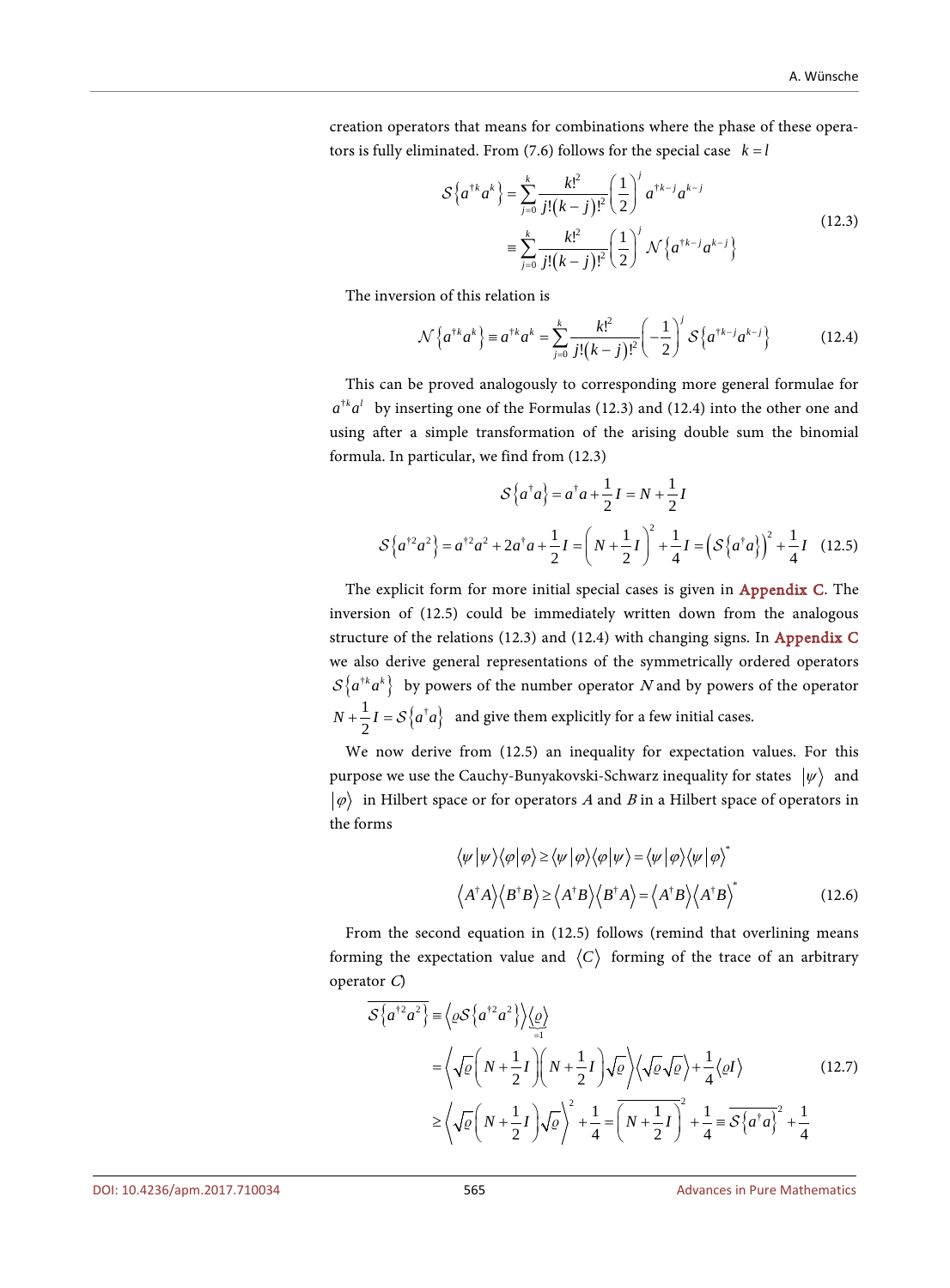The operator  $\sqrt{\varrho}$  is here defined as a positive semi-definite Hermitean operator that is possible since the density operator  $\rho$  itself is also a positive semi-definite Hermitean operator.

From (12.7) we see the inequality

$$
\overline{\mathcal{S}\left\{a^{\dagger 2}a^2\right\}} - \overline{\mathcal{S}\left\{a^{\dagger}a\right\}}^2 = \overline{\left(\Delta N\right)^2} + \frac{1}{4} \ge \frac{1}{4}
$$
 (12.8)

with the usual definition of the operator ∆*N*

$$
\Delta N \equiv N - \overline{N}I \quad \Rightarrow \quad \overline{\Delta N} = 0, \quad \overline{(\Delta N)^2} = \overline{N^2} - \overline{N}^2 \tag{12.9}
$$

One may consider the expression on the left-hand side of (12.8) as quantummechanical analogue of the variance of a classical function  $\alpha \alpha^* = \frac{1}{2\hbar} (q^2 + p^2)$ proportional to the intensity. Accepting this, in quantum optics this quantity possesses a minimum of uncertainty which cannot be undercut in contrast to classical optics where it can be equal to zero. However, one may simply consider  $(N)^2$  as analogue to a classical uncertainty where, however, we remind that  $N = a^{\dagger} a = \frac{1}{2\hbar} (Q^2 + P^2 - \hbar I)$  does not admit a limiting transition  $\hbar \to 0$  to a finite classical corresponding quantity (see also remark after Eq. (2.3)).

The minimum of the left-hand side of (12.8) where the inequality makes the transition to an equality is obtained for all number states  $\rho = |n\rangle\langle n|, (n = 0, 1, 2, \cdots)$ 

$$
\langle n | \mathcal{S} \{ a^{\dagger 2} a^2 \} | n \rangle - \langle n | \mathcal{S} \{ a^{\dagger} a \} | n \rangle^2 = \frac{1}{4}
$$
 (12.10)  
ent states  $g = |\alpha\rangle\langle \alpha|$  one does not obtain this minimum value on

For coherent states  $\rho = |\alpha\rangle\langle\alpha|$  one does not obtain this minimum value on the right-hand side and find instead

$$
\langle \alpha | \mathcal{S} \{ a^{\dagger 2} a^2 \} | \alpha \rangle - \langle \alpha | \mathcal{S} \{ a^{\dagger} a \} | \alpha \rangle^2 = \alpha \alpha^* + \frac{1}{4}, \quad \alpha^* \alpha = \overline{N} \tag{12.11}
$$

For thermal states to a harmonic oscillator of frequency  $\omega$  with density operator  $\rho(\bar{N})$  according to

$$
\varrho\left(\overline{N}\right) = \frac{e^{-xN}}{\left\langle e^{-xN}\right\rangle} = \frac{1}{\overline{N}+1} \left(\frac{\overline{N}}{\overline{N}+1}\right)^N = \frac{1}{\overline{N}+1} \sum_{n=0}^{\infty} \left(\frac{\overline{N}}{\overline{N}+1}\right)^n |n\rangle\langle n| \qquad (12.12)
$$

with abbreviation  $x = \frac{\hbar \omega}{\kappa T}$  to temperature T and with  $\kappa$  the Boltzmann constant and with the relations

$$
\left\langle e^{-xN}\right\rangle = \sum_{n=0}^{\infty} e^{-xn} = \frac{1}{1 - e^{-x}}, \quad \overline{N} = \frac{e^{-x}}{1 - e^{-x}}, \quad e^{-x} = \frac{\overline{N}}{\overline{N} + 1}, \quad \overline{N^2} = \overline{N}\left(2\overline{N} + 1\right) (12.13)
$$

one obtains

$$
\langle \varrho(\overline{N}) \mathcal{S} \{a^{\dagger 2} a^2 \} \rangle - \langle \varrho(\overline{N}) \mathcal{S} \{a^{\dagger} a \} \rangle^2 = \overline{N} (\overline{N} + 1) + \frac{1}{4}
$$
 (12.14)

Thus we have illustrated the inequality (12.8) for three important categories of states.

Instead of symmetrical (Weyl) ordering one may consider normal ordering in analogy to (12.5) with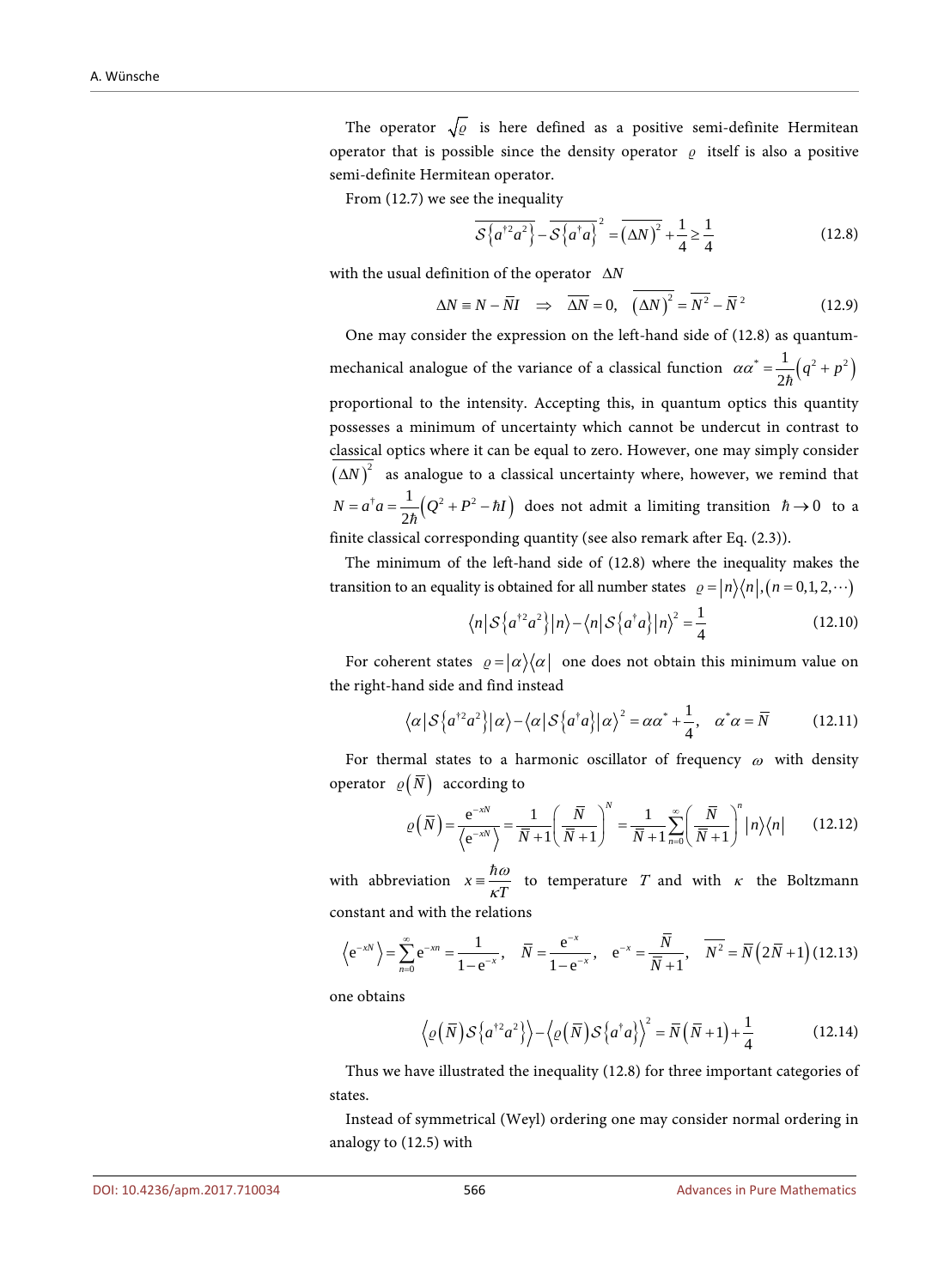$$
\mathcal{N}\left\{a^{\dagger 2}a^2\right\} = a^{\dagger}\left(aa^{\dagger} - I\right)a = N\left(N - I\right) = \left(\mathcal{N}\left\{a^{\dagger}a\right\}\right)^2 - N\tag{12.15}
$$

In a way which is analogous to (12.7) one derives the well-known inequality

$$
\overline{\mathcal{N}\left\{a^{\dagger 2}a^2\right\}} - \overline{\mathcal{N}\left\{a^{\dagger}a\right\}}^2 = \overline{\left(\Delta N\right)^2} - \overline{N} \ge -\overline{N}
$$
\n(12.16)

The left-hand side of this inequality may take on positive as well as negative values. It becomes equal to zero for coherent states  $\rho = |\alpha\rangle\langle\alpha|$  which obey a Poisson statistics defined in classical probability theory by the probabilities  $e^{-\mu} \frac{\mu}{n!}$  $p_n = e^{-\mu} \frac{\mu^n}{n!}$  with  $\mu \ge 0$  as a parameter and in quantum optics with respect to the eigenvectors  $|n\rangle$  and  $\langle n|$  of the operator N by

$$
p_n \equiv \langle n | \alpha \rangle \langle \alpha | n \rangle = \exp(-\alpha \alpha^*) \frac{(\alpha \alpha^*)^n}{n!} = \exp(-\overline{N}) \frac{\overline{N}^n}{n!} \Rightarrow \overline{N^2} = \overline{N^2} + \overline{N} \quad (12.17)
$$

as it is well known. The probabilities  $p_n$  alone do not determine the coherent states since information about the phase is absent and much less the normally ordered moments  $\overline{a^{\dagger}a} = \overline{N}$  and  $\overline{a^{\dagger}a^2} = \overline{N^2} - \overline{N}$  do this alone. In next Section we consider shortly the reconstruction of a (one-mode) state from its normally ordered moments.

If one looks to the quantity (12.16) not only as to a pure definition but as a quantity which can be measured and which, moreover, is the quantummechanical analogue of a classical quantity which last can take on only non-negative values then this becomes highly problematic.

Both quantities on the left-hand sides of (12.8) and in the middle (12.16) cannot directly be measured but can only be calculated from measured quantities of  $N^2$  (or  $a^{\dagger 2} a^2$ ) and of  $\overline{N}$ . Glauber in the measurement theory within his lectures [\[7\]](#page-40-6) considered the following two cases: 1. measurement by one-atom photon detector (chap. 4) and 2. measurement by multi-atom photon detector (chap. 5). The conclusion was that since the detectors are basically in the ground state the expectation values of powers of normally ordered annihilation and creation operators are measured. On the basis of the inequality (12.16) Mandel [\[29\]](#page-41-13) (see also [\[30\]\)](#page-41-14) defined sub-Poissonian and super-Poissonian statistics in quantum optics in dependence on the sign of this quantity, "sub"-Poissonian if  $\overline{a^{\dagger 2} a^2} - \overline{a^{\dagger} a}^2 < 0$  and "super"-Poissonian if  $\overline{a^{\dagger 2} a^2} - \overline{a^{\dagger} a}^2 > 0$ . With effort to the difficult task to implement the measurement theory to photon statistics [\[7\]](#page-40-6) [\[8\]](#page-40-7) [\[11\]](#page-40-10) [\[31\]](#page-41-15) Paul calculated and discussed anti-bunching of states as a typical non-classical property with no correspondence in classical optics in [\[32\]](#page-41-16) and in [\[33\]](#page-41-17) (anti-bunching occasionally renamed there in anti-correlations). In a short paper of Zou and Mandel [\[34\]](#page-42-0) these authors reclaimed that Paul [\[32\]](#page-41-16) does not consider anti-bunching and bunching but instead of this sub- and super-Poissonian statistics and that anti-bunching is not a property of a state but a property of the time evolution of a state when the time derivative of the quantity  $\overline{a^{\dagger 2} a^2}$  becomes positive. We are not of the opinion that the notions of sub- and super-Poissonian statistics of Mandel are much better since the prefixes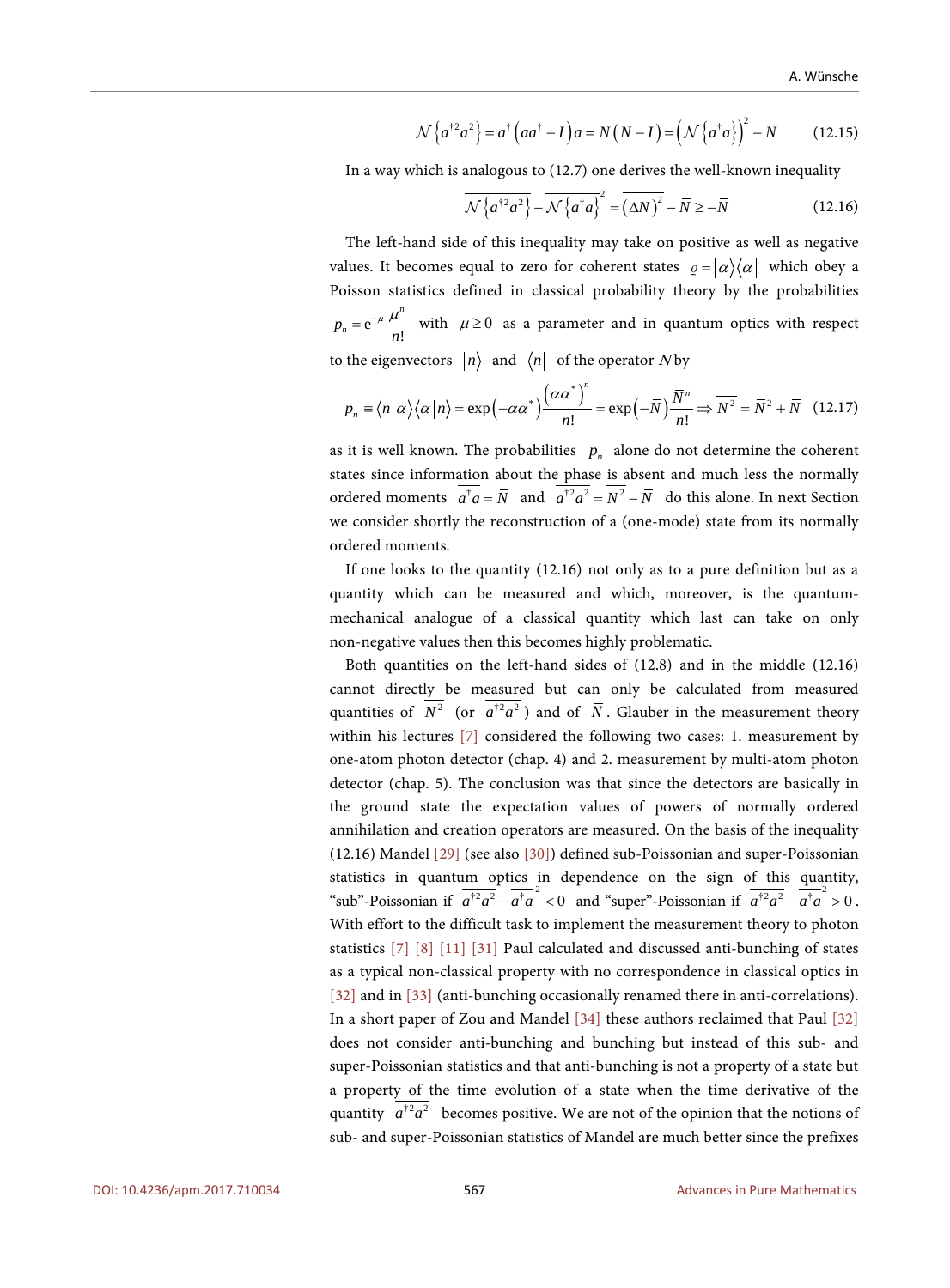"sub" and "super" are misleading and suggest too much that the statistics of states in quantum optics can be linearly ordered with the Poisson statistics of the coherent states in the "middle". Besides the coherent states a very large category of different states possess for arbitrary given  $\overline{N}$  the same expectation values  $\overline{N^2}$  as given in (12.17) (exception:  $\overline{N} = 0$  which is uniquely only possible for the vacuum state  $|0\rangle\langle 0|$ ). This becomes clear from the reconstruction of states by their normally ordered moments. These states can be very far from coherent states and may possess even the greatest possible distance to the nearest coherent state as can be calculated using the Hilbert-Schmidt distance, for example, for sets of some squeezed coherent states or what is the same of displaced squeezed vacuum states in the limiting procedure to maximal squeezing but with the same values  $\overline{a^{\dagger} a}$  and  $\overline{a^{\dagger}^2 a^2}$  as the considered coherent states. This means that one cannot establish a linear ordering by means of the parameter (12.16) under fixed  $\overline{N}$  and that one may continuously go from sub-Poissonian to super-Poissonian statistics without touching the Poisson statistics of coherent states and one cannot expect a very unique behavior of states with sub- and super-Poissonian statistics<sup>5</sup>. The separation of sub- and super-Poissonian statistics goes amidst within the set of squeezed coherent states. Such orderings which are not a full linear ordering are called semi-orderings.

Besides the quantity (12.16) there are often used corresponding relative quantities obtained by division of (12.16) by  $\overline{N}$  [\[30\]](#page-41-14) or by  $\overline{N}^2$  [\[33\]](#page-41-17) where only the last corresponds to approaches in classical theory if the investigated quantity possesses a dimension. In case of the number operator  $N$  such a division by the squared expectation value  $\overline{N}^2$  enlarges without any further changes the importance of an effect for small expectation values  $\overline{N}$ , in particular, in this case for  $\overline{N}$  <1 suggesting its highly quantum character for very small expectation values  $\overline{N} \ll 1$ . This was estimated in [\[33\]](#page-41-17) (in the middle of p. 187) as a pleasant agreement with Bohr's correspondence principle according to which in the limiting case of high excitations (here mean photon numbers  $\overline{N}$ ) the quantum-mechanical description should make the transition to a classical one. On the other side, the smaller  $\overline{N}$  the nearer the state is to the vacuum state  $\rho = |0\rangle\langle 0|$  and in the limiting case  $\overline{N} \rightarrow 0$  it becomes the vacuum state. This even can be described by an inequality (Section 14) for the distance to the vacuum state which continuously is reached for  $\overline{N} \rightarrow 0$ . The vacuum state is a coherent state with vanishing complex displacement parameter and according to the usual opinion, the coherent states are the "most classical states".

## **13. Reconstruction of Density Operator from Normally Ordered Moments**

A general quantum-mechanical state (here of the free electromagnetic field) is

<sup>&</sup>lt;sup>5</sup>In the table 1 on p. 187 in [\[33\]](#page-41-17) such a subdivision is made with respect to the sign of the quantity (16) but the case of its vanishing is identified with Poisson statistics and it was forgotten to mention that this does not necessarily mean the coherent states with their Poisson statistics.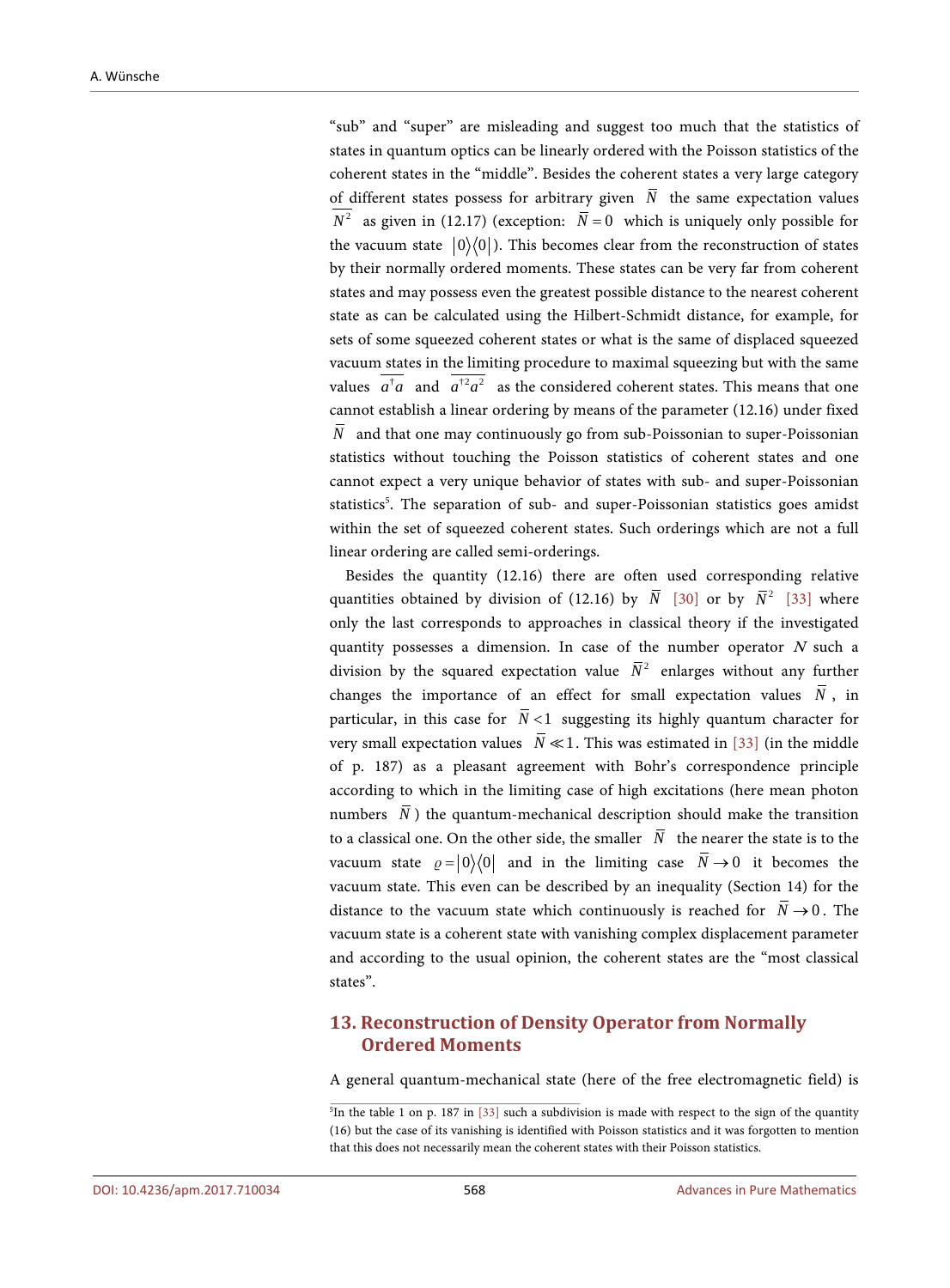fully characterized by its density operator  $\rho$ . If it is known one may determine from it, for example, the matrix element  $\langle m|\varrho|n\rangle$  with the number states and  $\rho = \sum_{m=0}^{\infty} \sum_{n=0}^{\infty} |m\rangle\langle m| \varrho |n\rangle\langle n|$  is already the reconstruction formula for the density operator (suppose that it is only one mode). One may also determine the moments of the density operator with powers of the annihilation and creation operators, in simplest case in normal ordering  $\langle \varrho a^{k} a^{l} \rangle$  as another kind of "coordinate representation" of the density operator  $\rho$  (analogously to representation of vectors *r* by coordinates). The reconstruction of a density operator from its moments is more complicated than from matrix elements of the number states since it corresponds to a non-orthogonal basis system.

The reconstruction formula of the density operator  $\rho$  from its normally ordered moments  $\langle \varrho a^{\dagger k} a^l \rangle$  was derived in [\[35\]](#page-42-1) with the result (is correct also for arbitrary operators  $A$  if involved quantities exist)

$$
\varrho = \sum_{k=0}^{\infty} \sum_{l=0}^{\infty} \left\langle \varrho a^{k} a^{l} \right\rangle a_{k,l} = \sum_{k=0}^{\infty} \sum_{l=0}^{\infty} \left\langle \varrho a_{k,l} \right\rangle a^{k} a^{l}
$$
 (13.1)

where  $a_{k,l}$  is the abbreviation for a set of auxiliary operators necessary for the reconstruction and defined as follows (remind that  $\langle A \rangle$  means the trace of an operator *A* and  $|l - j\rangle$  and  $\langle k - j|$  are number states)

$$
a_{k,l} = \sum_{j=0}^{\{k,l\}} \frac{(-1)^j |l-j\rangle\langle k-j|}{j!\sqrt{(k-j)!(l-j)!}}
$$
  
= 
$$
\frac{1}{k!l!} \sum_{i=-\{k,l\}}^{\infty} \frac{(-1)^i (k+l+i)!}{(k+i)!(l+i)!} a^{\dagger l+i} a^{k+i}, \quad a_{0,0} = |0\rangle\langle 0|
$$
 (13.2)

The relation

$$
\left\langle a_{k,l} a^{\dagger m} a^n \right\rangle = \sum_{j=0}^{\{k,l\}} \frac{(-1)^j \left\langle k-j \right| a^{\dagger m} a^n \left| l-j \right\rangle}{j! \sqrt{(k-j)! (l-j)!}} = \delta_{k,m} \delta_{l,n}
$$
(13.3)

shows that the two sets of "coordinates"  $\langle \varrho a_{k,l} \rangle$  and  $\langle \varrho a^{k} a^{l} \rangle$  are related to each other similarly as covariant and contravariant components of a vector. From (13.3) follows as special case  $m = n = 0$  for the traces of the operators  $a_{k,l}$ 

$$
\left\langle a_{k,l}\right\rangle = \delta_{k,0}\delta_{k,l} = \delta_{k,0}\delta_{l,0}
$$
\n(13.4)

and using this together with (13.1) one may check the normalization

$$
\langle \varrho \rangle = \sum_{k=0}^{\infty} \sum_{l=0}^{\infty} \langle \varrho a^{k} a^{l} \rangle \langle a_{k,l} \rangle = 1
$$
 (13.5)

In contrast, the traces of  $a^{\dagger k} a^l$  are also vanishing for  $k \neq l$  but do not possess finite values for  $k = l$ .

Usually it is assumed that a density operator  $\rho$  expresses the maximum knowledge for an ensemble of states which individual members are in states described by different exact wave functions that means by averaging over density operators for pure states  $\rho_i = |\psi_i\rangle\langle\psi_i|$  with probability  $p_i$  as coefficients in front of them, i.e.  $\rho = \sum_i p_i |\psi_i\rangle\langle\psi_i|, (\sum_i p_i = 1)$ . Then arise problems of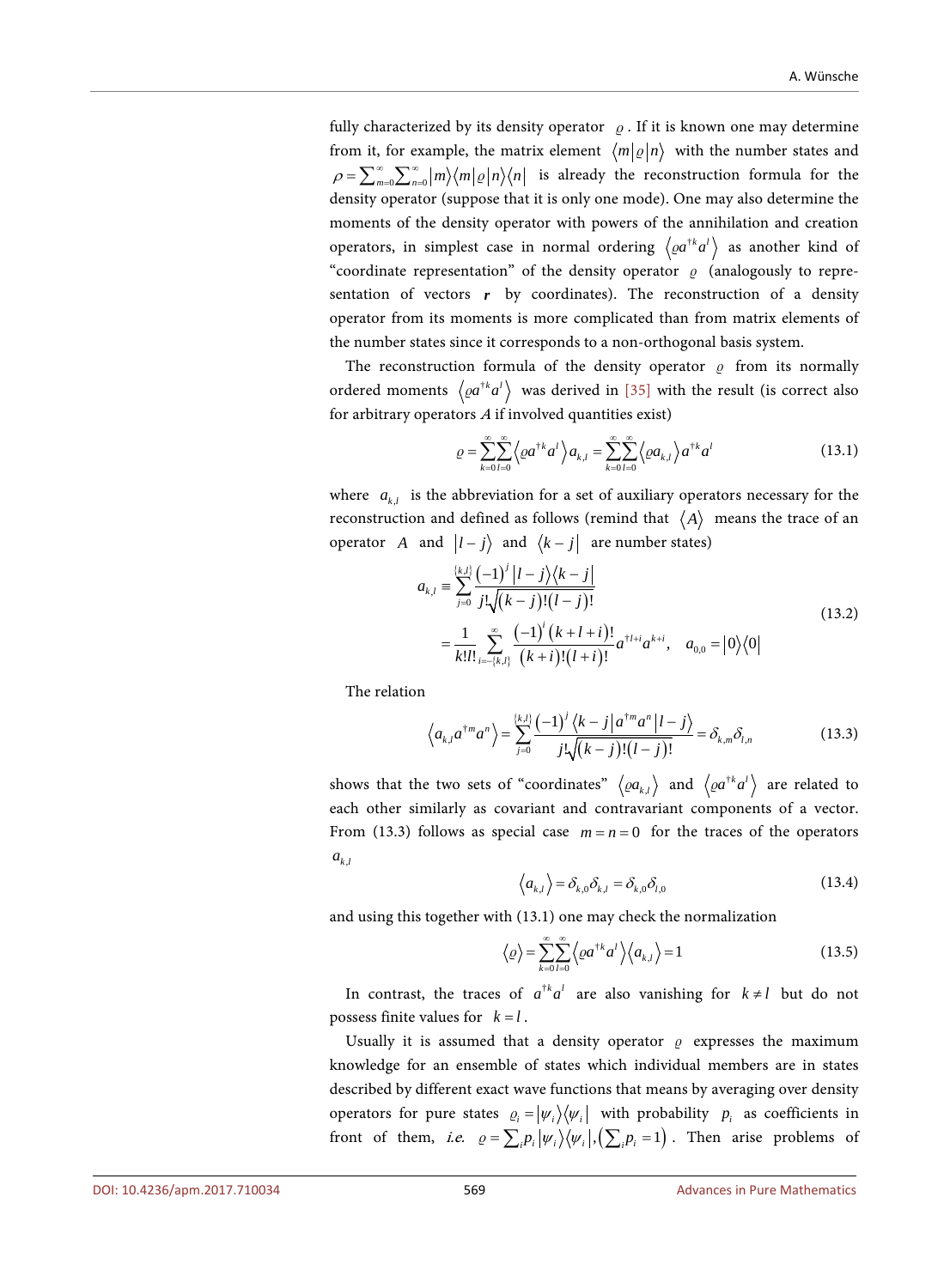determination of the possible pure states  $|\psi_i\rangle\langle\psi_i|$  together with a discrete averaging function  $p_i \geq 0$  leading to the diagonal form of the density operator.

For a full reconstruction of the density operator  $\rho$  according to the basic Formulas (13.1) we need all normally ordered moments  $a^{\dagger k}a^l = \langle \varrho a^{\dagger k}a^l \rangle$ . If one determines only the diagonal values  $a^{rk} a^k$ ,  $(k = 0,1,2,...)$  as in photon statistics then one can reconstruct only a part  $\rho_0$  of the density operator  $\rho$  of the form

$$
\varrho_0 = \sum_{k=0}^{\infty} \overline{a^{k} a^k} a_{k,k} = \sum_{k=0}^{\infty} \frac{N!}{(N-kI)!} \sum_{j=0}^k \frac{(-1)^j |k-j\rangle\langle k-j|}{j!(k-j)!}, \quad \langle \varrho_0 \rangle = 1 \quad (13.6)
$$

where the factorial moments  $\overline{a^{t}a^{k}}$  are connected with the expectation values  $N<sup>l</sup>$  of the number operator N together with its inversion by

$$
\frac{N!}{(N-kI)!} = \sum_{l=0}^{k} s(k,l) \overline{N^l}, \quad \overline{N^k} = \sum_{l=0}^{k} S(k,l) \overline{\frac{N!}{(N-lI)!}}
$$
(13.7)

with  $s(k, l)$  and  $S(k, l)$  the Stirling numbers of first and second kind, respectively. Writing down explicitly the first four sum terms of (13.6) we have

$$
\varrho_{0} = |0\rangle\langle0| + \overline{N} \left( \frac{|1\rangle\langle1|}{0!1!} - \frac{|0\rangle\langle0|}{1!0!} \right) + \left( \overline{N^{2}} - \overline{N} \right) \left( \frac{|2\rangle\langle2|}{0!2!} - \frac{|1\rangle\langle1|}{1!1!} + \frac{|0\rangle\langle0|}{2!0!} \right) + \left( \overline{N^{3}} - 3\overline{N^{2}} + 2\overline{N} \right) \left( \frac{|3\rangle\langle3|}{0!3!} - \frac{|2\rangle\langle2|}{1!2!} + \frac{|1\rangle\langle1|}{2!1!} - \frac{|0\rangle\langle0|}{3!0!} \right) + \cdots
$$
\n(13.8)

and we see that it is absolutely insufficient to conclude that in case of  $\overline{N^2} - \overline{N} = \overline{N}^2$  we have a Poisson distribution to density operator  $\varrho_0$ 

$$
\varrho_0 = \exp\left(-\overline{N}\right) \sum_{n=0}^{\infty} \frac{\overline{N}^n}{n!} |n\rangle\langle n|, \quad \overline{\frac{N!}{(N-kI)!}} = \overline{N}^k, \quad \overline{N^k} = \sum_{l=0}^k S(k,l) \overline{N}^l \tag{13.9}
$$

in particular, for high expectation values  $\overline{N}$ , apart from the full absence of information about the phases (expectation values  $a^{\dagger k} a^l$  with  $k \neq l$ ). For a "sufficient" reconstruction of a density operator  $\varrho_0$  we need, at least, expectation values  $N^l$  up to values  $l \rightarrow n \gg \overline{N}$  [\[35\].](#page-42-1) For  $\overline{N} \ll 1$  the density operator  $\varrho_0$  is near to that for the vacuum state but this is better to see from the Hilbert-Schmidt distance to the vacuum state (next Section).

The treatment of reconstruction of the density operator reveals many interesting problems partially not solved up to now. Within which limits can a density operator reconstructed with incomplete knowledge of necessary quantities (expectation values, moments) if only a small part of them is known or if it is assumed that the density operator possesses only one, two, three and so far eigenvalues different from zero. If only one eigenvalue is different from zero (then equal to 1) we have the problem of reconstruction of pure states. Also in this case one has an arbitrariness, for example, if  $\overline{N}$  and  $(\Delta N)^2 - \overline{N} = 0$  is known which admits as well as coherent states as different squeezed states and also other states. We do not consider this here (some elements of treatment of squeezed states we developed already in former publications, e.g.[, \[36\]\)](#page-42-2).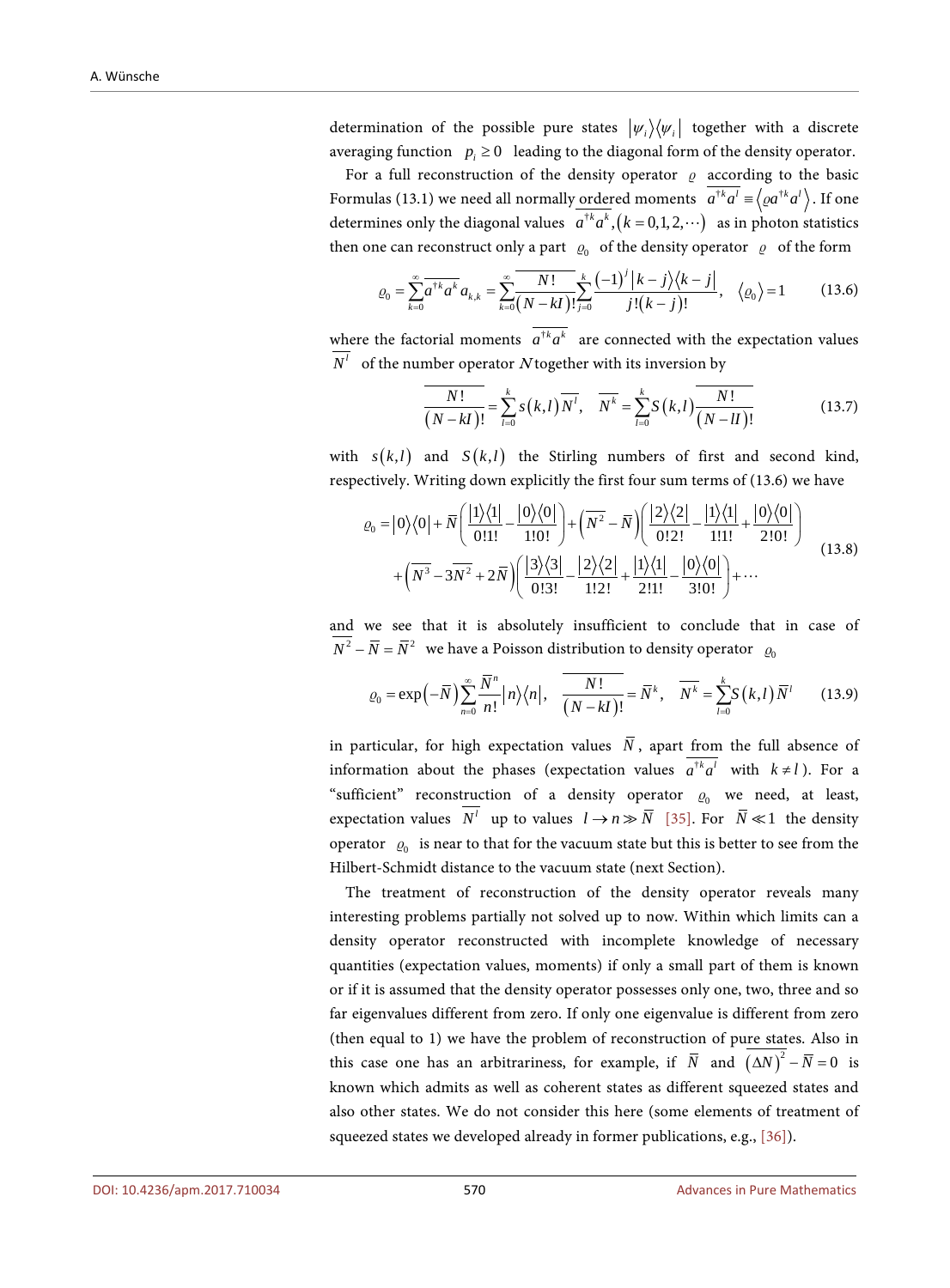## **14. Hilbert-Schmidt Distance of Two Quantum-Mechanical States**

A measure how near or far are two quantum-mechanical states is their distance. Distances are determined by a few axioms. They have to be non-negative and should be zero for equal states and they should obey the triangular inequality (to find in almost every monograph about functional analysis). From the many possible distances the only distance in quantum theory with which one can calculate in convenient way is the Hilbert-Schmidt distance determined by the Hilbert-Schmidt norm of the elements of the Hilbert space of states. Since a general state is described by a density operator this is in our case the Hilbert space of all (normalizable) operators  $A, B, \cdots$  according to their scalar products  $\langle AB \rangle$ . Thus the Hilbert-Schmidt distance of two states described by the density operators  $\rho$  and  $\rho'$  and their special cases of pure states  $\rho = |\psi\rangle\langle\psi|$  or (and)  $\varrho' = |\psi'\rangle\langle\psi'|$  we define the distances denoted by  $\|\ldots\|$  [\[37\]](#page-42-3) [\[38\]](#page-42-4)

$$
\|\varrho - \varrho'\| = \sqrt{\langle (\varrho - \varrho')^2 \rangle} = \sqrt{\langle \varrho^2 \rangle + \langle \varrho'^2 \rangle - 2 \langle \varrho \varrho' \rangle},
$$
  
\n
$$
\|\varrho - |\psi'\rangle \langle \psi'\rangle\| = \sqrt{\langle (\varrho - |\psi'\rangle \langle \psi'\rangle)^2 \rangle} = \sqrt{\langle \varrho^2 \rangle + 1 - 2 \langle \psi' | \varrho | \psi' \rangle},
$$
  
\n
$$
\|\psi\rangle \langle \psi| - |\psi'\rangle \langle \psi'\rangle\| = \sqrt{\langle (|\psi\rangle \langle \psi| - |\psi'\rangle \langle \psi'\rangle)^2 \rangle} = \sqrt{2(1 - \langle \psi' | \psi \rangle \langle \psi \rangle \langle \psi'\rangle)}
$$
(14.1)

The possible phases of abstract pure states described by  $|\psi\rangle$  do not play a role in these definitions but the normalization  $\langle \psi | \psi \rangle = 1$  does. The maximum difference between two normalized pure states is equal to  $\sqrt{2}$  and happens for mutually orthogonal states that is the same as for orthogonal unit vectors in a vector space. We mention that the factor  $\sigma = \langle \varrho \rangle^2 - \langle \varrho^2 \rangle = 1 - \langle \varrho^2 \rangle$  is often called the impurity factor of a state described by density operators  $\rho$ . For impurity factors  $\sigma \neq 0$  the maximum possible difference between such states is smaller than  $\sqrt{2}$  in dependence on  $\sigma$ .

Results derived in quantum optics for coherent states are often most near to corresponding results from classical optics and are in this sense the most "classical" states. Therefore, it is natural to define the distance  $d(\varrho, |\alpha\rangle\langle\alpha|)$  of a state  $\varrho$  to the nearest coherent state  $|\alpha\rangle\langle\alpha|$  as a measure of nonclassicality<sup>6</sup>

$$
d_{\text{noncl}}\left(\varrho\right) \equiv \underset{\alpha \in \mathbb{C}}{\text{Min}}\left\|\varrho - \left|\alpha\right\rangle\left\langle\alpha\right\|\right| = \underset{\alpha \in \mathbb{C}}{\text{Min}}\sqrt{\left\langle\varrho^{2}\right\rangle + 1 - 2\left\langle\alpha\left|\varrho\right|\alpha\right\rangle}
$$
(14.2)

One may modify this definition for mixed states by substituting the class of all coherent states by the class of all displaced Gaussian states (displaced thermal states) with the same impurity factor  $\sigma = 1 - \langle \varrho^2 \rangle$  as the considered state if one knows its impurity factor [\[38\].](#page-42-4)

For the distance of a pure state  $|\psi\rangle = \sum_{n=0}^{\infty} c_n |n\rangle$  to the vacuum state  $|0\rangle$ one finds the inequality

<sup>6</sup> We did not very emphasize this in [\[37\]](#page-42-3) since at this time we did not want to come in conflict with other existing definitions and categories of nonclassicality, in particular, with anti-bunching [\[32\].](#page-41-16)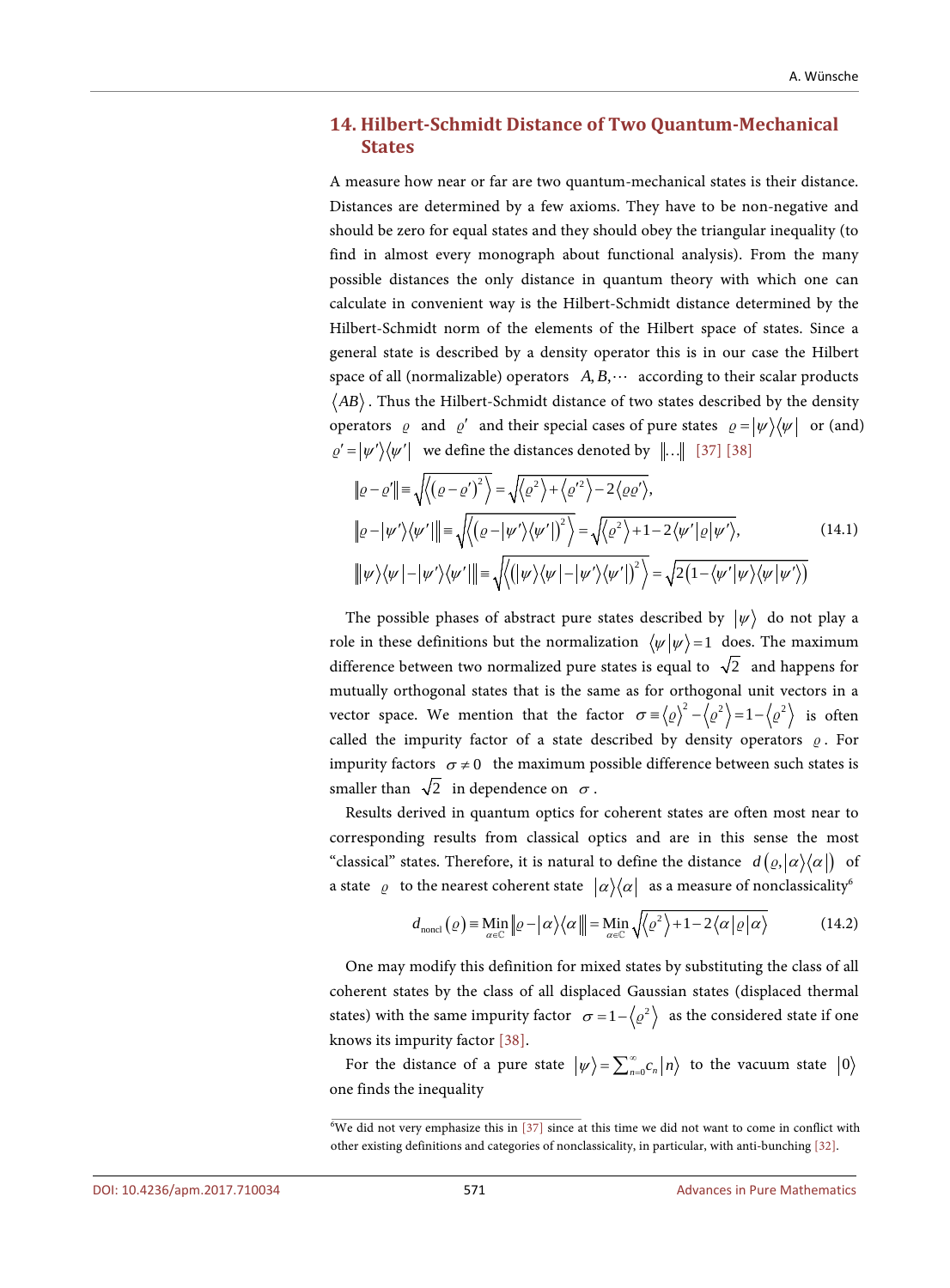$$
\|\psi\rangle\langle\psi|,|0\rangle\langle0|\| \equiv \sqrt{2\left(1-\langle0|\psi\rangle\langle\psi|0\rangle\right)} = \sqrt{2\left(1-c_0c_0^*\right)} = \sqrt{2\sum_{n=1}^{\infty}c_n c_n^*}
$$
\n
$$
\leq \sqrt{2\sum_{n=1}^{\infty}nc_n c_n^*} = \sqrt{2\overline{N}}, \quad (\overline{N} < 1)
$$
\n(14.3)

Since the maximum possible distance of two normalized pure states in Hilbert space is  $\sqrt{2}$  this inequality becomes trivial for  $\overline{N} \ge 1$ . Thus for  $\overline{N} < 1$  the distance to the vacuum state goes for  $\overline{N} \rightarrow 0$  at least with  $\sqrt{2N} \rightarrow 0$  against zero. This means that for  $\overline{N} \ll 1$  the absolute nonclassical effects for sub-Poissonian states cannot very much differ from that for the vacuum state. Between the measure of nonclassicality of states by their smallest possible distance to a certain coherent state and the negativity of the measure (12.16) it is difficult to find some correlation.

#### **15. Conclusions**

In present article we have investigated in some detail the classical to quantum correspondence in the sense of Weyl for an important class of classical phase-space functions and quantum-mechanical operators and derived different representations, mainly representations by number states. The coefficients in these representations could be written in compact form using the Jacobi polynomials  $P^{(\alpha,\beta)}(u)$ . It was astonishing how all the considered important special cases could be obtained by specializing the Jacobi polynomials in corresponding way and how they provided in some cases different more simple formulae for the even and odd cases of the main indices but which could not be joined on a lower level than on the level of the Jacobi polynomials. One may state that the considered problem leads to one of the most important applications of the Jacobi polynomials showing their magnificence.

Despite the somehow beautiful application of the Jacobi polynomials to the Weyl correspondence this is not fully satisfying because it is not clear how the expectation values of large categories of calculated operators may be measured in experiments. It is also not clear in which or whether or not in all situations the most aesthetical symmetrical ordering of functions of the canonical operators is the right one realized by fundamental quantum processes. In the theory of Glauber [\[7\]](#page-40-6) for measurements of the photon statistics there are only considered the two cases of devices for measurement of photon numbers with one atom and with many atoms.

In particular, the phase measurements are problematic since in interaction with classical devices the amplitude and phase is difficult to separate and the interaction operators are involved only as the full annihilation and creation operators without separation of the phase. For a long time up to the nineties it was common sense that classical action and angle variable should become quantum-mechanical Hermitean operators that is problematic for the angle operators for which the measured values are determined only up to a multiple of 2π. For a single measured value of the phase one may say that it is undetermined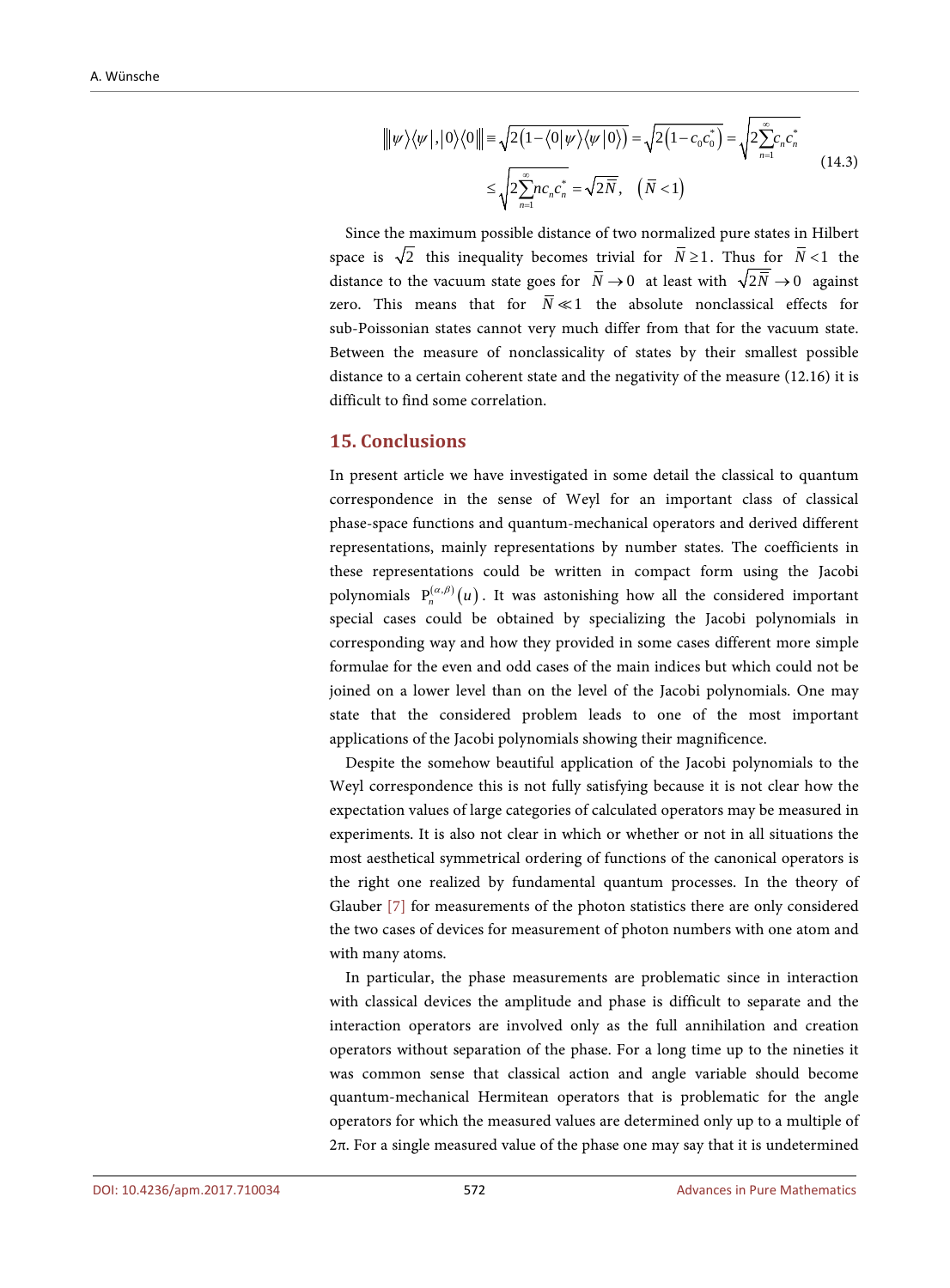up to additional multiple value of 2π. However, already for two measured values it is then difficult to determine what is its mean value. This difficulty can be avoided as we did if one considers only periodic functions of the phase.

Finally, it should be difficult for the same reason to generate "good" states with well determined phase for interference experiments and to distinguish experimentally between the quantum-mechanical approaches to the phase in the formalisms of Susskind and Glogower and in the Weyl correspondence by the symmetrical ordering of annihilation and creation operators applied to the phase.

#### **References**

- <span id="page-40-0"></span>[1] Weyl, H. (1927) Quantenmechanik und Gruppentheorie. Zeitschrift für Physik, 46, 1-46[. https://doi.org/10.1007/BF02055756](https://doi.org/10.1007/BF02055756)
- <span id="page-40-1"></span>[2] Weyl, H. (1928) Gruppentheorie und Quantenmechamik. Hirzel, Leipzig. (English translation: The Theory of Groups and Quantum Mechanics, Dover, New York 1931, I used the Russian translation of the English edition from 1931 from Publishing House Nauka, Moskva 1986 (Editor D.P. Shelobeko)).
- <span id="page-40-2"></span>[3] Wigner, E. (1932) On the Quantum Correction For Thermodynamic Equilibrium. Physical Review, 40, 749. (Republished in [4]) <https://doi.org/10.1103/PhysRev.40.749>
- <span id="page-40-3"></span>[4] Kim, Y.S. and Noz, M.E. (1991) Phase Space Picture of Quantum Mechanics. World Scientific, Singapore. (With Republication of Article [3]).
- <span id="page-40-4"></span>[5] Vourdas, A. (2004) Quantum Systems with Finite Hilbert Space. Reports on Progress in Physics, 67, 267-320[, https://doi.org/10.1088/0034-4885/67/3/R03](https://doi.org/10.1088/0034-4885/67/3/R03)
- <span id="page-40-5"></span>[6] Glauber, R.J. (1963) Coherent and Incoherent States of the Radiation Field. Physical Review, 131, 2766. (Republished in [9]) <https://doi.org/10.1103/PhysRev.131.2766>
- <span id="page-40-6"></span>[7] Glauber, R.J. (1965) Optical Coherence and Photon Statistics. In: De Witt, C., Blandin, A. and Cohen-Tannoudji, C., Eds., Quantum Optics and Electronics, Gordon and Breach, New York, p. 144. (I used the Russian translation of this book, Mir, Moskva 1966.)
- <span id="page-40-7"></span>[8] Klauder, J.R. and Sudarshan, E.C.G. (1968) Fundamentals of Quantum Optics. W.A. Benjamin, Inc., New York. (Russian Translation, Mir, Moskva 1970)
- <span id="page-40-8"></span>[9] Klauder, J.R. and Skagerstam, B.-S. (1985) Coherent States. World Scientific, Singapore.<https://doi.org/10.1142/0096>
- <span id="page-40-9"></span>[10] Wünsche, A. (1996) The Complete Gaussian Class of Quasiprobabilities and Its Relation to Squeezed States and Their Excitations. Quantum and Semiclassical Optics, 8, 343-379[. https://doi.org/10.1088/1355-5111/8/2/003](https://doi.org/10.1088/1355-5111/8/2/003)
- <span id="page-40-10"></span>[11] Peřina, J. (1971) Coherence of Light. Van Nostrand Reinhold Company, New York.
- <span id="page-40-11"></span>[12] Peřinová, V., Lukš, A. and Peřina, J. (1998) Phase in Optics. World Scientific, Singapore.<https://doi.org/10.1142/3541>
- <span id="page-40-12"></span>[13] Wünsche, A. (2015) Quantum-Mechanical Cumulant Expansions and Their Application to Phase-Space and to Phase Distributions. Physica Scripta, 90, 074063. <https://doi.org/10.1088/0031-8949/90/7/074063>
- <span id="page-40-13"></span>[14] Garraway, B.M. and Knight, P.L. (1992) Quantum Phase Distributions and Quasidistributions. Physical Review A, 46, R5346.
- <span id="page-40-14"></span>[15] Wünsche, A. (1995) Ordered Operator Expansions and Reconstruction from Or-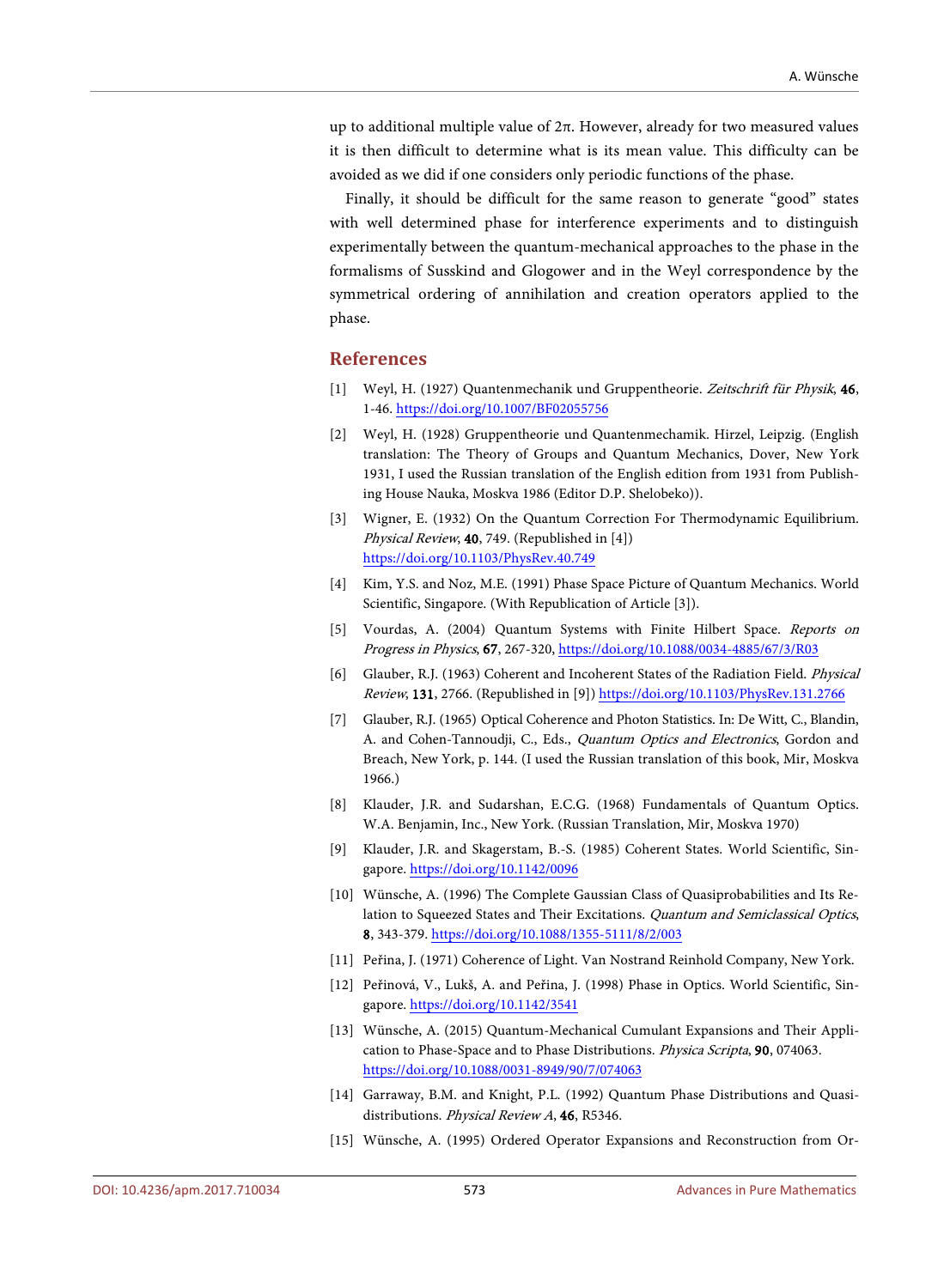dered Moments. Journal of Optics B-Quantum and Semiclassical Optics, 1, 264-288. <https://doi.org/10.1088/1464-4266/1/2/010>

- <span id="page-41-0"></span>[16] Louisell, W.H. (1973) Quantum Statistical Properties of Radiation. John Wiley & Sons, New York.
- <span id="page-41-1"></span>[17] Wünsche, A. (2015) Generating Functions for Products of Laguerre 2D and Hermite 2D Polynomials. 6, 2142-2168.
- <span id="page-41-2"></span>[18] Wünsche, A. (2000) General Hermite and Laguerre Two-Dimensional Polynomials, Journal of Physics A: Mathematical and General, 33, 1603-1629. (Corrigendum Journal of Physics A: Mathematical and General, 33, 3531 (2000)) <https://doi.org/10.1088/0305-4470/33/8/307>
- <span id="page-41-3"></span>[19] Szegö, G. (1959) Orthogonal Polynomials (Rev. Ed.). American Mathematical Society, New York.
- <span id="page-41-4"></span>[20] Courant, R. and Hilbert, D. (1993) Methoden der mathematischen Physik (4. Aufl.). Springer-Verlag, Berlin. (2nd Edition in two vol. 1930 and 1937, Engl. transl.: John-Wiley-Interscience 1953 and 1962)
- <span id="page-41-5"></span>[21] Erdélyi, A. (1953) Higher Transcendental Functions, Vol. II. McGraw-Hill, New York. (Bateman Manuscript Project; Its Russian translation which I use adds H. Bateman to the author names in the three volumes giving credit in this way to his great contribution in the Project: Nauka, Moskva 1974 (Editor N.Ya. Vilenkin)).
- <span id="page-41-6"></span>[22] Koornwinder, T.H., Wong, R., Koekoek, R. and Swarttouw, R.F. (2010) Orthogonal Polynomials. In: Olver, F.W.J., Lozier, D.W., Boisvert, R.F. and Clark, Ch.W., Eds., NIST Hamdbook of Mathematical Functions, Cambridge University Press, Cambridge, chap. 18, 435-484.
- <span id="page-41-7"></span>[23] Olver, F.W.J., Lozier, D.W., Boisvert, R.F. and Clark, Ch.W. (2010) NIST Handbook of Mathematical Functions. Cambridge University Press, Cambridge.
- <span id="page-41-8"></span>[24] Wünsche, A. (2017) Operator Methods and SU(1,1) Symmetry in the Theory of Jacobi and of Ultraspherical Polynomials. Applied Mathematics, 7, 213-261. <https://doi.org/10.4236/apm.2017.72012>
- <span id="page-41-9"></span>[25] Riordan, J. (1958) An Introduction to Combinatorial Analysis. John Wiley, New York.
- <span id="page-41-10"></span>[26] van Lint, J.H. and Wilson, R.M. (1992) A Course in Combinatorics. Cambridge University Press, Cambridge.
- <span id="page-41-11"></span>[27] Susskind, L. and Glogower, J. (1964) Quantum Mechanical Phase and Time Operator. Physics, 1, 49-61.
- <span id="page-41-12"></span>[28] Carruthers, P. and Nieto, M. (1968) Phase and Angle Variables in Quantum Mechanics. Reviews of Modern Physics, 40, 411. (Republished in: Coherent States in Quantum Theory (in Russian), p. 71, Editor V.I. Man'ko, Mir, Moskva 1972). <https://doi.org/10.1103/RevModPhys.40.411>
- <span id="page-41-13"></span>[29] Mandel, L. (1979) Sub-Poissonian Photon Statistics in Resonance Fluorescence. Optics Letters, 4, 205-207[. https://doi.org/10.1364/OL.4.000205](https://doi.org/10.1364/OL.4.000205)
- <span id="page-41-14"></span>[30] Mandel, L. and Wold, E. (1995) Optical Coherence and Quantum Optics. Cambridge[. https://doi.org/10.1017/CBO9781139644105](https://doi.org/10.1017/CBO9781139644105)
- <span id="page-41-15"></span>[31] Leonhardt, U. (1997) Measuring the Quantum State of Light. Cambridge University Press, Cambridge.
- <span id="page-41-16"></span>[32] Paul, H. (1982) Photon Antibunching. Reviews of Modern Physics, 54, 1061. <https://doi.org/10.1103/RevModPhys.54.1061>
- <span id="page-41-17"></span>[33] Paul, H. (1995) Photonen. B.G. Teubner, Stuttgart. (In German) <https://doi.org/10.1007/978-3-322-96700-8>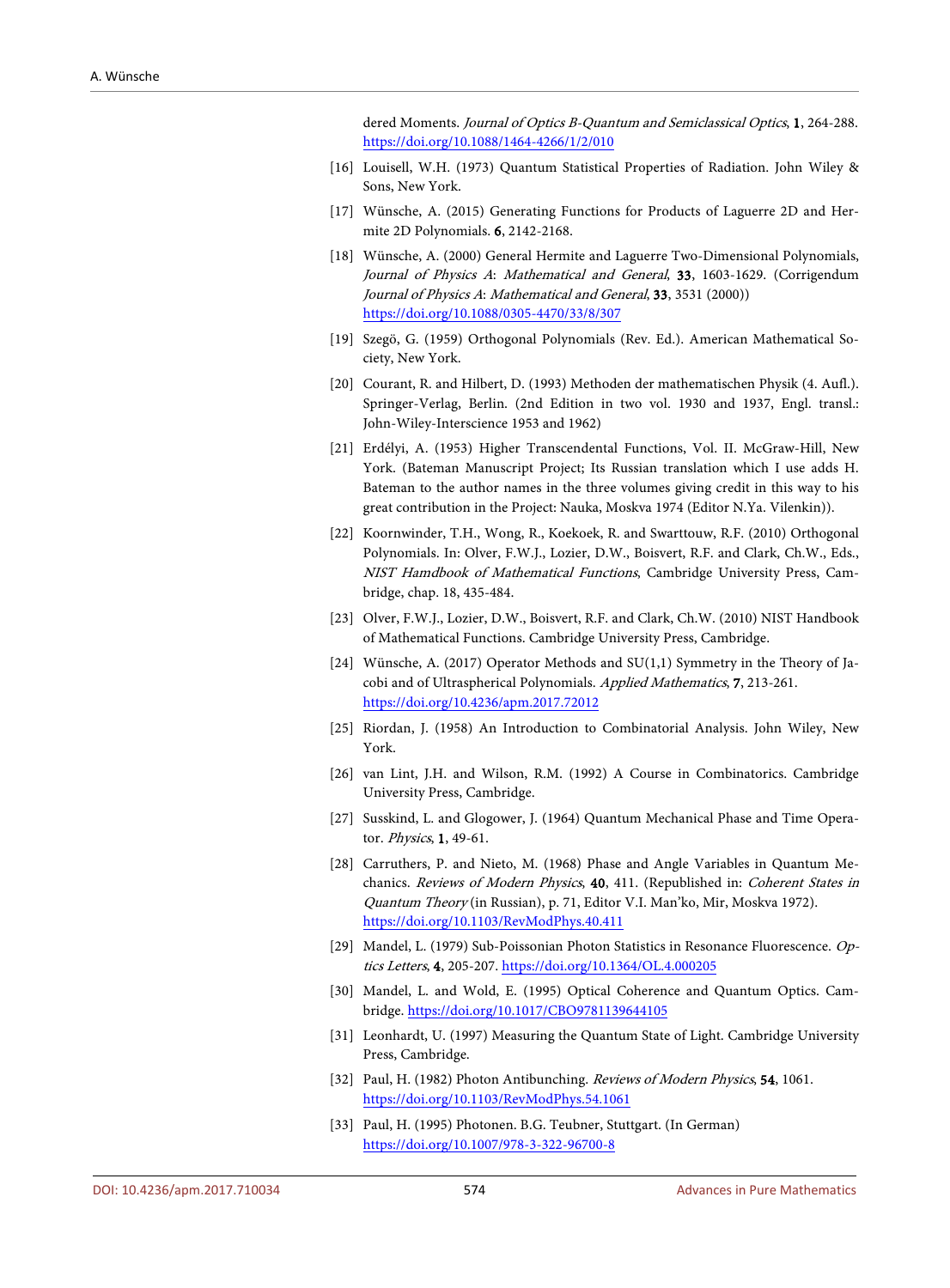- <span id="page-42-0"></span>[34] Zou, X.T. and Mandel, L. (1990) Photon-Antibunching and Sub-Poissonian Photon Statistics. Physical Review A, 41, 475[. https://doi.org/10.1103/PhysRevA.41.475](https://doi.org/10.1103/PhysRevA.41.475)
- <span id="page-42-1"></span>[35] Wünsche, A. (1990) Reconstruction of Operators from Their Normally Ordered Moments for a Single Boson Mode. Quantum Optics, 2, 453-466. <https://doi.org/10.1088/0954-8998/2/6/004>
- <span id="page-42-2"></span>[36] Wünsche, A. (2003) Squeezed States. In: Dodonov, V.V. and Man'ko, V.I., Eds., Theory of Nonclassical States of Light, Taylor and Francis, London and New York. 95-152.
- <span id="page-42-3"></span>[37] Wünsche, A. (1995) The Distance to Poissonian Statistics as a Supplementary Measure in Quantum Optics. Applied Physics B, 60, 119-122.
- <span id="page-42-4"></span>[38] Dodonov, V.V., Man'ko, O.V., Man'ko, V.I. and Wünsche, A. (2000) Hilbert—Schmidt Distance and Nonclassicality of States in Quantum Optics. Journal of Modern Optics, 47, 633-654.
- <span id="page-42-5"></span>[39] Gradshteyn, I.S. and Ryzhik, I.M. (1963) Tables of Series, Products and Integrals. 4th Edition, Nauka, Moscow. (Many translation into other languages and later editions)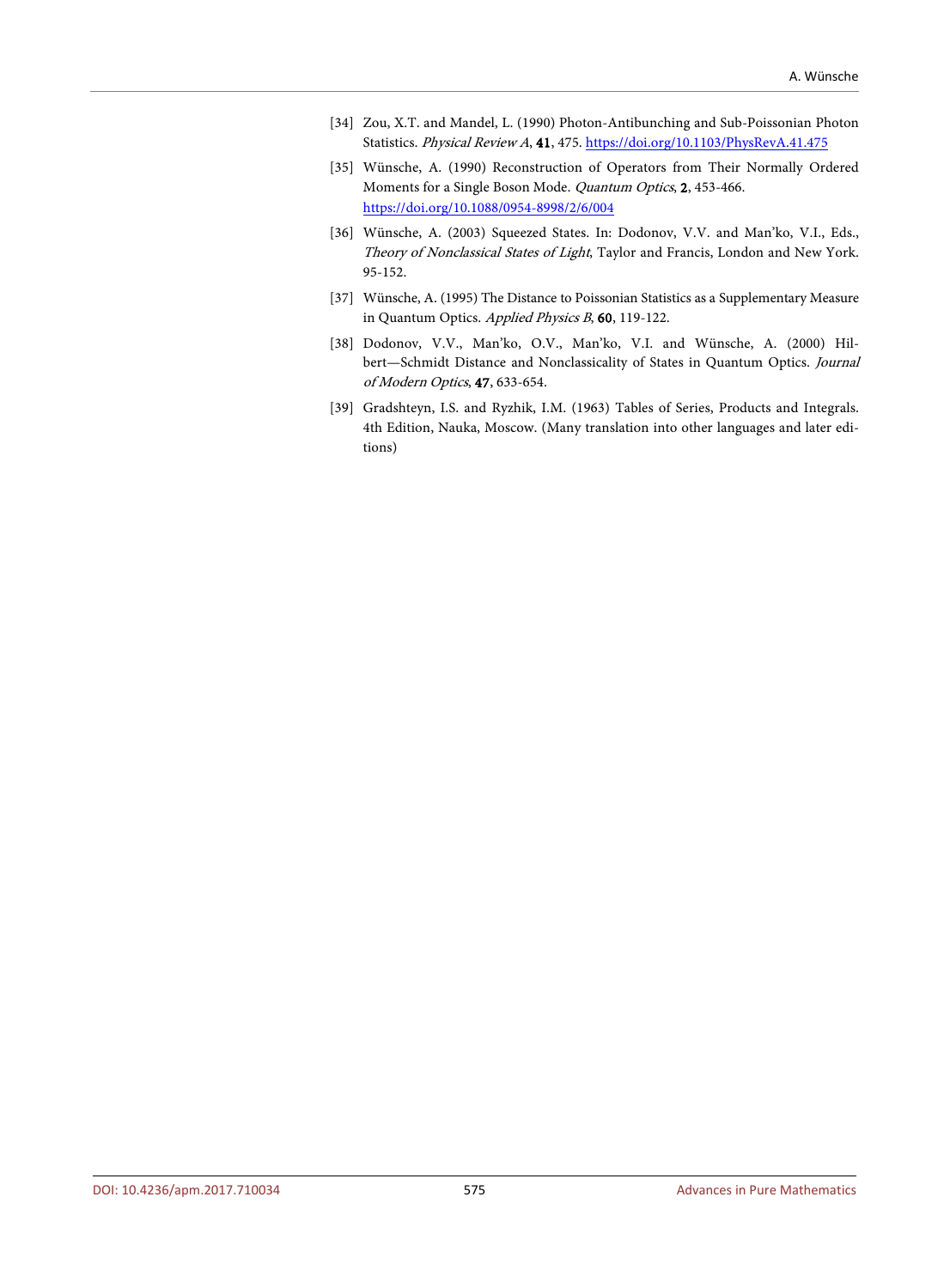#### <span id="page-43-0"></span>**Appendix A**

#### Transition from power functions to symmetrized operators and a few relations for Jacobi polynomials

We now investigate the case of transition from the product of a power function  $(\sqrt{\alpha\alpha^*})^k$  with a phase function  $\left(\sqrt{\frac{\alpha}{\alpha^*}}\right)$ *l* α  $\left(\sqrt{\frac{\alpha}{\alpha^*}}\right)$ into a symmetrized quantum-mechanical operator in the sense of Weyl. According to the general scheme we find applying relation (5.14) with intermediate transition to polar coordinate  $(|\alpha|, e^{i\varphi}) = |\sqrt{\alpha\alpha^*}, \sqrt{\frac{\alpha}{\alpha^*}}\rangle$ α  $\left(\begin{array}{c} \overline{a} \end{array}\right)$  $= \left| \sqrt{\alpha \alpha^*}, \sqrt{\frac{\alpha}{\alpha^*}} \right|$  $\left( \begin{array}{cc} & & \sqrt{\alpha} \end{array} \right)$  $\mathcal{S}\left\{\left(\sqrt{aa^{\dagger}}\right)\right\}$  $\mathcal{L}^*(\sqrt{\alpha\alpha^*})\left(\sqrt{\frac{\alpha}{\alpha^*}}\right)\exp\left(-2\alpha\alpha^*\right)\sum_{m=0} \sum_{n=0}^{\lfloor \frac{m}{2}\rfloor}\frac{\left|\frac{m}{2}\right|\left|\frac{n}{2}\right|}{\sqrt{m!n!}}L_{m,n}\left(2\alpha,2\alpha^*\right)$  $\left\{\stackrel{m,n}{\longrightarrow}\right\}$   $\left(-1\right)$  $(m - j)!(n - j)$  $\Bigl( -2\bigl| \alpha\bigr|^2 \, \Bigl) \bigl| \alpha \bigr|^{m+n+k-2j} \int_0^{2\pi} \hspace{-0.2cm}\mathrm{d} \varphi \mathrm{e}^{\mathrm{i} (m+l-n)}$ , †  $\frac{\langle n|\}{|n!}\sum_{j=0}^{\{m,n\}}\frac{(-1)^{j}\,m\,!n!}{j\,! (m-j)\,! (n-j)!}2^{m+n-2}$  $_{0n=0}$   $\sqrt{m}$ : $n$ :  $_{j=0}$  $2\int_{\alpha}^{\infty} |m+n+k-2j| \int_{a}^{2\pi} d\alpha$  $0$  0 0 0 0  $(1 + 1)(1 + 1)$  0  $=2π$  $\frac{2}{2} \left[\frac{1}{2}d\alpha \wedge d\alpha^* \left(\sqrt{\alpha\alpha^*}\right)^k\right]_n \left(\frac{\alpha}{2}\right) \exp(-2\alpha\alpha^*) \sum_{n=1}^{\infty} \frac{|m\rangle\langle n|}{\sqrt{n}} L_{m,n}(2\alpha,2\alpha)$  $\pi^{J} 2$   $\pi^{J} 2$   $\pi^{J}$   $\pi^{J}$   $\pi^{J}$   $\pi^{J}$   $\pi^{J}$   $\pi^{J}$   $\pi^{J}$   $\pi^{J}$  $\frac{2}{\pi}\int_0^{+\infty}\!\!\mathrm{d}\big|\alpha\big|\big|\alpha\big|\exp\Big(\!-\!2\big|\alpha\big|^2\Big)\big|\alpha\big|^{m+n+k-2j}\,\underbrace{\int_0^{2\pi}\!\mathrm{d}\varphi\mathrm{e}}$ *m ln*  $A^{(k,l)} \equiv S \left\{ \left( \sqrt{aa^{\dagger}} \right)^k \left( \sqrt{\frac{a}{a^{\dagger}}} \right)^l \right\}$  $\left( \sqrt{k^{2} + \alpha} \right)^{l}$  $\sum_{m=0}^{\infty}\sum_{n=0}^{\infty}\sqrt{m!n!}$  $\langle m \rangle \langle n |^{m,n} \langle m \rangle = (-1)^{j} m! n!$  $m=0n=0 \sqrt{m!n!}$  $m+n+k-2j$   $\int_{0}^{2\pi}$   $\int_{0}^{\infty}$   $\frac{1(m+l-n)\varphi}{n}$ *m*  $m \rangle \langle n$ *m n m*!*n*!  $\frac{1}{j=0}$   $j!(m-j)!(n-j)$ δ  $\alpha \wedge d\alpha^* \left(\sqrt{\alpha \alpha^*}\right)^* \left( \frac{\alpha}{\alpha} \right) \exp(-2\alpha \alpha^*) \sum_{i=1}^{\infty} \frac{|m \wedge n|}{\alpha} L_{n,i} (2\alpha, 2\alpha)$ α αα α α ϕ + ∞ ∞  $=\frac{2}{\pi}\int \frac{\mathrm{i}}{2} \mathrm{d}\alpha \wedge \mathrm{d}\alpha^* \left(\sqrt{\alpha \alpha^*}\right)^k \left(\sqrt{\frac{\alpha}{\alpha^*}}\right)^2 \exp\left(-2\alpha \alpha^*\right) \sum_{m=0}^{\infty} \sum_{n=0}^{\infty}$  $\sum_{m=n}^{\infty}$   $\langle m \rangle \langle n | \frac{\langle m, n \rangle}{\sum}$   $(-1)^{j} m! n!$  $=\sum_{m=0}^{\infty}\sum_{n=0}^{\infty}\frac{\left|m\right>\left$  $+\frac{2}{\pi}\int_0^{+\infty} d|\alpha| |\alpha| \exp(-2|\alpha|^2)|\alpha|^{m+n+k-2j} \underbrace{\int_0^{2\pi} d\varphi e^{i(m+l-n)\varphi}}$ =  $\mathcal{S}_{0}^{(n)}$  $(m+l)$  $(-1)' m!(m+l)$  $(m - j)!(m + l - j)$  $(-1)^{j} m!(m+l)$  $(m - j)!(m + l - j)$  $2m+l-2j\Delta \int_{0}^{+\infty} d|\alpha| \alpha^{-2|\alpha|^2} |\alpha|^{2m+k+l-2}j+1$  $\frac{1}{2}$   $\int_{0}^{1} (m+l)! \frac{1}{l^{2}}$   $j!(m-j)!(m+l-j)!$  $2m+l-2$ 0  $\sqrt{m}$ : $m + l$ :  $j=0$   $J$ : $\left(m - j\right)$ : $\left(m + l - j\right)$ :  $\frac{m + l}{2}$  $\frac{1}{2}\frac{\chi_{m}+l}{\chi_{m}+l} \sum_{j=0}^{m}\frac{(-1)^{j} \, m!(m+l)!}{j!(m-j)!(m+l-j)!} 2^{2m+l-2j}4\!\int_{0}^{+\infty}\!\!\mathrm{d}\big|\alpha\big|\mathrm{e}^{j}$  $\frac{1}{2} \frac{1}{m!(m+l)!} \frac{1}{2^{2m+l-2j}} \frac{\left(m+\frac{N+l}{2}-j\right)!}{2^{2m+l-2j}}$  $\frac{1}{m+l!} \sum_{j=0}^{l} j! (m-j)! (m+l-j)!$  $\sum_{m}$   $(-1)^{j} m! (m+l)!$   $2^{2m+l-2j} 4 \int_{0}^{+\infty} d|\alpha| \alpha^{2|\alpha|^{2}} |\alpha|^{2m+k+l-2j}$ *j*  $\sum_{m}$   $(-1)^{j} m!(m+l)!$   $\sum_{m+l-2j}$  $\sum_{m=0}^{\infty} \sqrt{m!m+l!} \sum_{j=0}^{\infty} j! (m-j)! (m+l-j)!$  $m\langle m+l| \frac{m}{m} - (-1)^l m!(m+l)$  $m!(m+l)!$   $\frac{1}{j=0}$   $j!(m-j)!(m+l-j)$  $\binom{m}{k+l}$   $\frac{m}{k!}$   $\binom{-1}{l}$  *m*! $\binom{m+l}{l}$   $\frac{m}{l}$   $\binom{m+\frac{k+l}{2}-j}{l}$  $m!m+l! \stackrel{\textstyle{<}{\scriptstyle\smile}}{_{\scriptstyle\smile}} j! (m-j)! (m+l-j)$  $\sum_{m=-\infty}^{\infty} \frac{|m\rangle\langle m+l|}{m} \sum_{m=-\infty}^{\infty} \frac{(-1)^{j} m! (m+l)!}{m! (m+l)!} 2^{2m+l-2j} 4 \int_{0}^{+\infty} d|\alpha| e^{-2|\alpha|^2} |\alpha|^{2m+k+l-2j+1}$ =  $\frac{1}{m!(m+l)!}$  =  $\sum_{m=1}^{\infty}$   $\left\lfloor m\right\rfloor$   $\left\lfloor (m+l)! \right\rfloor$   $\left\lfloor (m+l)! \right\rfloor$   $\left\lfloor (m+l)! \right\rfloor$  $\sum_{j=0}^{l} \sqrt{m!m+l!} \sum_{j=0}^{l} j! (m-j)! (m+l-j)!$  $+ l \, | \, \frac{m}{m} \, (-1)^j \, m! (m +$  $\sum_{m=0}^{\lfloor m/\sqrt{m+1}\rfloor} \frac{(-1)^{m} \cdot (m+t)!}{\sqrt{m!(m+t)!}} 2^{2m+l-2j} 4\int$  $\left( m + \frac{k+l}{2} - j \right)$  $=\sum_{m=0}^{\infty}\frac{|m\rangle\langle m+l|}{\sqrt{m!m+l!}}\sum_{j=0}^{m}\frac{(-1)^{j}m!(m+l)!}{j!(m-j)!(m+l-j)!}2^{2m+l-2j}\frac{\binom{m+l-2}{2}}{\sqrt{m+\frac{k+l-2}{2}}}$ (A.1)

This can be represented in the following preliminary explicit form

$$
A^{(k,l)} = \sum_{m=0}^{\infty} |m\rangle\langle m+l| \sqrt{m!(m+l)!} 2^{-\frac{k-l}{2}} \sum_{j=0}^{m} \frac{(-1)^j \left(m+\frac{k+l}{2}-j\right)!}{j!(m-j)!(m+l-j)!} 2^{m-j}
$$
 (A.2)

We used here the explicit expression (5.3) for the Laguerre 2D polynomials  $L_{m,n}( z, z^*)$  [\[17\].](#page-41-1)

The result (A.2) can be expressed using the Jacobi polynomials  $P_n^{(\alpha,\beta)}(u)$  or the corresponding Hypergeometric function  ${}_{2}F_{1}(a,b;c;z)$  in the forms (e.g., [\[21\]](#page-41-5) (chap. 10) and [\[19\]\)](#page-41-3)

$$
P_n^{(\alpha,\beta)}(u) = \frac{(n+\alpha)!}{n!\alpha!} {}_2F_1 \left( -n, n+\alpha+\beta+1; 1+\alpha; \frac{1-u}{2} \right)
$$
  
= 
$$
\left( \frac{u+1}{2} \right)^n \sum_{j=0}^n \frac{(n+\alpha)!(n+\beta)!}{j!(n-j)!(n+\alpha-j)!(j+\beta)!} \left( \frac{u-1}{u+1} \right)^{n-j}
$$
  
= 
$$
\frac{(n+\beta)!}{(n+\alpha+\beta)!} \sum_{j=0}^n \frac{(-1)^j (2n+\alpha+\beta-j)!}{j!(n-j)!(n+\beta-j)!} \left( \frac{u+1}{2} \right)^{n-j}
$$
  
= 
$$
\frac{(n+\alpha)!}{n!\alpha!} \left( \frac{1+u}{2} \right)^n {}_2F_1 \left( -n, -n-\beta+1; 1+\alpha; -\frac{1-u}{1+u} \right)
$$
 (A.3)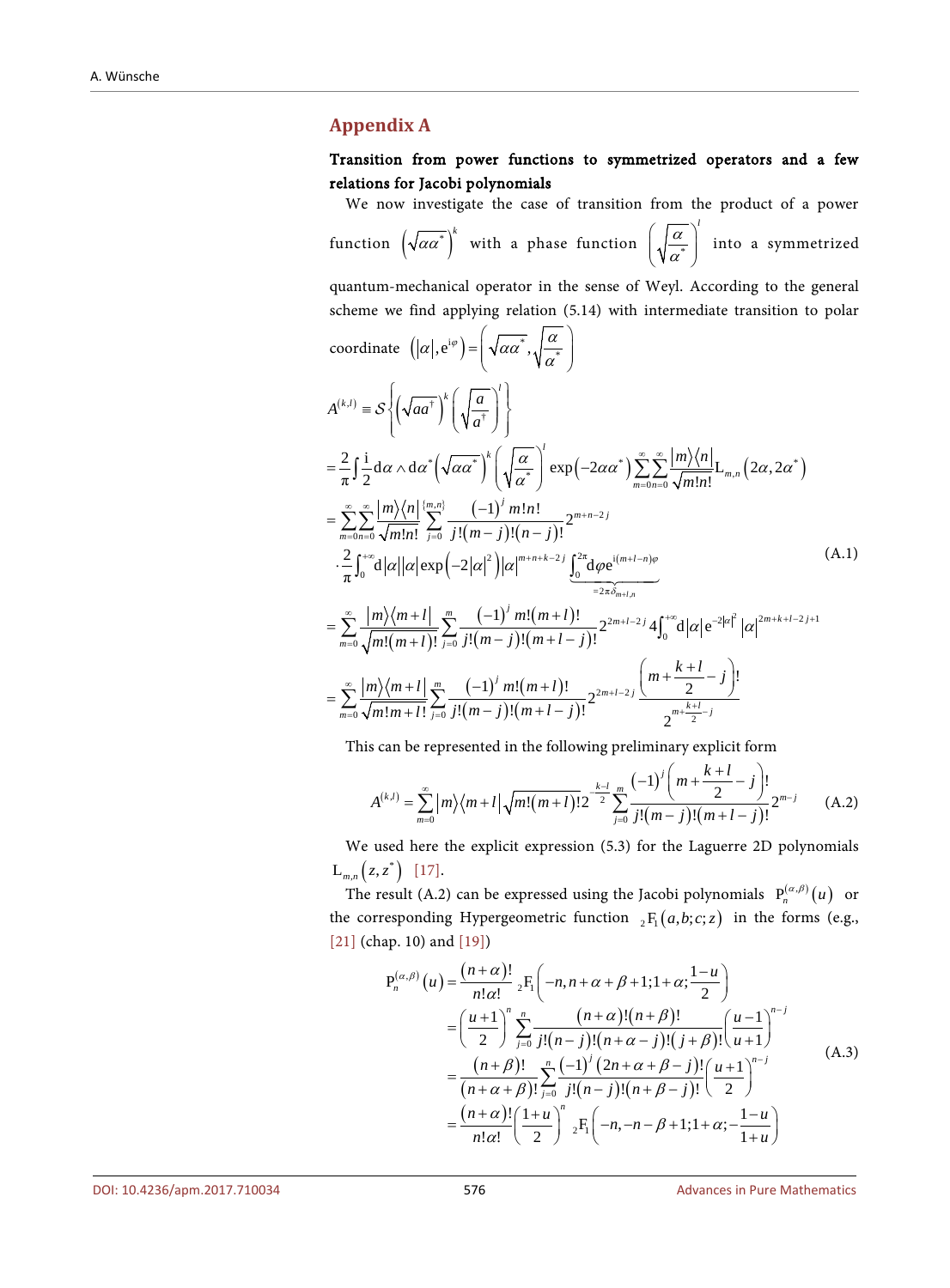with the given known transformation relation for the Hypergeometric function leading to the relation [19] (chap. IV, Equation (4.22.1); we changed its representation slightly $)^7$ 

$$
P_n^{(\alpha,\beta)}(u) = \left(\frac{1+u}{2}\right)^n P_n^{(\alpha,-2n-\alpha-\beta-1)}\left(\frac{3-u}{1+u}\right)
$$
 (A.4)

with changing the argument of the Jacobi polynomials and an upper index and with the symmetry relation

$$
P_n^{(\alpha,\beta)}(u) = (-1)^n P_n^{(\beta,\alpha)}(-u)
$$
 (A.5)

For argument  $u = 1$  and  $u = -1$  the Jacobi polynomials take on the values

$$
P_n^{(\alpha,\beta)}(1) = P_n^{(\alpha,-2n-\alpha-\beta-1)}(1) = \frac{(n+\alpha)!}{n!\alpha!}
$$
  

$$
P_n^{(\alpha,\beta)}(-1) = P_n^{(-2n-\alpha-\beta-1,\beta)}(-1) = (-1)^n \frac{(n+\beta)!}{n!\beta!}
$$
 (A.6)

This follows from the relations (A.3), (A.4) and (A.5). We apply this in the next section.

Using the explicit representations of the Jacobi polynomials in the third line of (A.3) and then the relation (A.4) with argument transformation from (A.2) follows

$$
A^{(k,l)} = \left(\frac{k+l}{2}\right)! \sum_{m=0}^{\infty} \sqrt{\frac{m!}{(m+l)!}} 2^{-\frac{k-l}{2}} P_m^{\left(-m+\frac{k-l}{2}\right)}(3) |m\rangle \langle m+l|
$$
  
=  $\left(\frac{k+l}{2}\right)! \sum_{m=0}^{\infty} \sqrt{\frac{m!}{(m+l)!}} 2^{-\frac{n-k-l}{2}} P_m^{\left(-m+\frac{k-l}{2}, -m-\frac{k+l}{2}\right)}(0) |m\rangle \langle m+l|$  (A.7)

Using the following general transformation relation for integer *l* which results from a general transformation relation for the Hypergeometric function (e.g., [\[39\],](#page-42-5) chap. 9.13, Equation 9.131) which changes the lower index of the Jacobi polynomials<sup>8</sup>

$$
P_n^{(\alpha,l)}(u) = \frac{(n+\alpha)!(n+l)!}{n!(n+\alpha+l)!} \left(\frac{2}{1+u}\right)^l P_{n+l}^{(\alpha,-l)}(u), \quad (l = -n, -n+1, \cdots, 0, 1, 2, \cdots) \text{ (A.8)}
$$

one may represent (A.7) also in the form

$$
A^{(k,l)} = \left(\frac{k-l}{2}\right)! \sum_{m=0}^{\infty} \sqrt{\frac{(m+l)!}{m!}} 2^{-\frac{k+l}{2}} P_{m+l}^{\left(-m+\frac{k-l}{2},-l\right)}(3) |m\rangle \langle m+l|
$$
  
=  $\left(\frac{k-l}{2}\right)! \sum_{m=0}^{\infty} \sqrt{\frac{(m+l)!}{m!}} 2^{-\frac{k-l}{2}} P_{m+l}^{\left(-m+\frac{k-l}{2},-m-\frac{k+l}{2}\right)}(0) |m\rangle \langle m+l|$  (A.9)

In Section 10, we need the Jacobi polynomials of special argument  $P_m^{(-m-\alpha,2\alpha)}(3)$  or, alternatively,  $P_m^{(-m-\alpha,-m-\alpha-1)}(0)$  which for arbitrary  $\alpha$  can be expressed distinguishing the even case  $m = 2n$  and the odd case  $m = 2n + 1$  in

<sup>7</sup> This transformation possesses involutory character. Applying it to the right-hand side it leads back to the primary form  $P_n^{(\alpha,\beta)}(u)$ .

<sup>8</sup> These transformations possess also involutory character such as (4).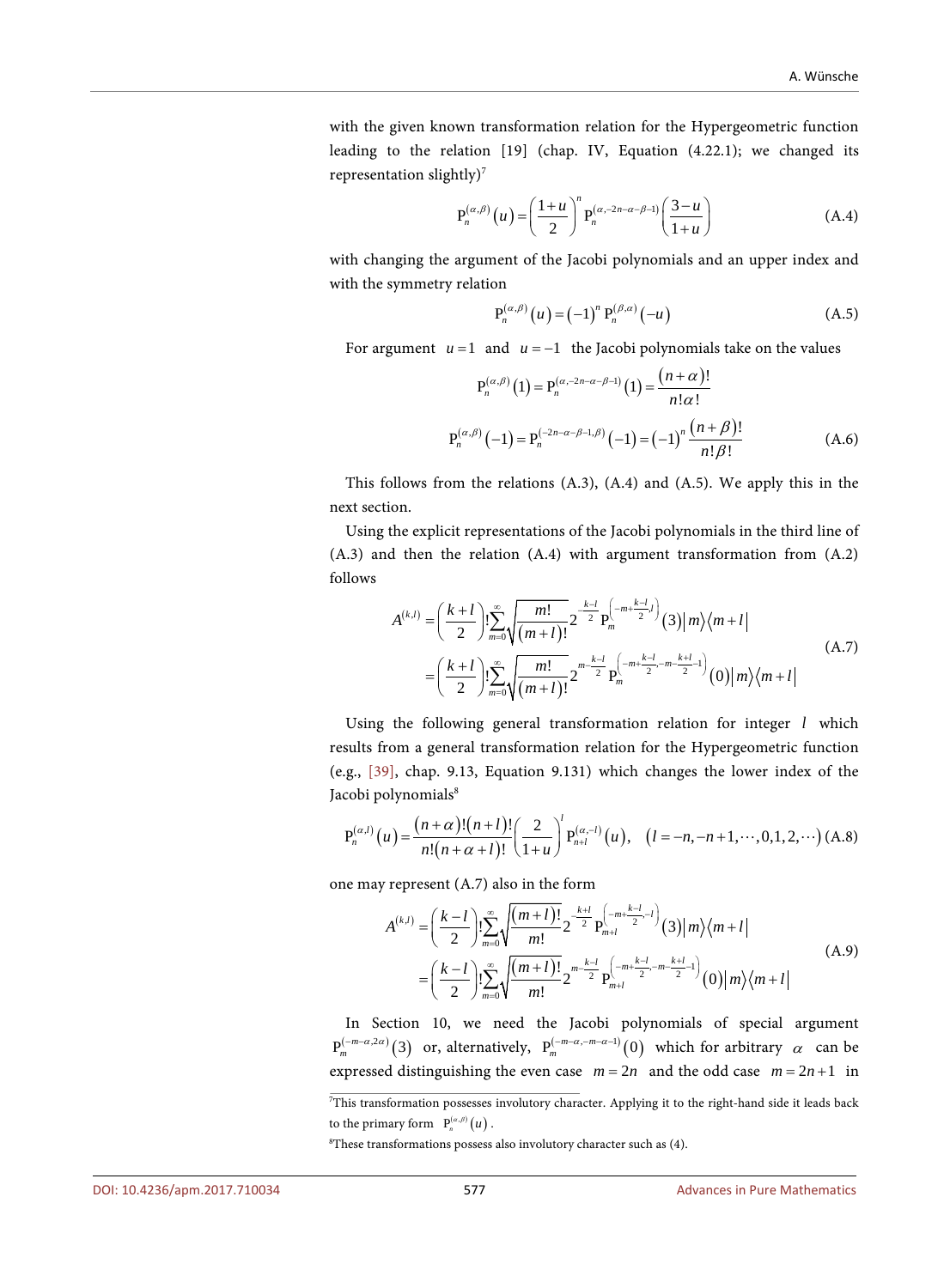the following way (see also (A.4))

$$
P_{2n}^{(-2n-\alpha,2\alpha)}(3) = 2^{2n} P_{2n}^{(-2n-\alpha,-2n-\alpha-1)}(0) = \frac{(n+\alpha)!}{n!\alpha!}
$$
  

$$
P_{2n+1}^{(-2n-1-\alpha,2\alpha)}(3) = 2^{2n+1} P_{2n+1}^{(-2n-1-\alpha,-2n-1-\alpha-1)}(0) = \frac{(n+\alpha)!}{n!\alpha!}
$$
 (A.10)

The equality of the right-hand sides of these relations is a very curious fact.

#### <span id="page-45-0"></span>**Appendix B**

## Calculation of expressions for the transition from a smoothed classical function to a corresponding quantum-mechanical operator

We calculate in this Appendix the transition from a smoothed classical function of the canonical variables in representation by the complex variables  $(\alpha, \alpha^*)$  to a quantum-mechanical operator in the sense of Weyl. The smoothing of the classical function  $A(\alpha, \alpha^*)$  is made by convolution with a normalized Gaussian function as follows

$$
A_r(\alpha, \alpha^*) = \exp\left(\frac{r}{2} \frac{\partial^2}{\partial \alpha \partial \alpha^*}\right) A(\alpha, \alpha^*) = \frac{2}{\pi r} \exp\left(-\frac{2\alpha \alpha^*}{r}\right) * A(\alpha, \alpha^*) \quad (B.1)
$$

where " \* " denotes the convolution. According to (5.14) one has now to calculate

$$
A_{r} = \frac{2}{\pi} \int \frac{\mathbf{i}}{2} d\alpha \wedge d\alpha^{*} \left\{ \exp\left(\frac{r}{2} \frac{\partial^{2}}{\partial \alpha \partial \alpha^{*}}\right) A(\alpha, \alpha^{*}) \right\}
$$
  
\n
$$
\times \exp\left(-2\alpha \alpha^{*}\right) \sum_{m=0}^{\infty} \sum_{n=0}^{\infty} \mathbf{L}_{m,n} \left(2\alpha, 2\alpha^{*}\right) \frac{|m\rangle\langle n|}{\sqrt{m!n!}}
$$
  
\n
$$
= \frac{2}{\pi} \int \frac{\mathbf{i}}{2} d\alpha \wedge d\alpha^{*} A(\alpha, \alpha^{*}) \left\{ \exp\left(\frac{r}{2} \frac{\partial^{2}}{\partial \alpha \partial \alpha^{*}}\right) \right\}
$$
  
\n
$$
\times \exp\left(-2\alpha \alpha^{*}\right) \sum_{m=0}^{\infty} \sum_{n=0}^{\infty} \mathbf{L}_{m,n} \left(2\alpha, 2\alpha^{*}\right) \frac{|m\rangle\langle n|}{\sqrt{m!n!}} \right\}
$$
  
\n(B.2)

where we applied partial integration. According to Formula A(35) in [17] specialized to our case we have the operator identity

$$
\exp\left(\frac{r}{2}\frac{\partial^2}{\partial\alpha\partial\alpha^*}\right)\exp\left(-2\alpha\alpha^*\right) \n= \frac{1}{1+r}\exp\left(-\frac{2\alpha\alpha^*}{1+r}\right)\exp\left(\frac{r(1+r)}{2}\frac{\partial^2}{\partial\alpha\partial\alpha^*}\right)\left(\frac{1}{1+r}\right)^{\alpha\frac{\partial}{\partial\alpha}+\alpha^*\frac{\partial}{\partial\alpha^*}}
$$
\n(B.3)

which applied to  $\left( L_{m,n} (2\alpha, 2\alpha^*) \right)$  in (B.2) provides

$$
\exp\left(\frac{r}{2}\frac{\partial^2}{\partial\alpha\partial\alpha^*}\right)\exp\left(-2\alpha\alpha^*\right)L_{m,n}\left(2\alpha,2\alpha^*\right)
$$
\n
$$
=\frac{1}{1+r}\exp\left(-\frac{2\alpha\alpha^*}{1+r}\right)\exp\left(\frac{r(1+r)}{2}\frac{\partial^2}{\partial\alpha\partial\alpha^*}\right)L_{m,n}\left(\frac{2\alpha}{1+r},\frac{2\alpha^*}{1+r}\right) \quad (B.4)
$$
\n
$$
=\frac{1}{1+r}\exp\left(-\frac{2\alpha\alpha^*}{1+r}\right)\left(\sqrt{\frac{1-r}{1+r}}\right)^{m+n}L_{m,n}\left(\frac{2\alpha}{\sqrt{1-r^2}},\frac{2\alpha^*}{\sqrt{1-r^2}}\right)
$$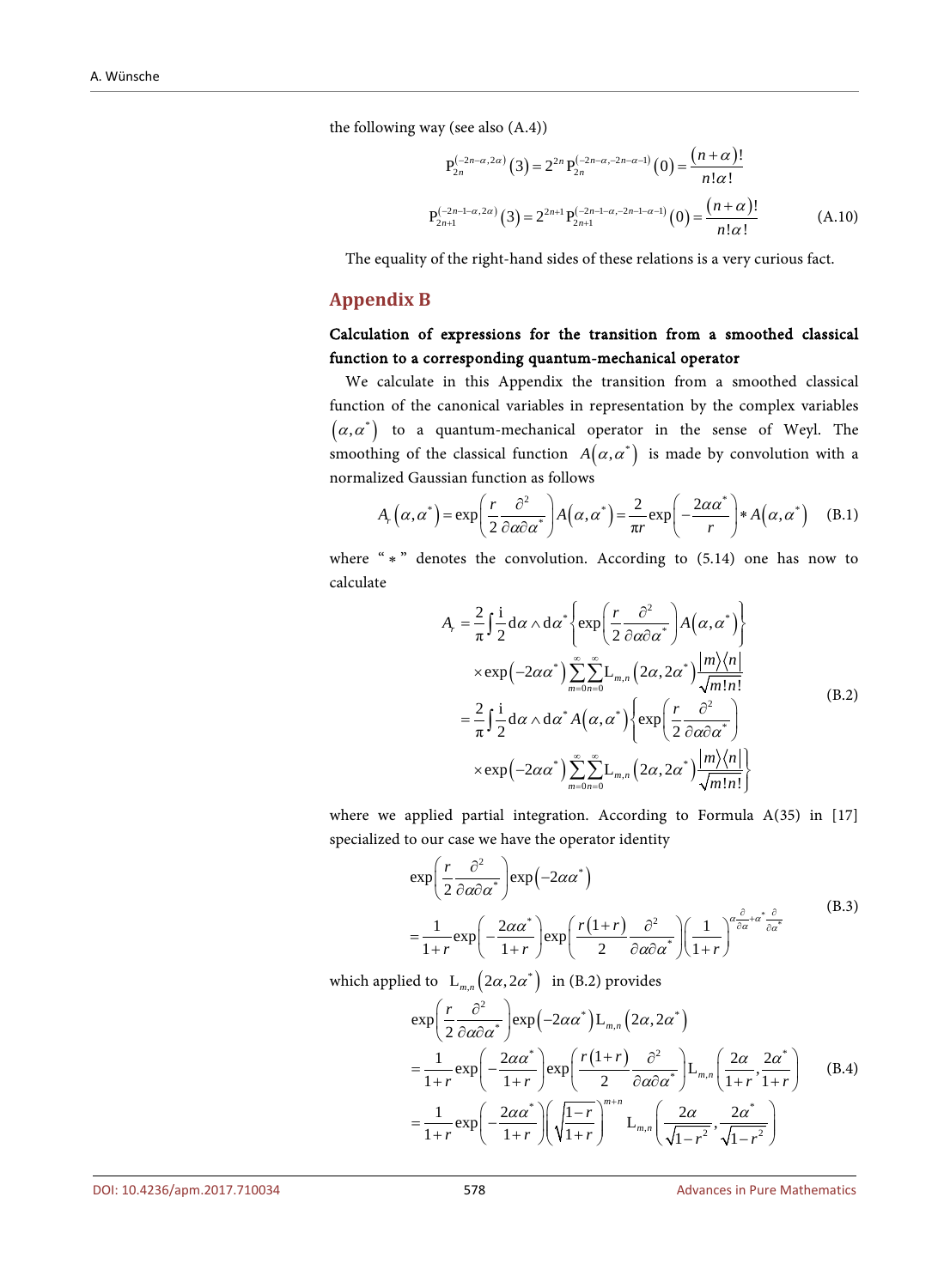We applied here first that  $\lambda^{\alpha \hat{\partial} \alpha}$  $\partial \alpha$  is the multiplication operator of the variable  $\alpha$  of a function  $f(\alpha, \alpha^*)$  by  $\lambda$  that means it makes the transition  $f(\alpha, \alpha^*) \to f(\lambda \alpha, \alpha^*)$ . The second transformation can be obtained if we rewrite the definition (5.1) of the Laguerre 2D polynomials for \*  $L_{m,n} \left( \frac{z}{l}, \frac{z}{l} \right)$  $\left(\frac{z}{b}, \frac{z^*}{b}\right)$ with scalar parameter *b*

$$
L_{m,n}\left(\frac{z}{b},\frac{z^*}{b}\right) = \exp\left(-b^2 \frac{\partial^2}{\partial z \partial z^*}\right) \left(\frac{z}{b}\right)^m \left(\frac{z^*}{b}\right)^n \tag{B.5}
$$

Then one finds by application of an arbitrary operator  $\exp\left(-a^2\frac{\partial^2}{\partial z \partial z^*}\right)$ to it

$$
\exp\left(-a^2 \frac{\partial^2}{\partial z \partial z^*}\right) \mathbf{L}_{m,n} \left(\frac{z}{b}, \frac{z^*}{b}\right) = \frac{1}{b^{m+n}} \exp\left(-\left(a^2 + b^2\right) \frac{\partial^2}{\partial z \partial z^*}\right) z^m z^{*n}
$$
\n
$$
= \left(\sqrt{\frac{a^2 + b^2}{b^2}}\right)^{m+n} \exp\left(-\left(\sqrt{a^2 + b^2}\right)^2 \frac{\partial^2}{\partial z \partial z^*}\right) \left(\frac{z}{\sqrt{a^2 + b^2}}\right)^m \left(\frac{z^*}{\sqrt{a^2 + b^2}}\right)^n \quad \text{(B.6)}
$$
\n
$$
= \left(\sqrt{\frac{a^2 + b^2}{b^2}}\right)^{m+n} \mathbf{L}_{m,n} \left(\frac{z}{\sqrt{a^2 + b^2}}, \frac{z^*}{\sqrt{a^2 + b^2}}\right)
$$
\n
$$
\text{With } a^2 = -\frac{r(1+r)}{2}, \quad b^2 = \left(\frac{1+r}{2}\right)^2 \quad \rightarrow a^2 + b^2 = \frac{1-r^2}{4}, \quad \frac{a^2 + b^2}{b^2} = \frac{1-r}{1+r}
$$

follows the last part in (B.4).

For the quantum-mechanical operator  $A_r$  corresponding in the Weyl formalism to the smoothed classical function  $A_r(\alpha, \alpha^*)$  we obtain

$$
A_{r} = \frac{2}{\pi(1+r)} \int \frac{1}{2} d\alpha \wedge d\alpha^{*} A(\alpha, \alpha^{*}) \exp\left(-\frac{2\alpha\alpha^{*}}{1+r}\right) \sum_{m=0}^{\infty} \sum_{n=0}^{\infty} \frac{|m\rangle\langle n|}{\sqrt{m!n!}} \cdot \left(\sqrt{\frac{1-r}{1+r}}\right)^{m+n} L_{m,n} \left(\frac{2\alpha}{\sqrt{1-r^{2}}}, \frac{2\alpha^{*}}{\sqrt{1-r^{2}}}\right)
$$
(B.7)

For  $r = 0$  we obtain the Formulas (5.14).

The case  $r = 1$  has to be considered by a limiting procedure. Setting  $r = 1 - \varepsilon$  we find for  $\varepsilon \to 0$ 

$$
\lim_{\varepsilon \to 0} \exp \left( \frac{1 - \varepsilon}{2} \frac{\partial^2}{\partial \alpha \partial \alpha^*} \right) \exp \left( -a \frac{\partial}{\partial \alpha} - a^{\dagger} \frac{\partial}{\partial \alpha^*} \right) \delta \left( \alpha, \alpha^* \right)
$$
\n
$$
= \lim_{\varepsilon \to 0} \frac{\exp \left( -\alpha \alpha^* \right)}{\pi} \sum_{m=0}^{\infty} \sum_{n=0}^{\infty} \frac{|m\rangle \langle n|}{\sqrt{m!n!}} \left( \frac{\varepsilon}{\sqrt{2}} \right)^{m+n} \left( \frac{2\alpha}{\sqrt{2\varepsilon}} \right)^n \left( \frac{2\alpha^*}{\sqrt{2\varepsilon}} \right)^n
$$
\n
$$
\cdot \sum_{j=0}^{\{m,n\}} \frac{(-1)^j m! n!}{j! (m-j)! (n-j)!} \left( \frac{2\varepsilon}{4\alpha \alpha^*} \right)^j
$$
\n
$$
= \frac{\exp \left( -\alpha \alpha^* \right)}{\pi} \sum_{m=0}^{\infty} \sum_{n=0}^{\infty} \frac{\alpha^m \alpha^{*n}}{\sqrt{m! n!}} |m\rangle \langle n| = \frac{|\alpha\rangle \langle \alpha|}{\pi}
$$
\n(B.8)

that means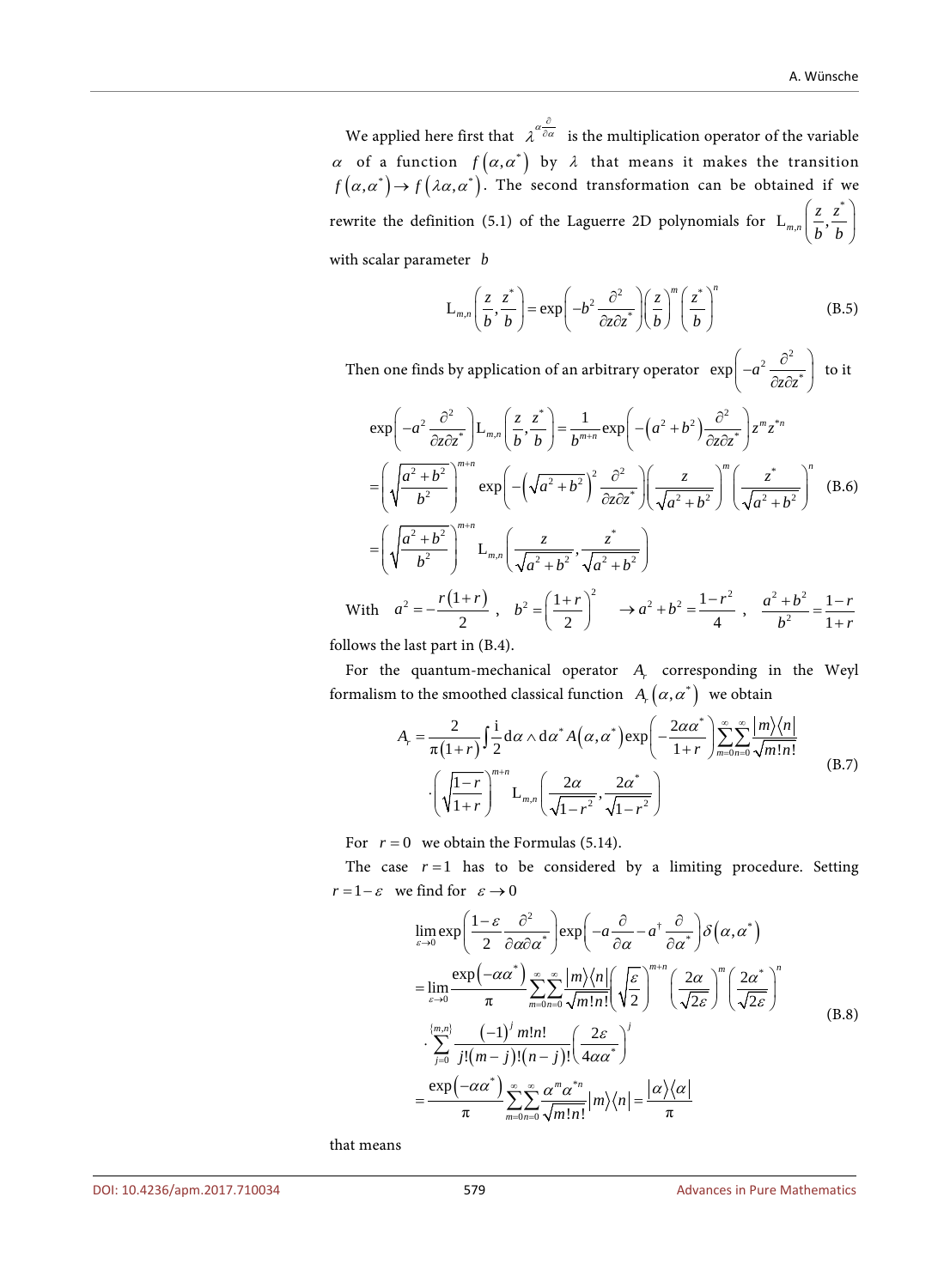$$
A_{r\to 1} = \frac{1}{\pi} \int \frac{i}{2} d\alpha \wedge d\alpha^* A(\alpha, \alpha^*) |\alpha\rangle\langle\alpha|
$$
  
= 
$$
\frac{1}{\pi} \int \frac{i}{2} d\alpha \wedge d\alpha^* A(\alpha, \alpha^*) \exp(-\alpha \alpha^*) \sum_{m=0}^{\infty} \sum_{n=0}^{\infty} \frac{\alpha^m \alpha^{*n}}{\sqrt{m! n!}} |m\rangle\langle n|
$$
 (B.9)

where  $|\alpha\rangle$  are the coherent states which are (over-)complete in the sense of  $(3.22)$  for special case  $m = n = 0$ .

For the smoothed special classical functions  $A^{(k,l)}(\alpha, \alpha^*)$  in (6.1) that means for

$$
A_r^{(k,l)}(\alpha, \alpha^*) = \exp\left(\frac{r}{2} \frac{\partial^2}{\partial \alpha \partial \alpha^*}\right) \left(\sqrt{\alpha \alpha^*}\right)^k \left(\sqrt{\frac{\alpha}{\alpha^*}}\right)^l \tag{B.10}
$$

starting from (B.7) one obtains in a calculation which is in full analogy to the calculation in (A.9) the following generalization for the number representation of the corresponding operators to the smoothed classical functions  $A_r^{(k,l)}\big(\alpha,\alpha^*\big)$ 

$$
A_r^{(k,l)} = \sum_{m=0}^{\infty} |m\rangle\langle m+l| \sqrt{m!(m+l)!} \left(\frac{1-r}{1+r}\right)^m \left(\frac{2}{1+r}\right)^{\frac{k-l}{2}}
$$
  
 
$$
\cdot \sum_{j=0}^m \frac{(-1)^j \left(m + \frac{k+l}{2} - j\right)!}{j!(m-j)!(m+l-j)!} \left(\frac{2}{1-r}\right)^{m-j}
$$
(B.11)

which, clearly, for  $r = 0$  become identical with (A.9).

The general Formulas (B.11) can be written in more compact form but in alternative ways using the Jacobi polynomials  $P_n^{(\alpha,\beta)}(u)$ . We make this in the main text from Formulas (8.2) on and discuss it there.

#### <span id="page-47-0"></span>**Appendix C**

# Sequences of relations for symmetrically ordered powers  $S\{a^{*k}a^{k}\}\$  of annihilation and creation operator

We give in this Appendix for practical purpose a few initial terms for the relations of the symmetrically ordered operators  $S\{a^{\dagger k}a^k\}$  to representation in normal ordering and to expansion in powers of the number operator  $N$ .

Using relation (12.3) one obtains the following relations of  $S\{a^{\dagger k}a^k\}$  to normally ordered powers of the annihilation and creation operators up to  $k = 6$ :

**Sequence 1:** Representations of symmetrically ordered operators  $S\{a^{*k}a^{k}\}$ in normal ordering

$$
\mathcal{S}\left\{a^{\dagger 0}a^{0}\right\} = I
$$
  

$$
\mathcal{S}\left\{a^{\dagger 1}a^{1}\right\} = a^{\dagger}a + \frac{1}{2}I
$$
  

$$
\mathcal{S}\left\{a^{\dagger 2}a^{2}\right\} = a^{\dagger 2}a^{2} + 2a^{\dagger}a + \frac{1}{2}I
$$
  

$$
\mathcal{S}\left\{a^{\dagger 3}a^{3}\right\} = a^{\dagger 3}a^{3} + \frac{9}{2}a^{\dagger 2}a^{2} + \frac{9}{2}a^{\dagger}a + \frac{3}{4}I
$$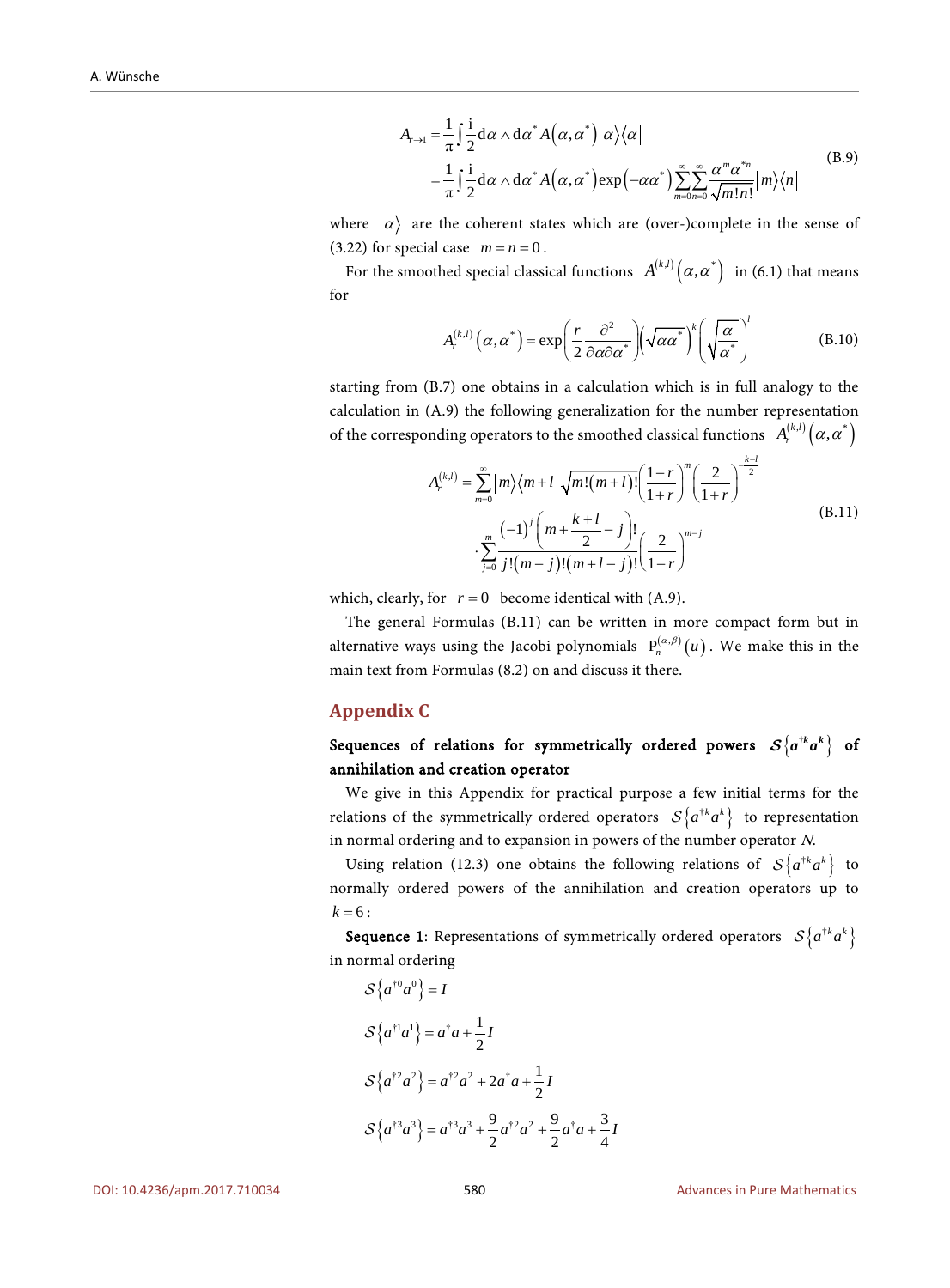$$
S\{a^{\dagger 4}a^{4}\} = a^{\dagger 4}a^{4} + 8a^{\dagger 3}a^{3} + 18a^{\dagger 2}a^{2} + 12a^{\dagger}a + \frac{3}{2}I
$$
  
\n
$$
S\{a^{\dagger 5}a^{5}\} = a^{\dagger 5}a^{5} + \frac{25}{2}a^{\dagger 4}a^{4} + 50a^{\dagger 3}a^{3} + 75a^{\dagger 2}a^{2} + \frac{75}{2}a^{\dagger}a + \frac{15}{4}I
$$
  
\n
$$
S\{a^{\dagger 6}a^{6}\} = a^{\dagger 6}a^{6} + 18a^{\dagger 5}a^{5} + \frac{225}{2}a^{\dagger 4}a^{4} + 300a^{\dagger 3}a^{3}
$$
  
\n
$$
+ \frac{675}{2}a^{\dagger 2}a^{2} + 135a^{\dagger}a + \frac{45}{4}I
$$
 (C.1)

According to the analogous structure of (12.3) and (12.4) the inversion of the relations in (C.1) is very simple and is connected with changing signs of sum terms.

Using for arbitrary real variable  $x$  the formula

$$
(x)_k = \frac{x!}{(x-k)!} = \sum_{l=0}^{k} s(k,l) x^l
$$
 (C.2)

where  $s(k, l)$  denotes the Stirling numbers of first kind one may prove the following relation between from  $a^{\dagger k} a^k$  to powers of  $N = a^{\dagger} a$  and vice versa

$$
a^{\dagger k} a^k = \frac{N!}{(N - kI)!} = \sum_{l=0}^k s(k, l) N^l \iff N^k = \sum_{l=0}^k S(k, l) a^{\dagger l} a^l
$$
 (C.3)

where  $S(k, l)$  denotes the Stirling numbers of second kind and we obtain  $\left( \sum_{l=0}^{k} s(k,l) S(l,m) = \delta_{k,m} \right)$  ${a^{k}a^{k}} = \sum_{j=0}^{n} \frac{n!}{j!(k-j)!}$  $\frac{k!}{(k-j)!^2}$  s  $(k-j, k-l)$  $\{A^k a^k\} = \sum_{j=0}^k \frac{k!^2}{j!(k-j)!^2} \left(\frac{1}{2}\right)^j a^{\dagger}$  $\mathsf{P}^2$  $\frac{1}{20}(\frac{2}{j=0} 2^{j} j!(k-j))^{2}$  $\mathbb{I}^2 \neq 1$  $!(k-j)!^2 \setminus 2$  $\sum_{l=0}^k \Biggl( \sum_{j=0}^k \frac{k!^2}{2^j \, j! (k-j)!^2} \hbox{\rm s} \bigl(k-j,k-l\bigr) \Biggr) N^{k-l}$  $\binom{k}{k}$  **k**<sup>2</sup>  $\binom{1}{j}$  *k*  $\binom{k+j}{k-j}$  $a^{\dagger k} a^k$ } =  $\sum_{j=0}^k \frac{k!^2}{j!(k-j)!^2} \left(\frac{1}{2}\right)^j a^{\dagger k-j} a^k$  $\mathcal{S}\left\{a^{*k}a^{k}\right\} = \sum_{j=0}^{k} \frac{k!^{2}}{j!(k-j)!^{2}} \left(\frac{1}{2}\right)$  $=\sum_{l=0}^{k} \left( \sum_{j=0}^{k} \frac{k l^2}{2^j j! (k-j)!^2} s(k-j, k-l) \right)$ (C.4)

The following table gives a few initial members of this relation.

**Sequence 2:** Representations of symmetrically ordered operators  $S\left\{a^{t}a^{k}\right\}$ in powers of <sup>N</sup>

$$
S\{a^{\dagger 0}a^{0}\} = I
$$
  
\n
$$
S\{a^{\dagger 1}a^{1}\} = N + \frac{1}{2}I
$$
  
\n
$$
S\{a^{\dagger 2}a^{2}\} = N^{2} + N + \frac{1}{2}I = (N + \frac{1}{2}I)^{2} + \frac{1}{4}I
$$
  
\n
$$
S\{a^{\dagger 3}a^{3}\} = N^{3} + \frac{3}{2}N^{2} + 2N + \frac{3}{4}I = (N + \frac{1}{2}I)^{3} + \frac{5}{4}(N + \frac{1}{2}I)
$$
  
\n
$$
S\{a^{\dagger 4}a^{4}\} = N^{4} + 2N^{3} + 5N^{2} + 4N + \frac{3}{2}I = (N + \frac{1}{2}I)^{4} + \frac{7}{2}(N + \frac{1}{2}I)^{2} + \frac{9}{16}I
$$
  
\n
$$
S\{a^{\dagger 5}a^{5}\} = N^{5} + \frac{5}{2}N^{4} + 10N^{3} + \frac{25}{2}N^{2} + \frac{23}{2}N + \frac{15}{4}I
$$
  
\n
$$
= (N + \frac{1}{2}I)^{5} + \frac{15}{2}(N + \frac{1}{2}I)^{3} + \frac{89}{16}(N + \frac{1}{2}I)
$$